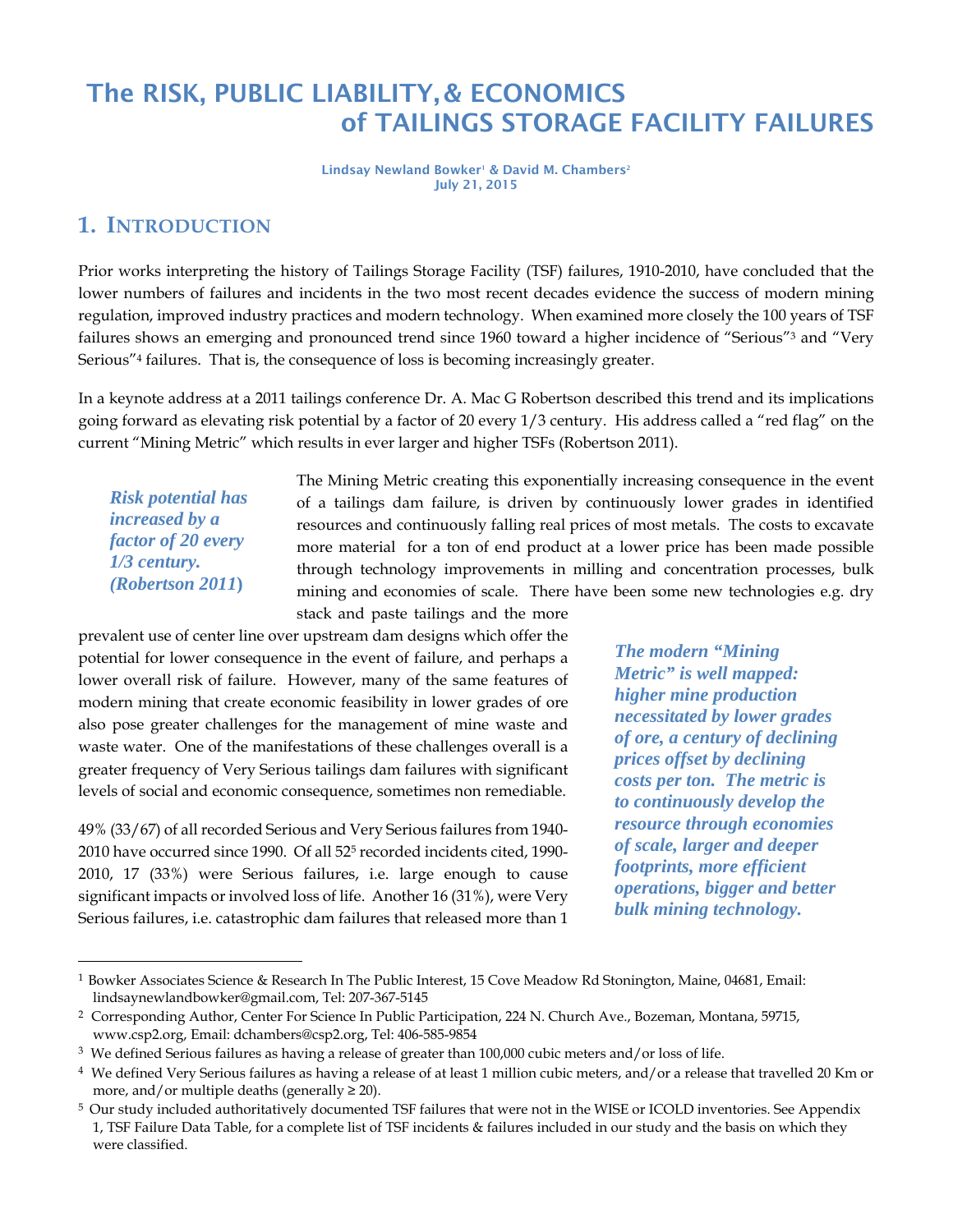million cubic meters of tailings and in some instances resulted in multiple loss of life. 63% of all incidents and failures since 1990 were Serious or Very Serious. The total costs for just 7 of these 16 large failures was \$3.8 billion, at an average cost of \$543 million per failure (See Appendix 3). These losses, according to dam committee reports and government accounts are almost all the result of failure to follow accepted practice. These failures are a direct result of the increasing prevalence of TSF's with greater than a 5 million cubic meter total capacity necessitated by lower grades of ore and the higher volumes of ore production required to attain or expand a given tonnage of finished product. We project 11 Very Serious failures 2010-2020 at total unfunded unfundable public cost of \$6 billion. We estimate an additional \$1 billion for 12 Serious failures this decade. These losses are uninsurable. Very few miners can simply absorb a loss at this scale without risking bankruptcy and permanent closure of a resource that has not yet been "mined out". There is no organized industry attempt to pool these losses in the context of a risk management loss prevention program, and no political jurisdiction issuing permits is large enough to prefund a low frequency high consequence loss of this scale. The inevitable result is either government pays or the damages go unremediated.

Much of our data on cost of large scale failures was sourced from court cases or proceedings where government sought unsuccessfully to recover what had been spent on remediation, compensation for damages or assigned as value for actual socio economic and natural resources loss. Shielded via wholly owned subsidiaries who can legally declare bankruptcy when liabilities exceed assets of the subsidiary (not the parent), the parent companies paid little or nothing toward most of these large losses. In countries founded on the common law tradition that all are responsible for the consequence of their actions, this gap between outcome and expectation for the most serious local impacts violates the terms and conditions of a "social license to operate" and fails to meet a standard of "polluter pays".

# *Miners Must Move Forward or Perish (Jones 2014)*

As we have seen with Mt. Polley, very large releases do not just occur at very large mines. In comparison to the scale envisioned by mines like Pebble or KSM, the Mt. Polley TSF was relatively small, only about 35 meters high at failure with a total capacity of about 74 million cubic meters (Independent Panel 2015). In fact this is the pattern we see on close examination of Very Serious and Serious failures; older TSFs with smaller footprints are pushed to unplanned heights to accommodate additional

production that was not anticipated when the tailings dams were originally designed and the permits originally issued.. Capital markets and investors don't finance clean ups. They finance production that is profitable. Smaller companies operate on tighter margins within the same overall metric affecting all miners but are less able to take

advantage of and finance optimizations or achieve economies of scale that will keep production costs low enough to maintain a specific mine site as economically feasible.

Our sense of the data, and the case histories we have looked to for a deeper understanding of the data, is that "mining economics" plays a significant role in TSF failures. It is important in permitting, and in the checks and balances built into the regulatory process over the life of a TSF, to look beyond "mechanisms of failure" to the fundamental financials of the miner, the mine, and mega trends that shape decisions and realities at the level of miner and individual mine.

Taking our study of the relationship between "mining economics" and TSF failures 1910-2010 into account, it is our expectation that large failures in the near term (through 2020) will continue to come from operating mines under ownership of smaller miners first

*Our sense of the data and the case histories we have looked to for a deeper understanding of the data is that "mining economics" plays a significant role in TSF failures and that it is important in permitting and in the regulatory process to look beyond the "mechanisms of failure" to the fundamental financials of the miner, the mine, and mega trends that shape decisions and realities at the individual mine*.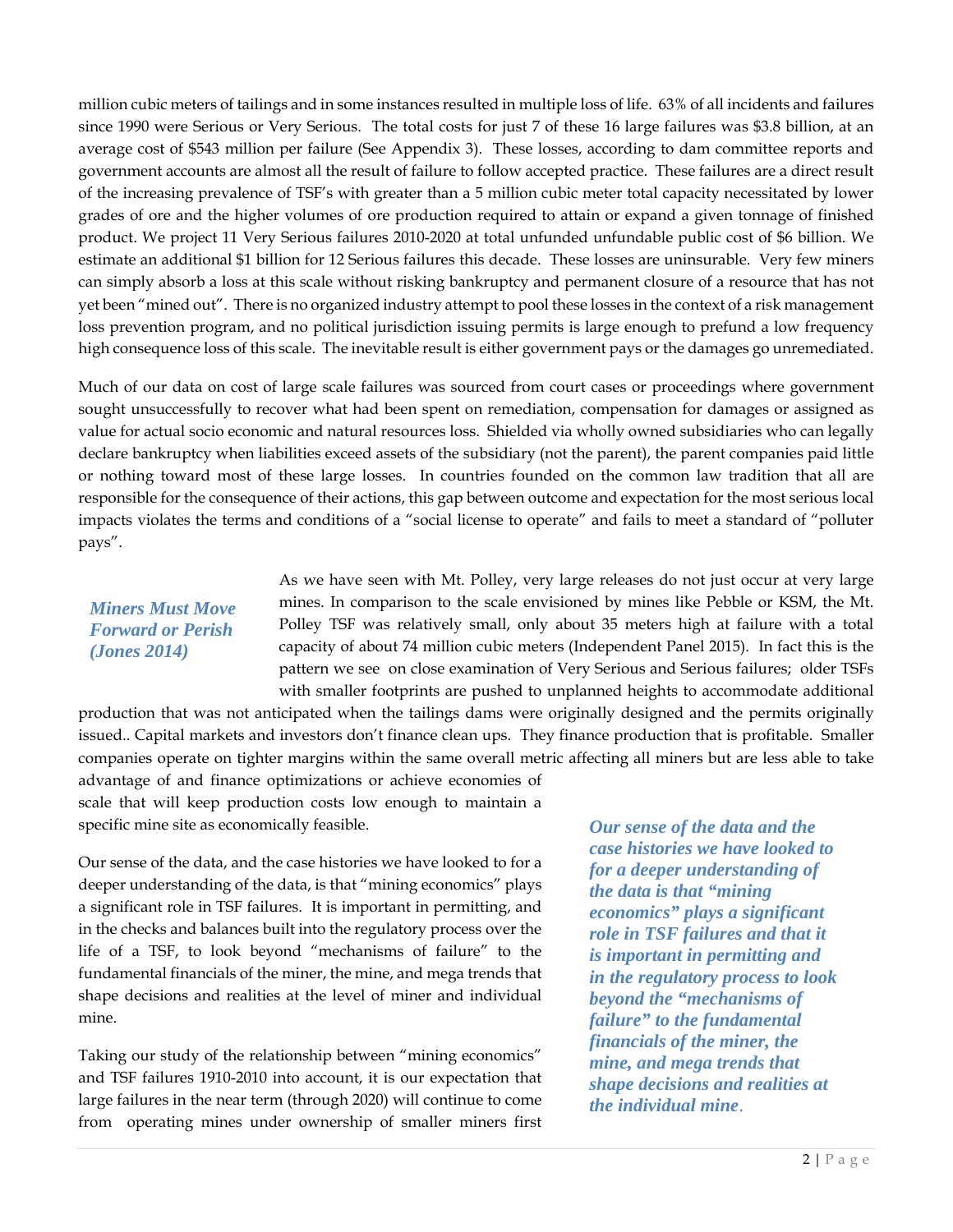commissioned from the late 60's to the early or late 80's. These smaller older mines are producing within the Mining Metric of lower grades and now steeply rising production costs against the continuous possibility of a sharp adverse price swing but with much less capital, as compared with larger mines, to buffer contingencies or provide required levels of stewardship for TSFs from design through closure. For a mega mine like the 100 year old Bingham Canyon mine it was possible to respond to an identified threat of failure and the growing environmental problems of age. It is not clear how smaller old mines will find the funds to identify or respond in a timely fashion to threats at their facilities, or whether regulatory structures now in place will serve well enough to identify such "at risk" facilities.

If they are identified in time, it is not clear how smaller miners skating on thin balance sheets will finance the closure or improvements at TSFs and carve out the funds for new TSFs where necessary. Larger mining companies, however, are better positioned financially to manage and mitigate these threats.

This study anticipates the future trend of Serious and Very Serious TSF failures over the next decade, through 2020, and estimates the total public economic consequence of those failures, which are presently unfunded and unfundable. We borrow the applicable elements of "loss development" in insurance rate making utilizing 100 years of data on loss and consequence and on the production levels of the mining metric producing TSF waste volumes to project an expected number of failures and an average expected loss per failure from which global estimates of expected public loss can be reasonably estimated.

Having something more like "actuarial data" to refer to is important in understanding the potential magnitude of

loss from an individual dam or a permitting districts portfolio of dams and TSFs. With such low frequency high severity losses we can never assign risk to an individual TSF based on its design and receiving environment parameters. Unless it has an identified flaw that puts it at near certain risk of imminent failure, we can't say whether a given dam "will" fail. We can only say what the consequence would be in economic terms if it failed.

*Satellite imagery has lead us to the realization that tailings facilities are probably the largest man-made structures on earth. Their safety, for the protection of life, the environment and property is an essential need in today's mining operations. These factors, and the relatively poor safety record revealed by the numbers of failures in tailings dams have led to an increasing awareness of the need for enhanced safety provisions in the design and operation of tailings dams. (ICOLD 2001)*

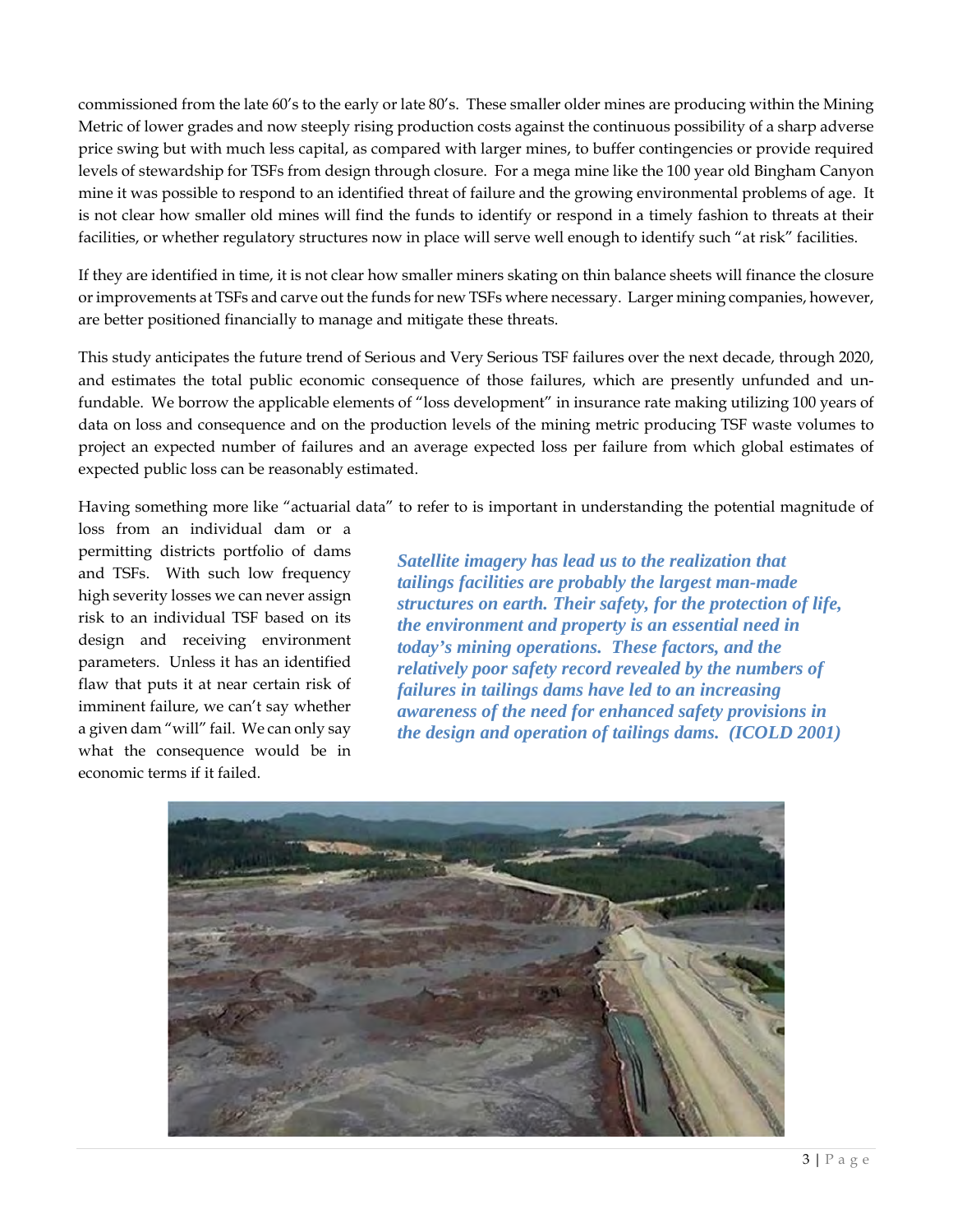# **2. INCREASING CONSEQUENCE OF FAILURES**

For this study we are interested primarily in the history and trend of Serious and Very Serious Failures rather than all incidents in the International Commission on Large Dams (ICOLD) or the World Information Service on Energy (WISE) compilations. These are the failures that cause consequential compromise of environmental security beyond the mine site. Serious and Very Serious failures accounted for 31% (67) of the 214 TSF failures and accidents 1940- 2010, but comprise 63% (33/52) of the 52 total incidents, 1990-2010, with sufficient data for meaningful analysis.

We defined Serious failures as having a release of greater than 100,000 cubic meters and/or loss of life. 38 recorded incidents out of the 214 failures and accidents in the period 1940 to 2010 (18%) that had sufficient data for analysis met that criteria. 17 of those (45%) occurred in the last two decades.

We defined Very Serious failures as having a release of at least 1 million cubic meters, and/or a release that travelled 20 Km or more, and/or multiple deaths (generally ≥ 20). Very Serious failures comprised 14% of total historic events (29/214), but 31% (16/52) of all incidents and events in the past two decades (1990-2010). The complete list and criteria is presented in Appendix 1, TSF Failure Data Table.

This very clear trend to larger and more consequential losses is apparent in Figure 2.1 below. The clear aqua and paler blue is the distribution of incidents other than failures, most of which are very small with little or no release or consequential damage. Prior to 1980 Other Failures and Accidents (pale and aqua blue) were most prevalent. Post-1990 Serious and Very Serious failures (deep and dark blue) dominate.



# **Figure 2.1 Increasing Severity of TSF Failures Globally 1940-2010**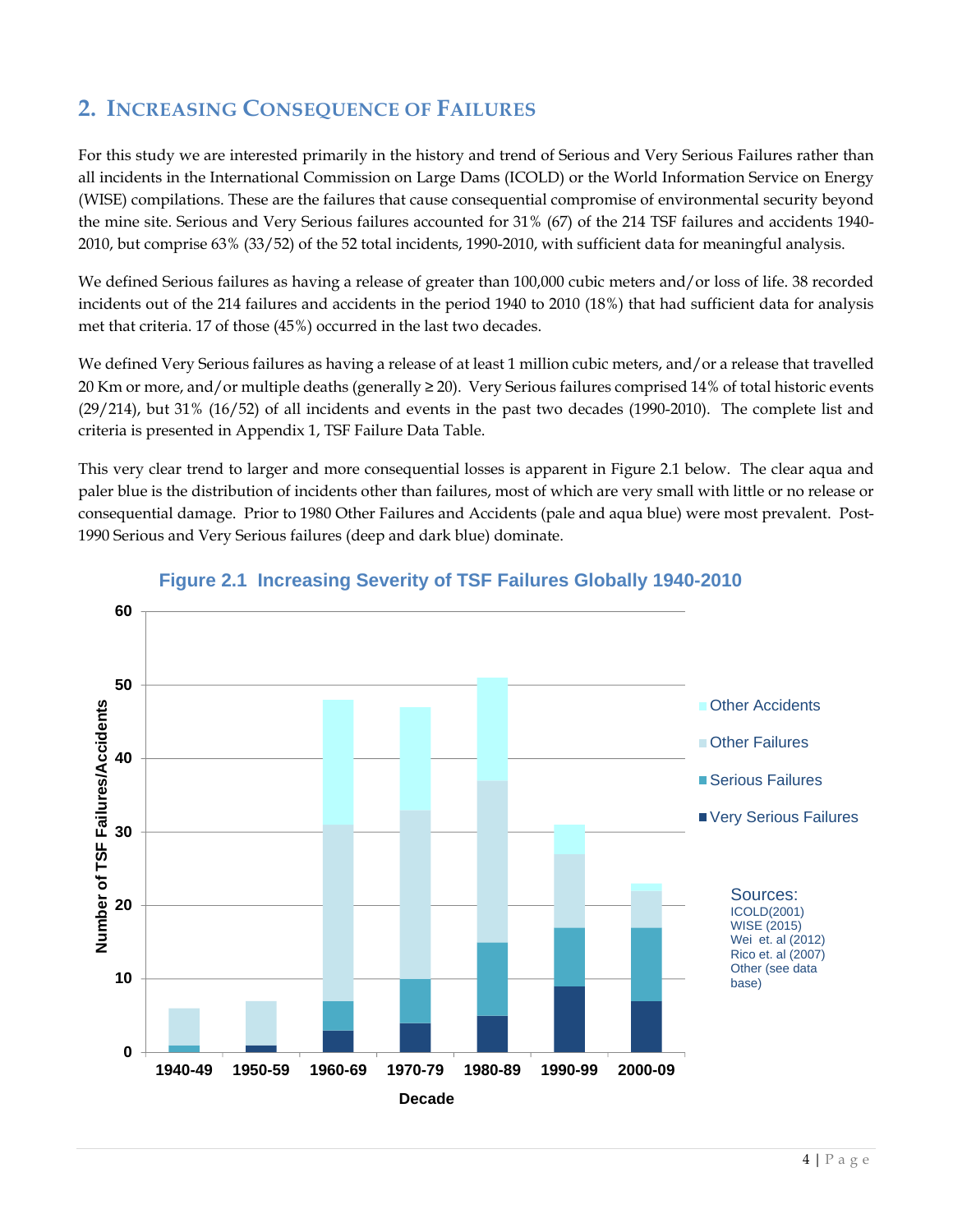# **3.0 RELATIONSHIP BETWEEN LARGE FAILURES & THE MINING METRIC**

Our aim was to explore the relationship between economic factors not explicitly accounted for in the permitting and regulatory oversight of mines and the observed trend toward failure incidents of greater consequence. Our data base included a count by decade of failures (Serious failures, Very Serious failures, Other failures, and Other Accidents) and a data set of variables describing the main economic trends driving mine production: price, costs to produce and grade. The following chart for copper prepared by the Raw Materials Group for the World Bank (World Bank 2006) describes the generic fundamental elements of the Mining Metric affecting all primary metals and most precious metals.





 $\overline{a}$ 

The chart is highlighting the very dramatic change in the relationship between metals output (the red line) which increased only 17% over the decade 1990-2000 and ore production<sup>6</sup> which increased 63% as grades continued to decline. The two key elements missing from this chart that explain how it was possible to "grow the resource" against a long trend of falling prices and falling grades the economic viability of these trends are the market price of the red line (the final refined product) and the costs to produce are highlighted by Richard Schodde, who noted that the declining costs to produce more than offset a century of falling prices. (Schodde 2010)

This fuller context is shown in Figure 3.2 below. That production costs have offset price is apparent through 1990.

Source: Raw Materials Group, Stockholm

 $6\;$  In our analysis we have used copper ore production data taken from the World Bank/Raw Materials Group graph because it is the only available published data for copper ore production. We have also done a comparison by using average copper ore grade and metal production to back-calculate to ore produced. For the back-calculation we used metal production data from Kelly & Matos (USGS 2014a), Schmitz/ABARE (Mudd 2012), the International Copper Study Group (ICSG 2014), and copper grade data from Mudd (2012). These data compared very favorably with the World Bank/Raw Materials Group data. We made several attempts to contact the Raw Materials Group through their corporate parent, SNL Metals & Mining, in an attempt to both verify the data (World Bank 2006) and the method(s) they used to develop it, but did not receive a response to these inquiries.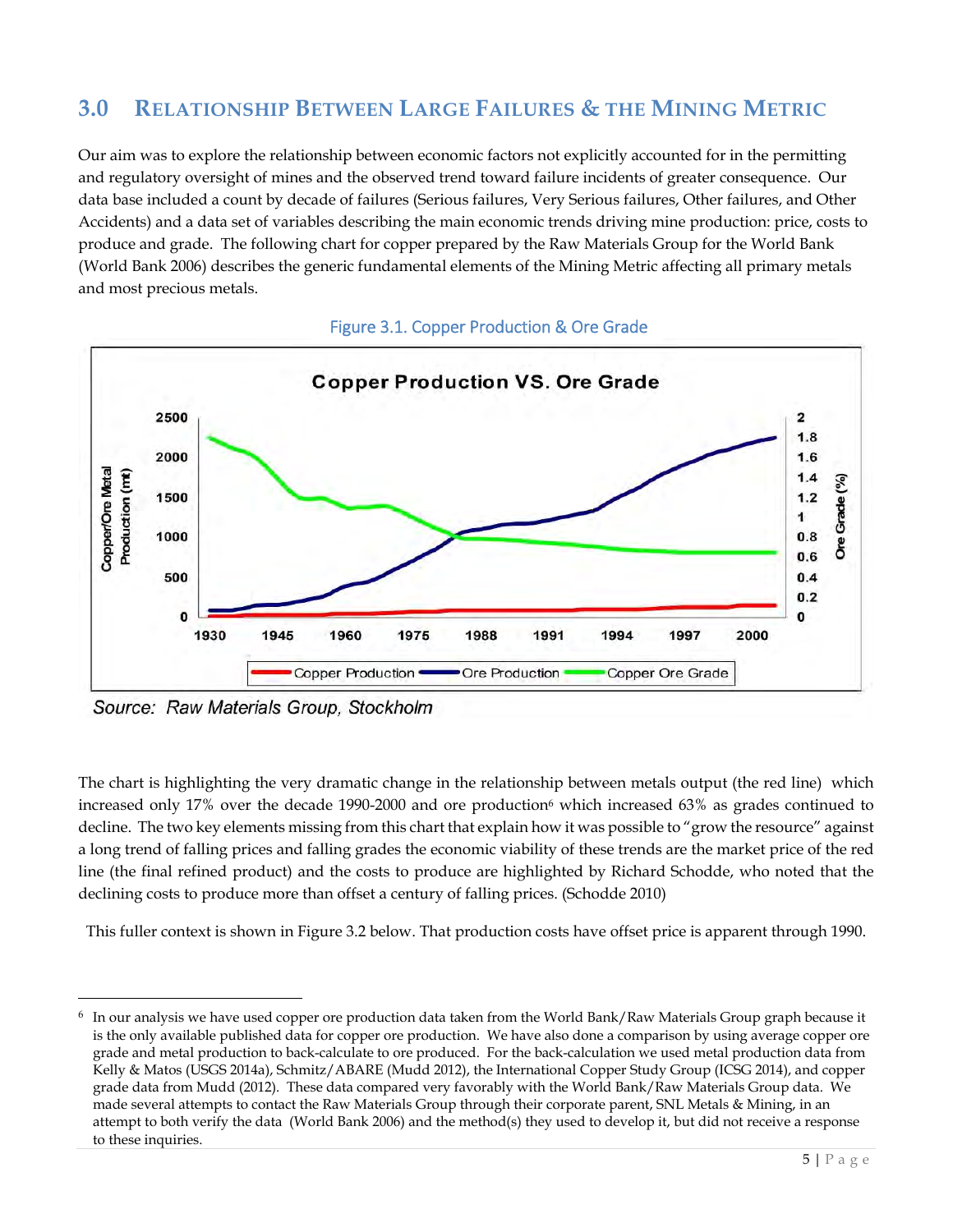

## **Figure 3.2 Mining Metric 1910-2010 Declining Prices Offset By Lower Production Costs**

In correlation analysis, Table 3.1, price had a lower correlation than production cost with all failure classes. The most significant correlations with the four failure variables were with Cu Production Cost, Cu Grade and annual Cu Ore Production volume and Cu Metal Production. The correlations were only notable with the two highest failure severity categories. Cu Metal Production had higher correlations with both Very Serious failures (0.881) and Serious failures (0.826) as compared with Cu Ore Production. Cu Ore Production is more closely related, however, to TSF waste volume and also seems to distinguish between the two highest severity classes. This small difference also occurs with Cu Grade (greater negative for Serious) and Cu Production Cost (greater negative for Very Serious).

|                                                                                                                                                                                                                                                                                                                                                                                                                   | Cu Ore<br>Production       | Cu Metal<br>Production | Cu<br>Grade | Cu Prod Cost | <b>Cu Price</b> |  |  |  |  |  |  |
|-------------------------------------------------------------------------------------------------------------------------------------------------------------------------------------------------------------------------------------------------------------------------------------------------------------------------------------------------------------------------------------------------------------------|----------------------------|------------------------|-------------|--------------|-----------------|--|--|--|--|--|--|
| <b>Very Serious Failures</b>                                                                                                                                                                                                                                                                                                                                                                                      | 0.860                      | 0.881                  | $-0.794$    | $-0.788$     | $-0.427$        |  |  |  |  |  |  |
| <b>Serious Failures</b>                                                                                                                                                                                                                                                                                                                                                                                           | 0.720                      | 0.826                  | $-0.884$    | $-0.682$     | $-0.126$        |  |  |  |  |  |  |
| <b>Other Failures</b>                                                                                                                                                                                                                                                                                                                                                                                             | $-0.265$                   | $-0.099$               | 0.298       | 0.300        | 0.489           |  |  |  |  |  |  |
| <b>Other Accidents</b>                                                                                                                                                                                                                                                                                                                                                                                            | $-0.216$                   | $-0.050$               | $-0.312$    | 0.281        | 0.485           |  |  |  |  |  |  |
| Abbreviations:<br>Cu Prod Cost = Cost to produce copper concentrate from copper ore, including waste disposal<br>Cu Grade = $grade$ of copper in the ore<br>Cu Prod = copper ore production<br>Other Failures = tailings dam failures and incidents other than Serious or Very Serious Failures<br>Serious Failures = Serious tailings dam failures<br>Very Serious Failures = Very Serious tailings dam failures |                            |                        |             |              |                 |  |  |  |  |  |  |
| Sources: USGS Metal Statistics (2014a), Schodde (2010), ICOLD (2001),                                                                                                                                                                                                                                                                                                                                             | WISE $(2015)$ & additional |                        |             |              |                 |  |  |  |  |  |  |

## Table 3.1 Correlation Between Failure Severity and Mining Metric Indicators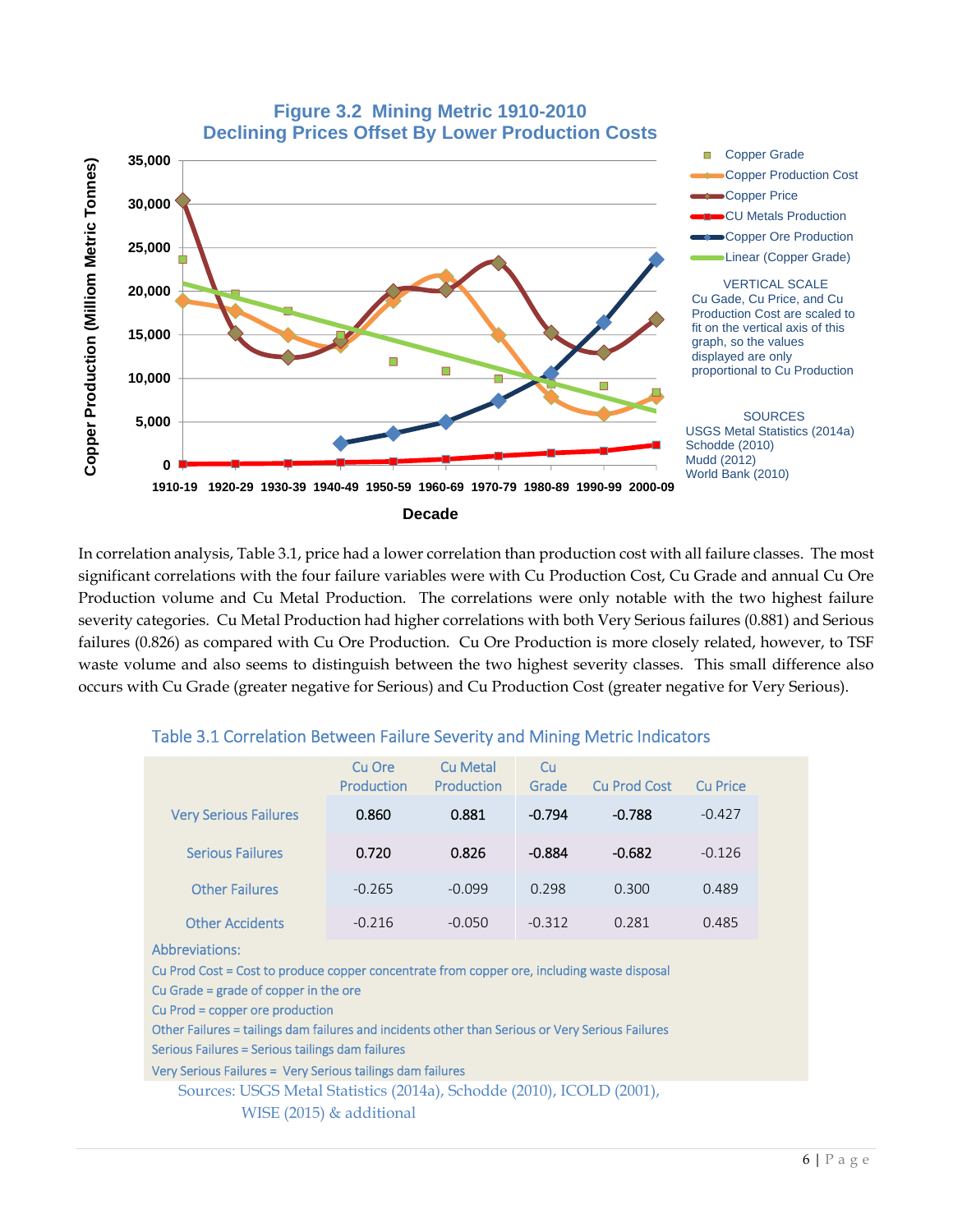Therefore, we chose Cu Ore Production, Cu Grade and Cu Production Cost to produce for further analysis. We did not include, or have a basis for deeper consideration, of copper price. These relationships are graphically presented in Figure 3.3 below.



#### **Figure 3.3 Relationship Between Mining Metric and TSF Very Serious and Serious Failures 1940-2010**

 The key mining metric variable, Copper Production Cost to produce, dropped from \$85/tonne in 1900 to only \$15/tonne in 2000. Over this same period price dropped from \$7,723/tonne to \$3,292 per tonne. The largest cluster of Serious and Very Serious failures of TSFs, 88% (59/67), occurred in the long downward price trend from 1970 to 2000. 86% (25/29) of Very Serious failures and 89% (34/38) of Serious failures occurred during this period. 2000 marked the beginning of an upward trend in price but also a 33% increase in costs to produce, from \$15/tonne in 2000 to \$20/tonne by 2010 but with Serious and Very Serious failures still representing 71% (15/21) of all failures for the decade 2000-2010.

The dramatic shift emphasized in the World Bank/Raw Metals charts (Figure 3.1) co- occurs with an upward swing in costs to produce while grade continues to fall (Figure 3.3). This suggests a higher level of financial risk beginning in 1990, which co-occurs with the emergence of Very Serious TSF failures.

Our data suggests that the many smaller mines and miners that became part of global production of all primary and precious metals post-1950 were not as able to take full advantage of as many of the technologies and economies of scale as larger miners, and therefore remained more sensitive to price changes than larger miners, with frequent shutdowns in a small portfolio of investments as price changes made continued production unviable. Smaller miners run on thinner balance sheets with more price vulnerability in comparison to the larger miners.

Another major factor affecting stewardship for TSFs and other mining environmental liabilities, which was not mapped sufficiently for inclusion in our database, is access to capital markets. Smaller mines have always had access only to more risk tolerant markets, such as the Toronto Stock Exchange, and sometimes, as in the case of Mt. Polley,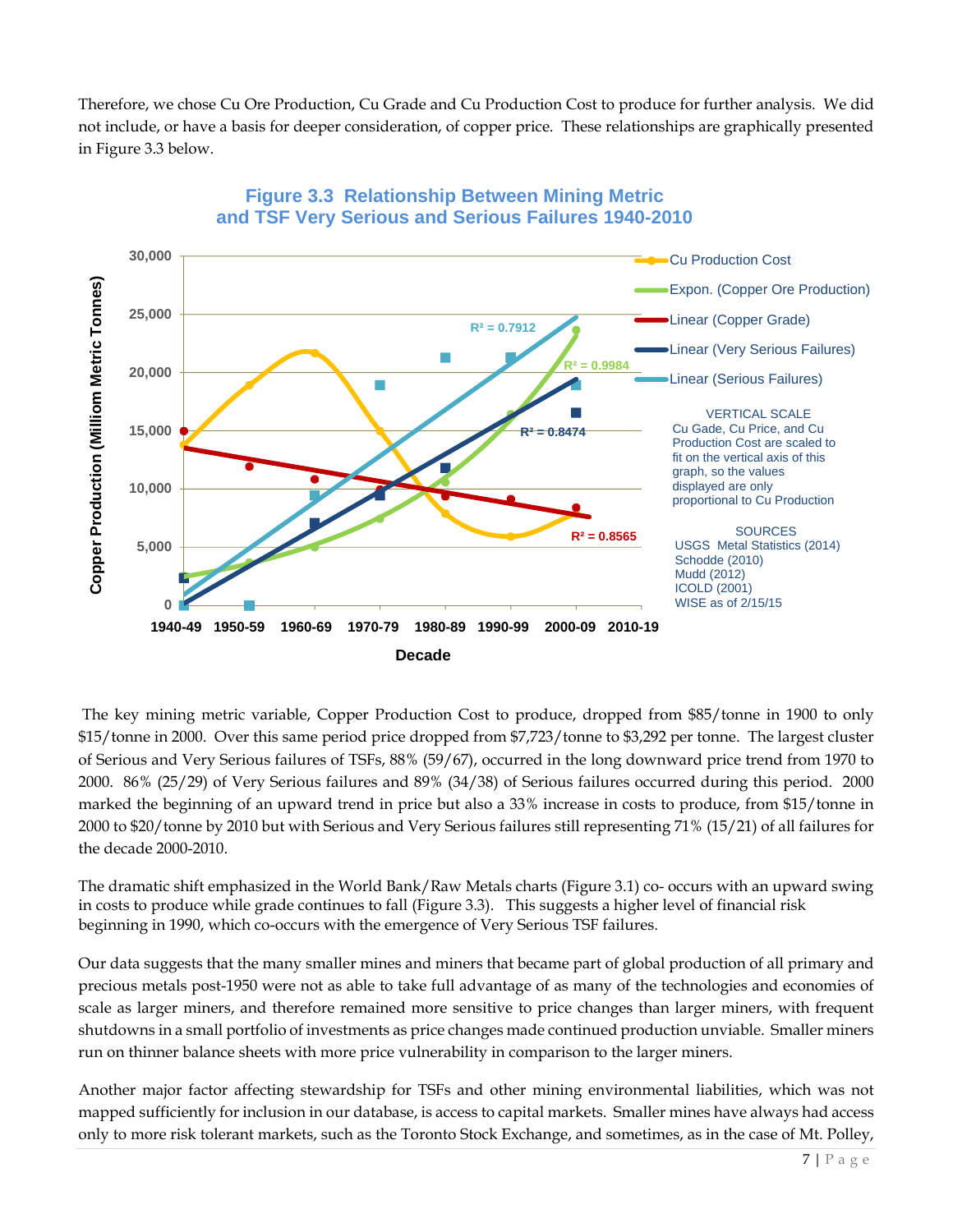with one or two specific backers. The top miners are financed through markets with tight, well defined credit standards and an increasing underwriting emphasis on full disclosure and accounting of environmental liabilities. Smaller miners have almost no meaningful access to insurance for their environmental liabilities, whereas larger miners have more integral relationships with insurance and reinsurance markets (even though the types of risks that are insurable are no different between large and small insurers). These large market relationships create more external accountability to environmental risk management and to financial risk management for larger miners than exists for small miners, and a more rigorous ongoing process of review and reckoning. Regulatory structures don't include enough structure on assessment of financial capacity to balance that difference creating an "apparent norm" of higher financial risk in smaller mines that translates into the higher losses we see in the historical data.

Two significant changes in financial risk also weigh more heavily for smaller mines than for larger mines: a radical contraction of all capital markets for mining (Jones 2014); and, a 30% increase in costs to produce. The increase in costs to produce is across the board and attributable, according to informed market analysts, to both an increase in energy costs and also in foreign exchange rates. Chile, a major producer of copper globally, has had to commit to a major capital program to improve its mining infrastructure to maintain grade and hold its place in world concentrate markets.

While each principal base metal (iron, aluminum, copper, zinc, etc.) has its own version of the Mining Metric, the basic "shape" and slope of trend lines for production and price for all base metals are the same. The basic bottom line, vis-a-vis manifest environmental loss across all metals, is the same. All operate on close margins. Those with larger budgets, better quality assets, lower production costs and uniform corporate policies on optimization and efficiency at each site, and who can also achieve economies of scale, will generally fare better than smaller miners with tighter budgets and less access to global capital markets. The global capital markets are able to provide external checks and balances on financial/risk management relationships that hold miners to account on environmental liability management, even when regulatory structures don't – but only if the miner in question is working in the global capital market.

Copper is widely recognized as a bellwether base metal for the mining industry. Most works on mining economics use copper as the "index metal". Beyond that, the greater quality and detail of regularly produced copper commodity information over the entire last century led us to explore its use as the index metal for TSF failures, i.e. expressing TSF failures per million tons of copper production. The USGS publishes metal statistics on two of Mining Metric elements, price and mine production, but no historical data on costs to produce or grade. So copper is the only metal for which it was possible to establish a full century long "actuarial" data base on the relationship between the economics of mining and environmental loss attributable to TSF failures. Going forward it will be possible to build the data base for other metals from current and data and short term projections. In the next section we present the statistical correlation between mining economics and TSF failures.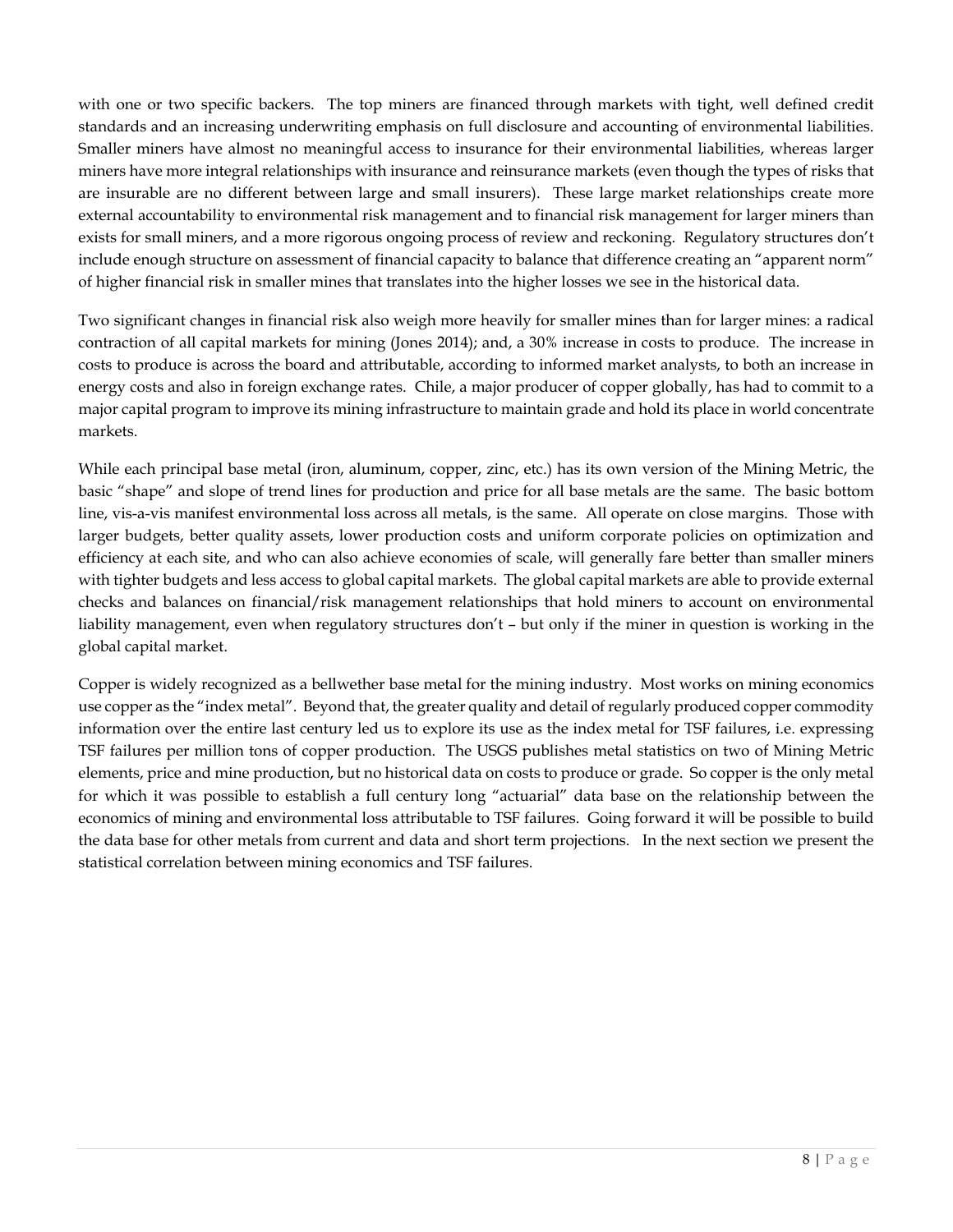# **4.0 THE STATISTICAL CORRELATION BETWEEN MINING ECONOMICS & ENVIRONMENTAL LOSS FROM TSF FAILURES**

We chose Canonical Correlation Analysis (CCA) as a way of further exploring the relationship between the failure severity categories we created for this research and the main elements of the mining metric that affect all miners and all mine sites. We were interested in knowing whether there is a significant relationship and if so, whether it warrants greater attention in permitting standards and oversight of mine permits. We know from past study of TSF failures that there are many physical attributes of a TSF that influence severity as well as other often noted but so far unstudied factors such as the structure of the regulatory framework and the technical capacity available to oversight.

Canonical Correlation is a multivariate technique that aims at identifying the degree of influence of one data set with another (rather than causality). We had no pre conceived notion of what the degree of influence might be, nor did we have the data set we would like to have had. Nevertheless, the results of this exploration strongly suggest that the influence of the mining metric on frequency and severity of TSF failure is unexpectedly strong.

The First Canonical variant F1 explained 95% of the variability between the two data sets (failures v mining metrics elements). The correlations between F1 and both high severity variables are strong: Very Serious (-0.922); and, Serious (-0.995). The Wilks Lambda on F1 was 0.046 indicating a high degree of certainty that the two data sets (Failures and Mining Metric are not independent of one another). The Eigenvalue for F1, 0.903, suggests a very strong linear relationship between the two data sets (See Appendix 2, Technical Documentation on Canonical Correlation Analysis, for the data set and complete technical documentation on the Canonical Correlation).

## Table 4.1 Canonical Correlation Values

|                                       | F1       |
|---------------------------------------|----------|
| <b>Canonical Correlation</b>          | 0.950    |
| <b>Eigenvalue</b>                     | 0.903    |
| Wilks' Lambda                         | 0.046    |
| <b>Correlation between:</b>           |          |
| <b>Very Serious failures &amp; F1</b> | $-0.922$ |
| Serious failures & F1                 | $-0.995$ |
|                                       |          |

Because no other research team that we could find had explored the dimensionality of this relationship, we began with a larger set of mining metric variables beyond the 4 basic variables (Cu Production, Cu Production Cost, Cu Price and Cu Grade), and also attempted to create variables indicating the characteristics of TSF's so that the degree of influence of the mining metric variables could be compared with dam characteristics. We integrated all ICOLD/WISE recorded incidents from 1910 to 2010 into a single reconciled data set, and in the course of our research on consequence of those incidents discovered several compilations that added to WISE/ICOLD, and which also filled in gaps on our main indicators of consequence (total TSF release and release run out). We used both correlation matrix analysis and canonical correlations to find the strongest set of mining metric variables, which turned out to be tons of Cu Ore Production, Cu Production Cost, and Cu Grade. As there was only one recorded Serious failure prior to 1940 and very little information on all incidents, our final data set and analysis focused on the period 1940- 2010.

Initially, none of our created synthetic variables for the Mining Metric were as strong the four main variables (copper price, production cost, grade, and copper ore production). One variable, Risk Factor, which combined cost and production volume into a single indicator actually had higher correlations with each of the two most Serious failure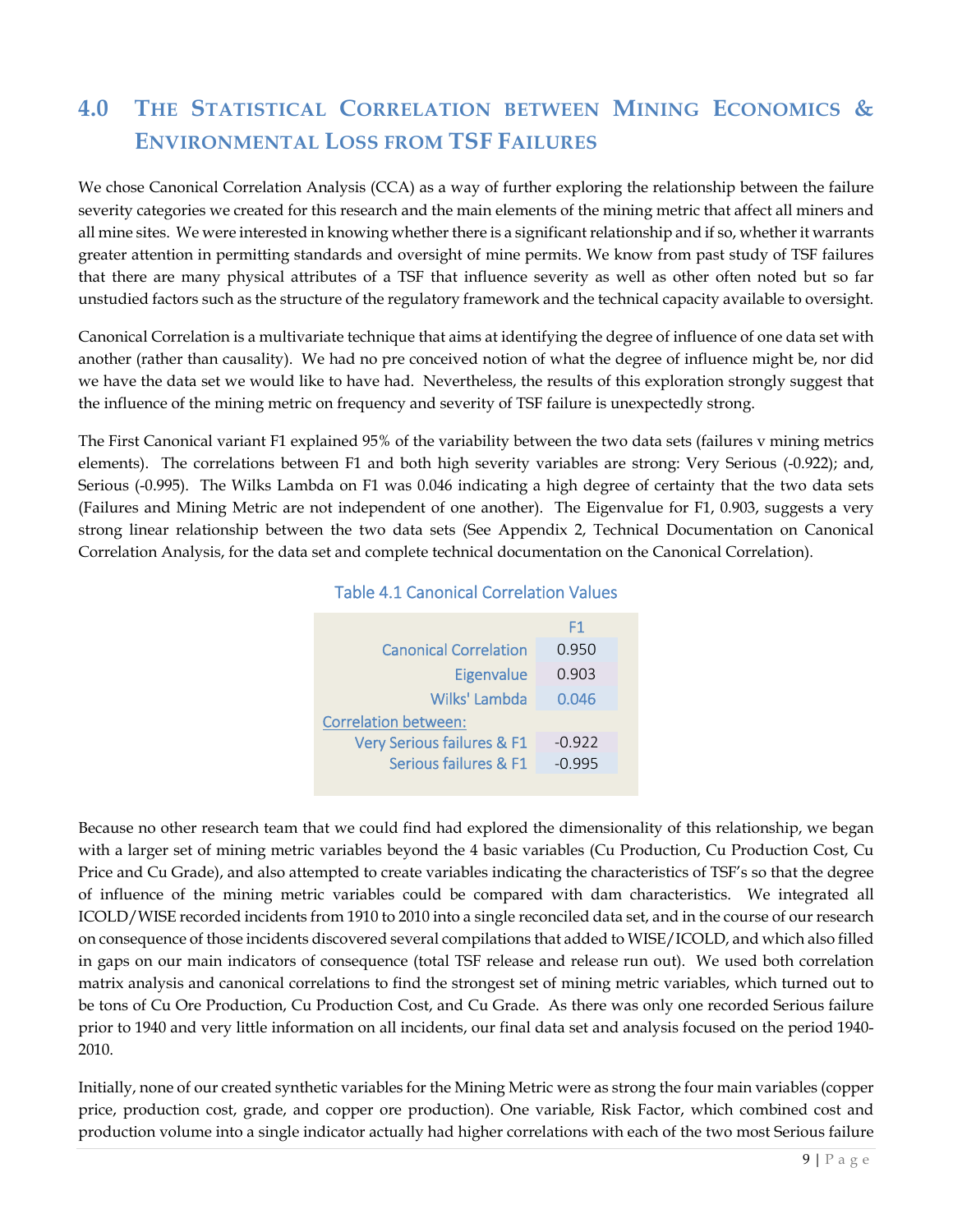categories and also in linear regressions on each of the two highest severity categories. It did not perform as well in lieu of production and cost, though, in a canonical correlation. Further work is needed to evaluate Risk Factor so we are not presenting it here. Within the 4 basic variables price and cost canceled each other out, and cost was the stronger correlation, so the final data set for the Canonical Correlation was only cost, production and grade.

We were not able to develop a meaningful data set on dam characteristics for comparisons of degree of influence as between the variables of the Mining Metric and various dam characteristics (dam height, volume, etc.).

Even though these results are not conclusive, because the number of observations is very small for a CCA, they are persuasive evidence of a greater than expected and very significant influence of Mining Metric mega trends on the frequency and severity of TSF failures. Further, it is important to note that these are not "individual measurements" in the usual sense, but rather aggregations by decade of over 200 observations, and so should be afforded more consideration and weight than would normally attend such a small set of observations. The data set and the full CCA output are at Appendix 2, Technical Documentation on Canonical Correlation Analysis, along with additional technical annotation.

Although further research would be useful to shed more light on how these mega trend variables interact to affect failure, these results in our opinion support a conclusion that financial feasibility of the mine and financial capacity of the miner require greater specific consideration on permit issuance and permit oversight.

## **Strength of Influence of Copper Ore Production**

Among the variables in the Mining Metric data set we were especially interested in the relative degree of influence/connection between copper ore volumes and the TSF failure categories especially whether it could be a reliable denominator for TSF failure rates. The conventional one to one correlations, which are a standard output of CCA in XLSTAT©, showed that both Very Serious and Serious failures were strongly correlated with copper ore production, 0.860 and 0.720 respectively. We had both production and price data on all metals 1900-2010 from the USGS metal statistics (USGS 2014a), but the correlations with aggregate all metals production and the failure variables were not nearly as strong. So the CCA output also lent support to copper ore production as the most reliable and meaningful denominator for TSF failure rates.

Although we did reasonably form an expectation that the mega trends would have a measureable and significant effect on the failure categories established (i.e. that the mega trends contribute to severity), we also know from dam committee reports and other research that many other dam specific elements have a known effect on severity of failure. The final output of a canonical correlation is a set of synthetic variables which maximize the accounting for mutual variability between the two sets of variables. Thus it is an approach which inherently recognizes that all of the information needed to explain the output of interest, the severity of failures over time, are not contained in the analysis, and further that the influence that may exist within in the expected determinant set (the mega trend variables) may result from complex interactions among the determinant data set.

While Canonical Correlation Analysis, and its focus on dimensionality rather than causality, may be the perfect tool for exploring the effect of mega trends of the Mining Metric on the trends in severity of TSF failures, many key variables that would shed more light were not available. We would hope in the future to have a more rich and complete data set, including standing TSFs that didn't fail with the same geographic distribution as those that did.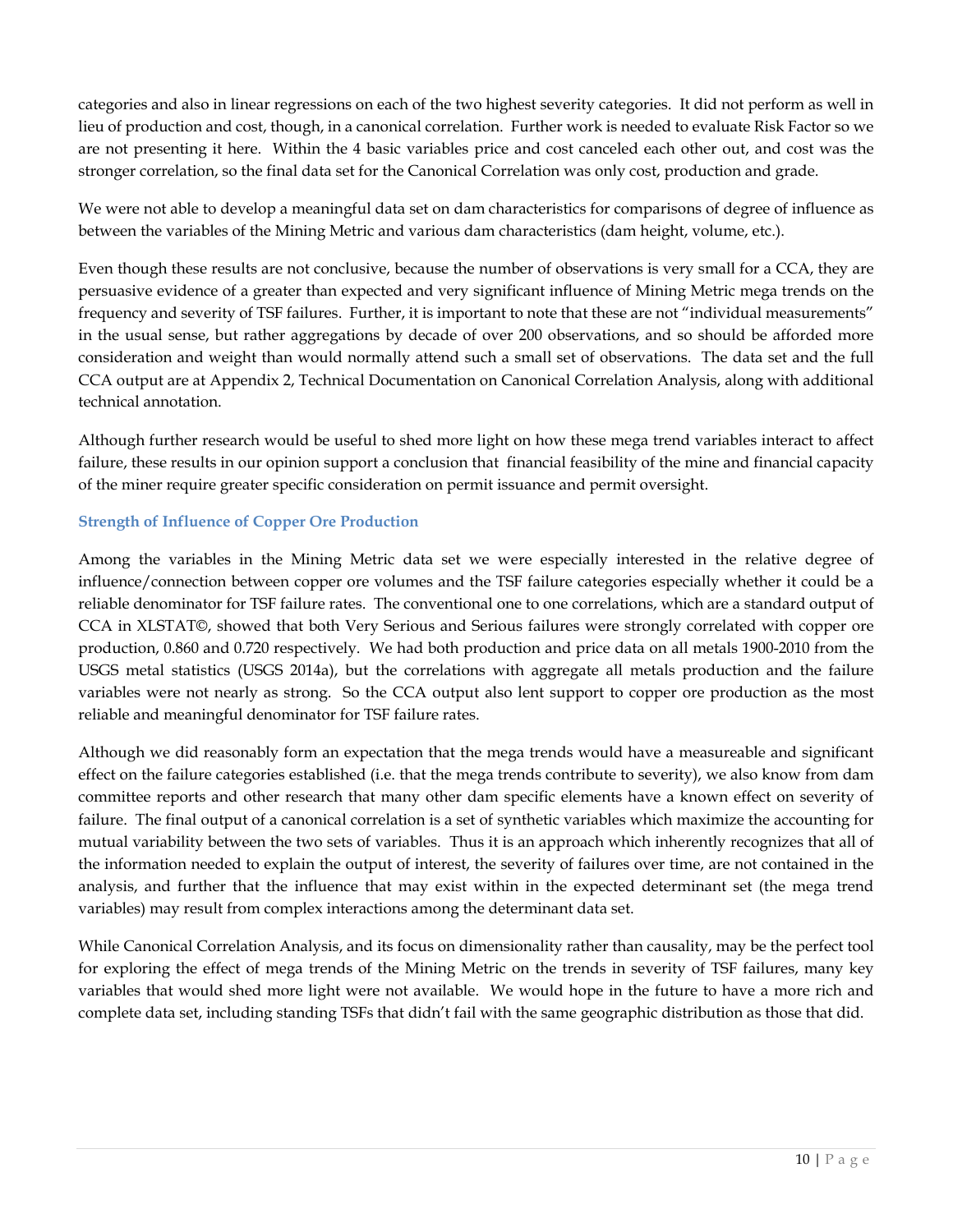At present there is no comprehensive compilation of recent or historic tailings dam failures. This is partly understandable given the multi-national nature of the mining industry, but given the severity of the problem, coupled with the fact that it is probably not realistic to think that the problem can be solved without a full analysis of the nature of the problem, it is disappointing that someone has not stepped forward to perform this service.

# **5.0 FREQUENCIES & PROJECTIONS FROM COPPER PRODUCTION VOLUMES**

The results of the correlation analyses give strong support that copper production volumes are a meaningful denominator for TSF failures. Even if there were a centrally professionally maintained inventory of TSFs it would, in our opinion, still be preferable to express TSF failures on the basis of mine production.

Copper metal production is the only reliably managed data element we have available globally that correlates directly with TSF risk potential. The analysis shows us, however, that copper ore production distinguishes more clearly between the two high severity failure categories and is a better descriptor of risk. While it is not routinely and authoritatively compiled and reported as metal production is, the World Bank/Raw Materials Group data (Figure 3.1) did give us an authoritative and reliable historical compilation. As ore production volume is more directly related to TSF waste, in our opinion Cu Ore Production is the better predictor to use. We don't have a global census inventory of standing TSFs. To be meaningful any denominator must be available for all TSFs globally as it is only through data on the global whole that meaningful expectations and comparisons can be made at the level of a nation, province or state.

Secondly, we know there is a great deal of variation in the standing operating TSFs at any point in time. Size and therefore possible maximum consequence of failure varies from small mines with a total capacity of less than 105 cubic meters to those over 107 cubic meters. Therefore, failure frequency per TSF isn't meaningful without enough attending globally available data to adjust for size and other known risk factors. Post failure it is possible to reexamine the losses more closely, taking account of the specific characteristics of the particular TSF (and eventually to recompile findings if enough new information is developed or if there is more systematic capture of these elements in WISE or other data sources).

Thirdly, we know that the risk profile of TSFs is constantly changing based on production volumes, and how the waste volumes generated from that production are managed. We know that 90% of all TSF failures in Europe (Rico et. al. 2008), to 95% in China (Wei et. al. 2012), occur during operations, as opposed to being in standby or in closure. Cu Ore Production provides an equalized basis for looking across an inventory of TSFs with highly varying size, and it is more directly tied to the phase of active life for the TSFs in which most failures occur (Rico 2008).

Table 5.1, below, shows the failure incidents data for Very Serious failures, Serious failures and Other failures by decade, expressed per million tons of copper ore production. For example, a 0.0020 rate for Other failures in 1940- 1949 on 2,545 million tons of ore production describes 1 event. A 0.0006 rate on 16,437 million tons (16.44 billion) of ore production in 1980 describes 10 Other failure events.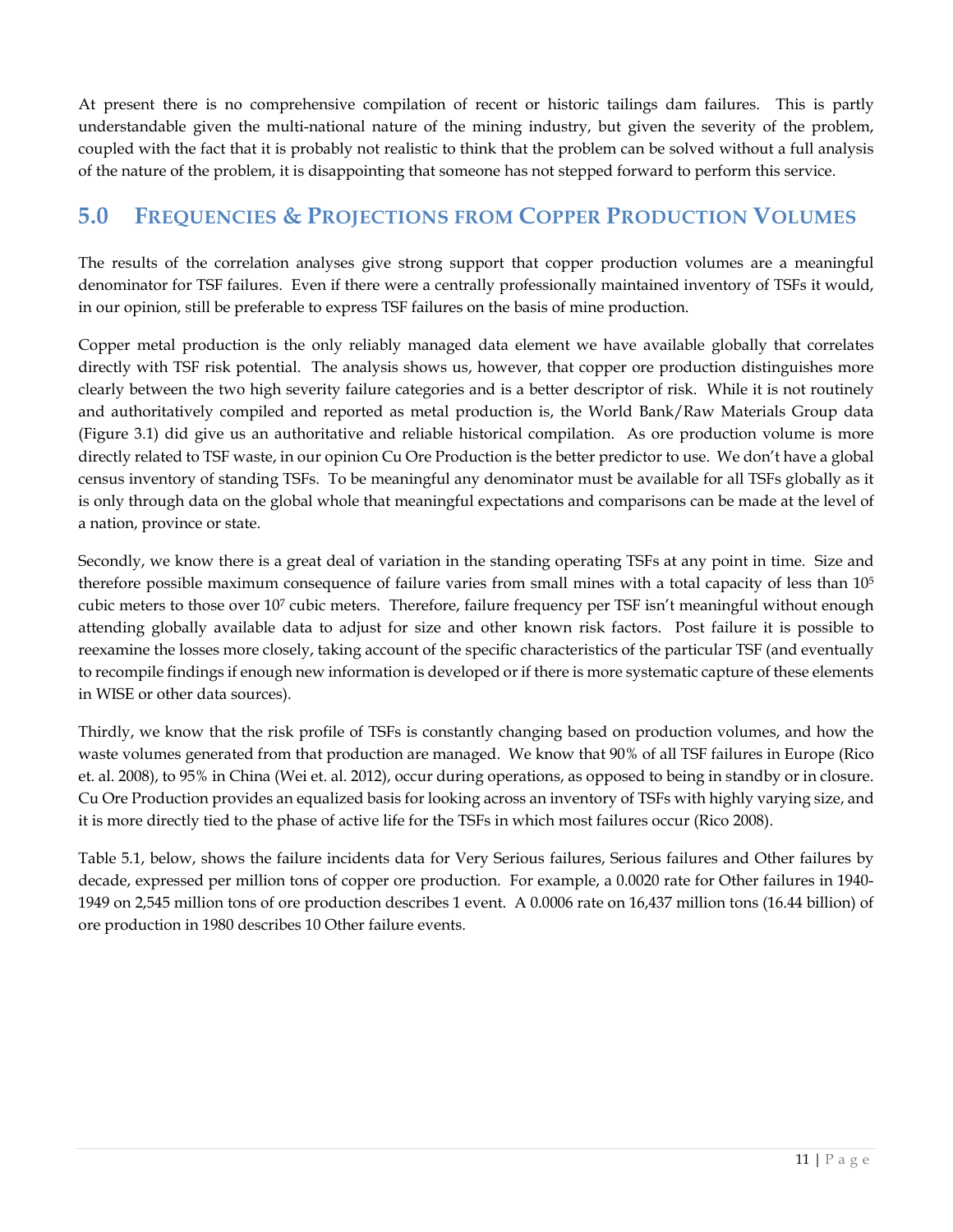| Decade           | Cu Ore<br>Prod<br>(MMt) | Very<br><b>Serious</b><br>failures<br>(# ) | Very<br><b>Serious</b><br>failures<br>rate | <b>Serious</b><br>failures<br>(# ) | <b>Serious</b><br>failures<br>rate | Other<br><b>Failures</b><br>$($ #) | Other<br><b>Failures</b><br>rate | Other<br><b>Accidents</b><br>(#) | Other<br><b>Accidents</b><br>rate |
|------------------|-------------------------|--------------------------------------------|--------------------------------------------|------------------------------------|------------------------------------|------------------------------------|----------------------------------|----------------------------------|-----------------------------------|
| 1940-49          | 2,545                   | 1                                          | 0.0004                                     | $\overline{0}$                     | 0.0000                             | 5                                  | 0.0020                           | 0                                | 0.0000                            |
| 1950-59          | 3,680                   | $\overline{0}$                             | 0.0000                                     | $\overline{0}$                     | 0.0000                             | 7                                  | 0.0019                           | $\overline{0}$                   | 0.0000                            |
| 1960-69          | 5,004                   | 3                                          | 0.0006                                     | $\overline{4}$                     | 0.0008                             | 25                                 | 0.0050                           | 17                               | 0.0034                            |
| 1970-79          | 7,445                   | $\overline{4}$                             | 0.0005                                     | 8                                  | 0.0011                             | 23                                 | 0.0031                           | 15                               | 0.0020                            |
| 1980-89          | 10,575                  | 5                                          | 0.0005                                     | 9                                  | 0.0009                             | 22                                 | 0.0021                           | 14                               | 0.0013                            |
| 1990-99          | 16,437                  | 9                                          | 0.0005                                     | 9                                  | 0.0005                             | 10                                 | 0.0006                           | 3                                | 0.0002                            |
| 2000-09          | 23,658                  |                                            | 0.0003                                     | 8                                  | 0.0003                             | 5                                  | 0.0002                           | $\mathbf{1}$                     | 0.0000                            |
| <b>Total/Ave</b> | 69,344                  | 29                                         | 0.0004                                     | 38                                 | 0.0005                             | 97                                 | 0.0021                           | 50                               | 0.0010                            |

## Table 5.1 Failures per Million Tonnes Copper Mine Production 1940‐2011

### Abbreviations:

Cu Prod = copper ore production in the decade noted in millions of metric tonnes

Very Serious failure = multiple loss of life (~20) and/or release of  $\geq 1,000,000$  m<sup>3</sup> semi-solids discharge, and/or release travel of 20 km or more.

Serious failure = loss of life and/or release of  $\geq 100,000$  m<sup>3</sup> semi-solids discharge Other failures = ICOLD Category 1 failures other than those classified as Very Serious or Serious Other Accidents = ICOLD Category 2 accidents other than those classified as Very Serious or Serious Failure Rate = number of failures per million metric tonnes (MMt) Cu Ore Produced

The overall rate of Very Serious failures and Serious failures 1940-2010 were comparable, 0 00004 and 0.0005 respectively. As expected, the higher the severity the lower the frequency. The frequency rates for all the lower severity loss categories were much lower; 0.021 Other Failures, 0.0010 for Other Accidents.

As shown in Figure 5.1 below the most dramatic change occurred with the shift from predominantly Other Failures (less Serious failure events) to predominantly more Serious failures post 1970. Across the board for each failure category, the rate of failure per ton of copper production has decreased. However, as noted in the introductory section, the severity of failures has steadily increased. More of the failures that occur are Serious or Very Serious). Our data is incomplete (we don't have actual loss data for every Serious and Very Serious failure), however it is certain that that the absolute consequence of all TSF failures has increased and is increasing substantially. This is obvious in that 55% (16/29) of all catastrophic (Very Serious failures) over the past 100 years have occurred since 1990, and that 74% (17/23) of all failure events post-2000 are Serious or Very Serious.

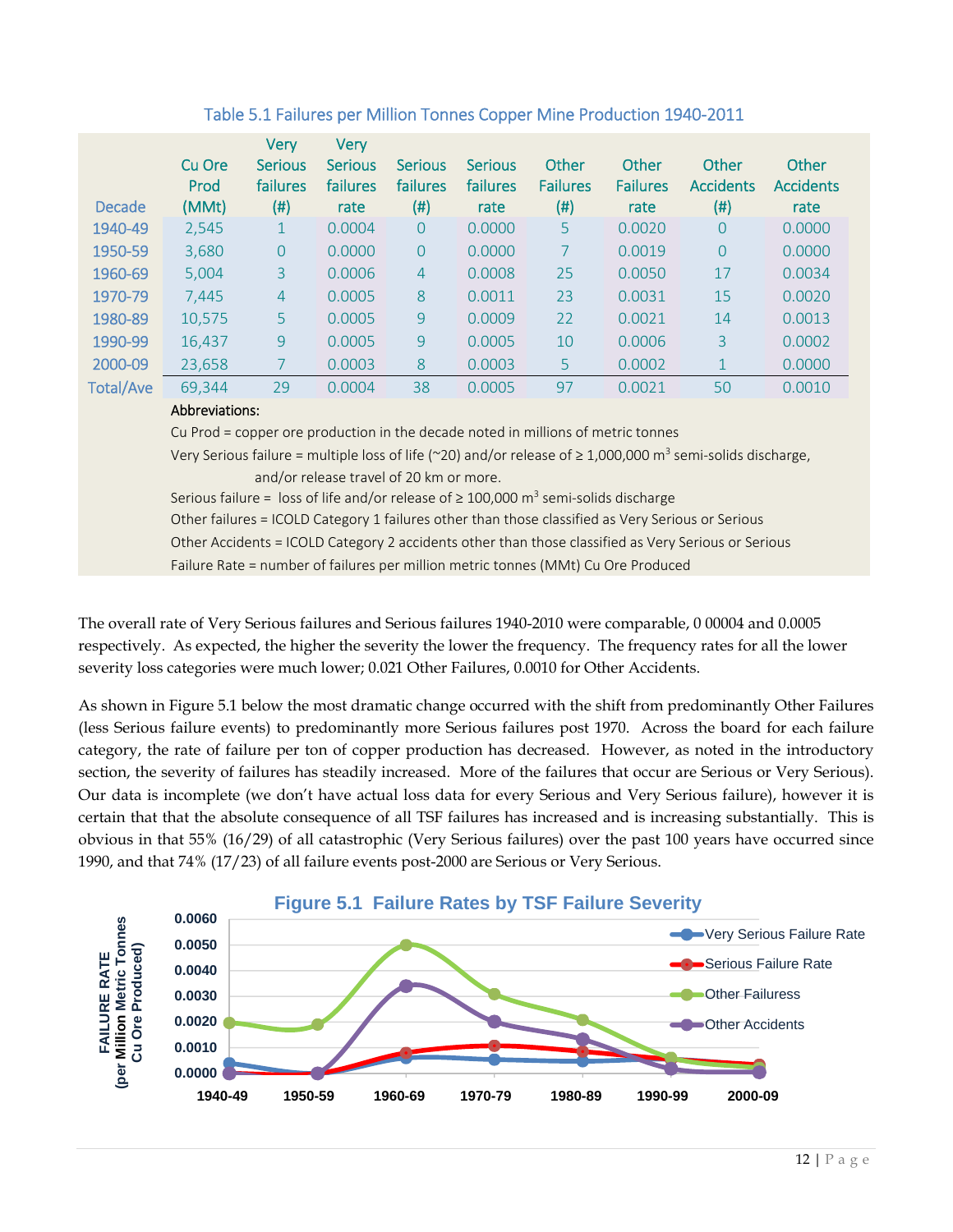# **6.0 PROJECTIONS FROM COPPER MINE PRODUCTION V. FAILURE TRENDS**

The heart of risk analysis is to reliably measure and forecast expected losses that are beyond control (and to hopefully finance these losses via third party transfers, i.e. insurance or risk pool). We know that will not apply to TSF failure losses, as almost without exception all losses were subject to control and prevention. The basic techniques for forecasting future losses, based on past loss experience, are nevertheless applicable to anticipating the future consequences of continuing the Mining Metric without some new forms of regulatory control and oversight which takes more adequate account of the financial viability of the deposit and the miner.

The Copper ore production estimate for this decade (2010-2019) is advanced from the equation associated with the trend line which had an extremely high R square, 0.9984. The result is 36,338 million metric tonnes, a projected increase of 54%.



In insurance rate making the normal procedure for estimating future losses is to combine the last four years of loss data. For this data, though, each cell represents 10 years of experience data not 1, and we can see from analysis of the variables over 100 years that the events that shape loss and failure are unique to each decade, i.e. that each decade has its own pattern of determinant/loss-affecting characteristics.

Table 6.1 below compares three estimates of next decade failures based on three approaches to uses of copper production based frequencies: (1) average of last three decades; (2) last decade only; and, (3) "50-50" weighting between most recent decade and last three decades. The trended values based on failure data alone are presented in Table 6.1 in the last row of the table.

The chart values in Table 6.1 are computed from the trend line equations as they appear in Figure 6.2 (The trend lines in Figure 6.2 are linear data projections, rounded to the nearest whole number).

Very Serious failures 2020 = 0.1393\*2020-271.64 = 9.746

Serious failures = 0.1643\*2020-3189.6 = 12.026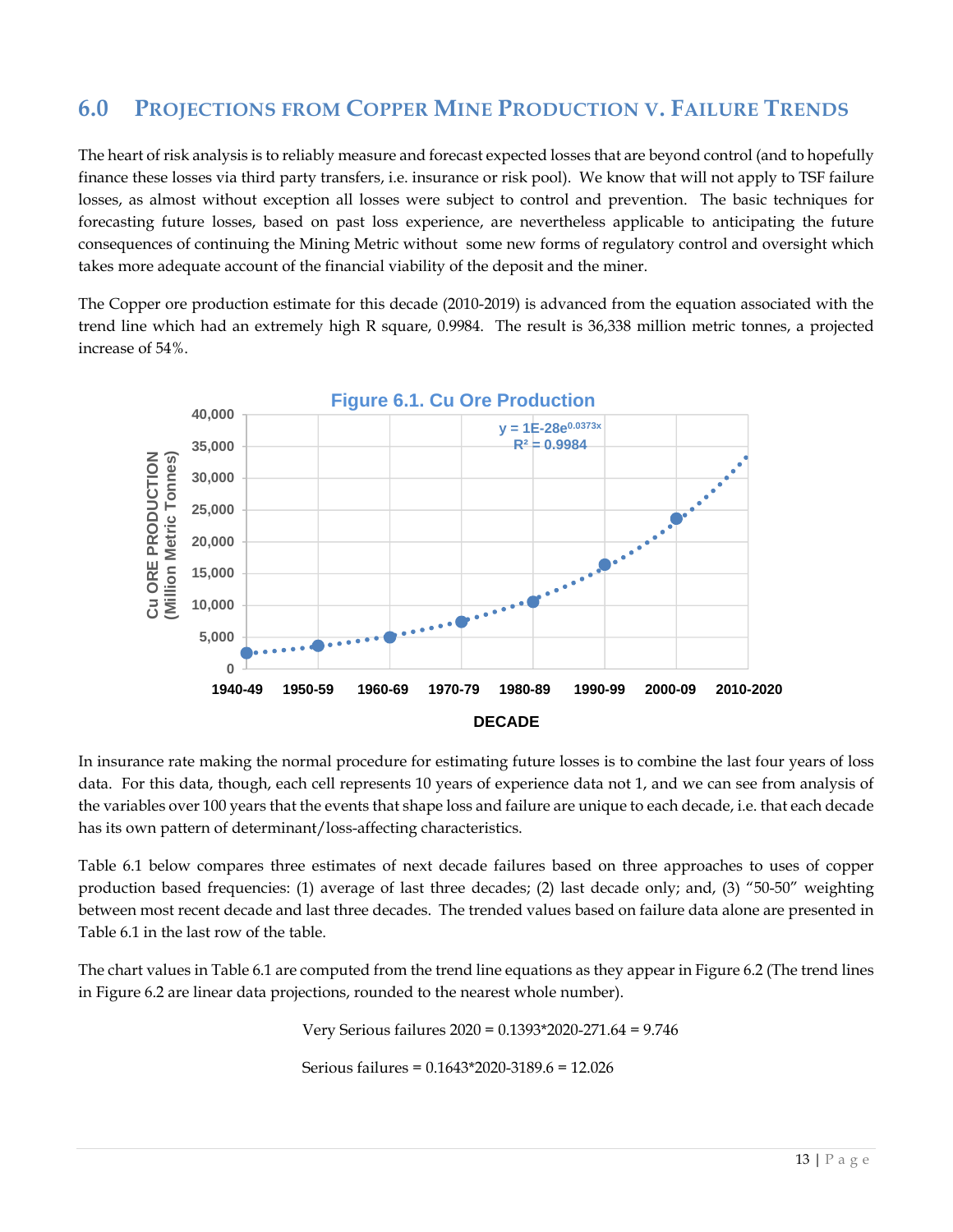# Table 6.1 Predictions 2010‐2020 From Historic Failure Rates

|                   | <b>Very Serious</b><br>failures                                                                                                      |       | Serious failures |       | <b>Other Failures</b> |       | <b>Other Accidents</b> |       |  |  |  |  |
|-------------------|--------------------------------------------------------------------------------------------------------------------------------------|-------|------------------|-------|-----------------------|-------|------------------------|-------|--|--|--|--|
| <b>Basis</b>      | Rate                                                                                                                                 | Pred. | Rate             | Pred. | Rate                  | Pred. | Rate                   | Pred. |  |  |  |  |
| Last 3 Decade Ave | 0.0004                                                                                                                               | 15.9  | 0.0006           | 21.0  | 0.0010                | 35.1  | 0.0005                 | 18.8  |  |  |  |  |
| Last Decade       | 0.0003                                                                                                                               | 10.8  | 0.0003           | 12.3  | 0.0002                | 7.7   | 0.0000                 | 1.5   |  |  |  |  |
| 50-50 Weighting   | 0.0004                                                                                                                               | 13.3  | 0.0005           | 16.7  | 0.0006                | 21.4  | 0.0003                 | 10.1  |  |  |  |  |
| Chart             |                                                                                                                                      | 9.5   |                  | 12.0  |                       |       |                        |       |  |  |  |  |
|                   | Rate = number of failures per million metric tonnes (MMt) ore mined<br>Pred = number of predicted failures in the period 2010 - 2019 |       |                  |       |                       |       |                        |       |  |  |  |  |

The high R-squared values on the trend lines for both Serious failures and Very Serious failures indicate a "goodness of fit" that is apparent on visual inspection alone (i.e. the markers closely track the trend line). The calculated predictions by chart trend line equation most closely matches the prediction based on the most recent decade failure rates.

The canonical correlation demonstrates that the trends in the high severity failures are shaped by the entire metric (as represented in grade, cost and production). Inspection of the data set shows that the main elements of the metric as of 2009 were very different than those of either of the prior two decades. It is not likely costs will return to as low as \$15 or that prices will fall to as low as they were in either of the two most recent decades. Therefore we have greater confidence in the most recent failure rate by class than we do in the either the average of the last three decades, or a 50-50 weighting between the average of the last three decades and current decade. Still there are already clear indications that this decade involves uncertainty about the direction of cost to produce, price, and perhaps even production volumes. The previous two decades both had constant costs of production against failing prices, a very different pattern with an expected higher rate of failure. Mid-decade 2010-2019 the overall environment seems to be trending toward higher financial risk, and therefore higher potential environmental liability than the 2000-2009 decade.

We are though projecting 12 Serious failures and 11 Very Serious failures for the present decade (2010–2019) relying on the failure rates of the most current decade (see Table 6.1).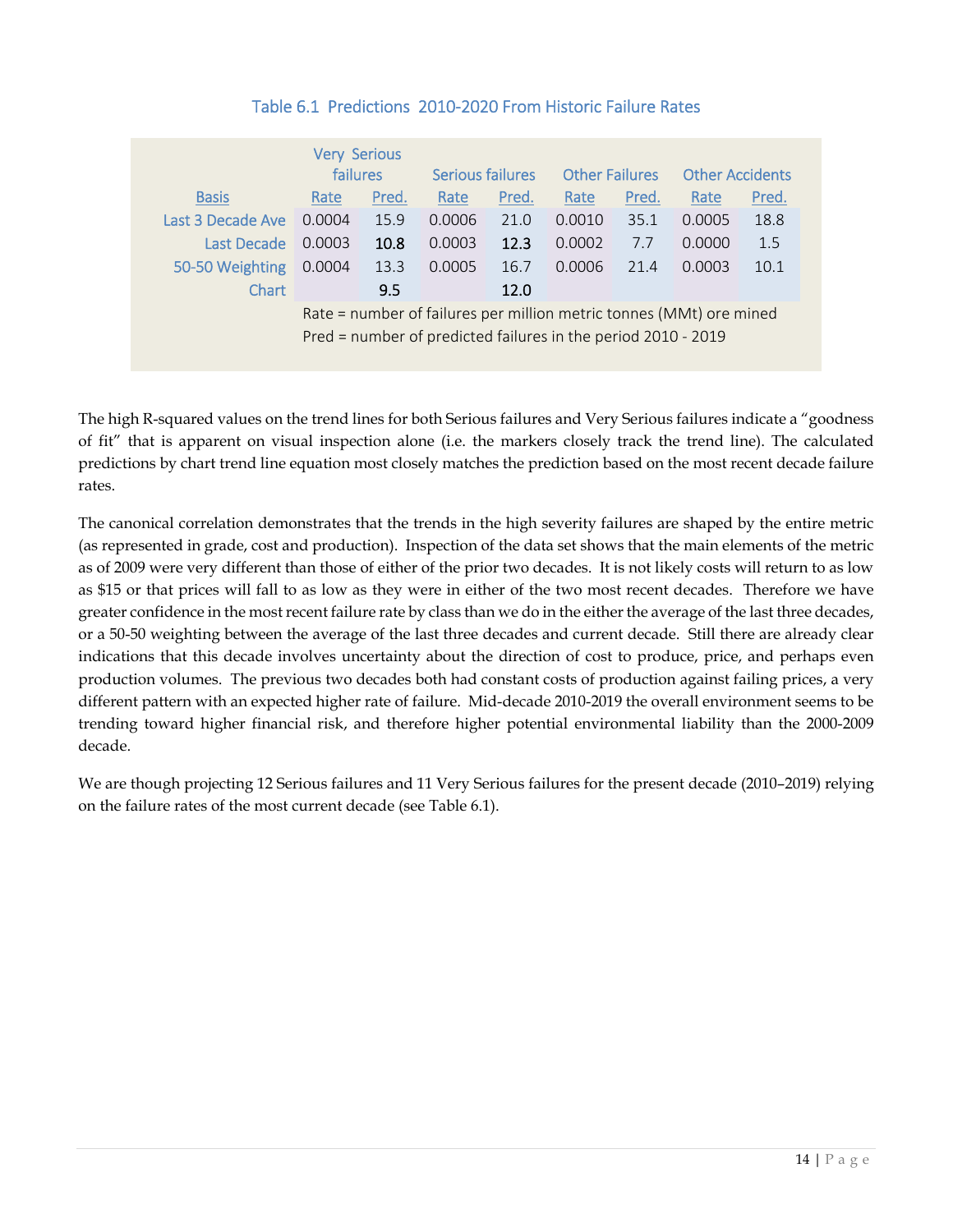

Our dataset included 5 failures 1910-2010 that met our criteria for Very Serious that were not listed in WISE or ICOLD data bases, from a compilation of Chinese major failures and a compilation of Philippine significant tailings incidents. The frequency rate 2000-2009 was essentially the same with or without these five failures. We cannot say that whatever undercount actually exists in WISE/ICOLD data would have no bearing, however, in our view this is a conservative projection quite apart from the possible undercount issue. It makes no allowances for the possibly higher risks of price jitters on many metals (e.g. molybdenum, iron, zinc, gold), of rising production costs mostly from energy and foreign exchange rates, and the uncertainty about the roles China, Chile, and Peru (as producers, and China and India (as consumers) will play, and how that could elevate financial risks for smaller mines and smaller miners.

# **7.0 PROJECTED COST OF REMEDIATION AND NON REMEDIABLE UNCONTROLLED RELEASES FROM TSFS**

We searched the historic record for what local authorities had deemed the costs of public damages from the major releases in our database, and found sufficient authoritative documentation on a total of 6 of the 14 post-1990 Very Serious uncontrolled TSF originating release incidents. Our process was to translate from foreign currency to US in the year of the incident and then to convert those \$US to 2014-\$US. The average cost of the 7 incidents for which we found authoritative data was \$543 million (Figure 7.1). That translates to a projected public liability for remediation of 11 Very Serious releases from TSFs at cost of approximately \$5 billion globally before the end of this decade (2020). We did not attempt any estimates for the expected 12 Serious failures by 2020 but a guess of an additional \$1 billion is probably not unreasonable.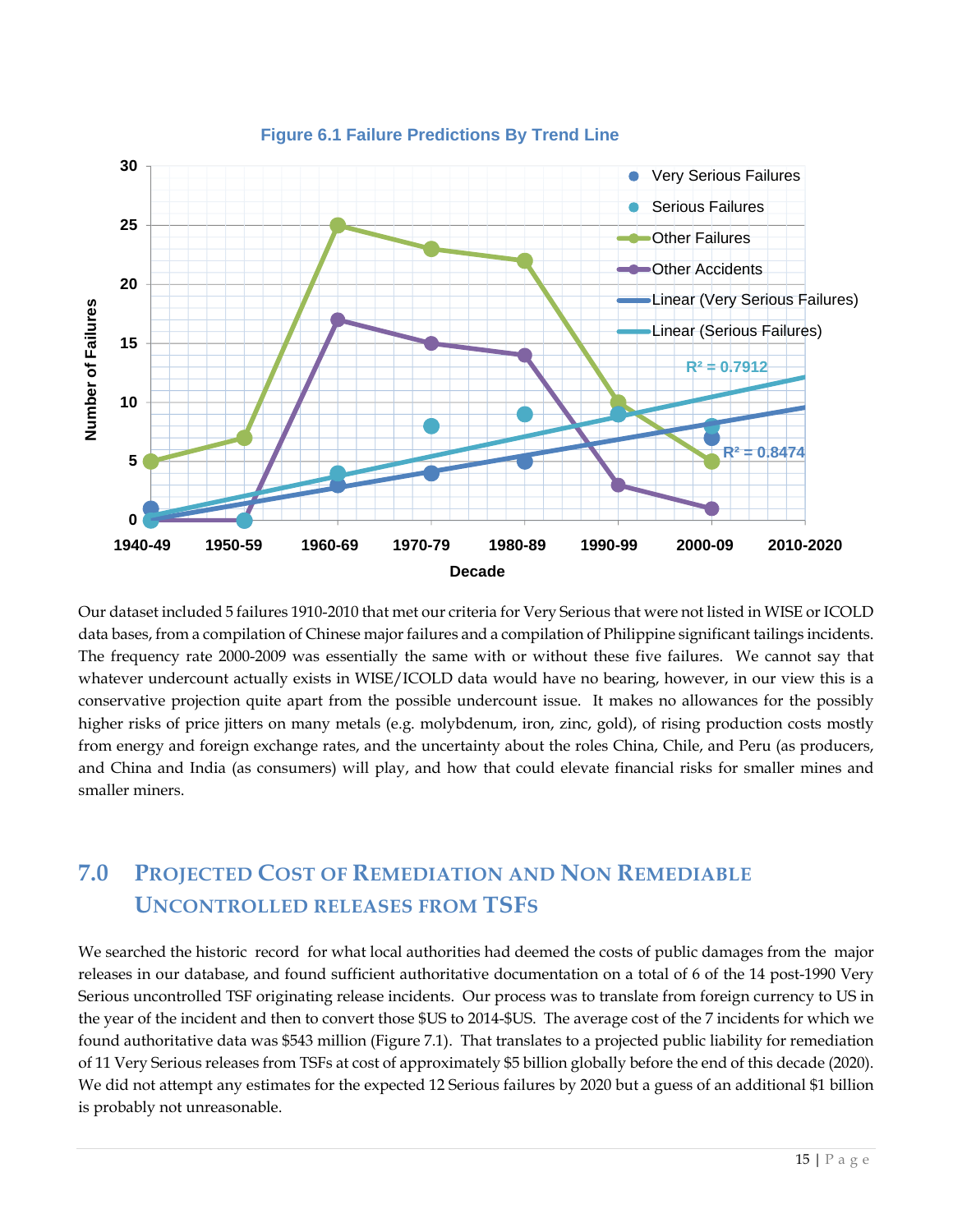Usually losses are forecast from a record of homogeneous data maintained by one source over time by the entity which has actually incurred or paid out those losses (i.e. an insurer or a rating bureau like the Insurance Services Office), or a company's or agency's risk manager. That is not true of our loss history data for TSF failures. Although WISE has followed with some detail on a few cases involving litigation for recovery of outlays (e.g. for Los Frailes), descriptions of consequence are brief and narrative. There are few links to more in-depth authoritative analysis on consequence. Losses are not systematically or uniformly captured or developed as part of either the WISE or ICOLD databases. The costs data we present here is all we could find for Very Serious post-1990 failures which pertained to environmental losses, and which were cited or developed by authoritative or credible sources.

We aimed for as much homogeneity as possible in choosing amounts documented for inclusion in our loss history (i.e. to include only natural resources/environmental losses whether or not cleanup was ordered or undertaken. In one case, Omai, we used a token amount to acknowledge what farmers, fisherman, and NGOs attempted to recover, and to acknowledge what is widely agreed was environmental damage notwithstanding the governments judgments to the contrary. The token amount allocated to Omai actually lowers the overall average cost estimate but, given all the litigation and controversy that has attended, simply admitting to the extent of environmental damage we felt Omai could not simply be left off the list, even though we could not find documentation on what part of \$2 billion joint damage claim was attributable to documented environmental damages to lands and waters.

While sketchily sourced and documented, the few failures which are systematically and authoritatively developed give us a high level of confidence that our average natural resource loss of \$543 million for a catastrophic failure is not overstated. For example, the estimated costs to clean up the Los Frailes spill was borne primarily by the Andalusian Government as a non-remediable loss. We think that situations like this, where the actual costs are so high or cleanup costs so astronomical that losses from Very Serious TSF failures will more and more be permanent non-recoverable losses. Mt Polley is a possible example of a tailings spill into a creek and lake that will not be retrieved. Such losses will, hopefully, still have a complete accounting of value whether or not remediation is ordered, undertaken, or possible.

The data on the 7 failures forming the basis of our average loss amount of \$543 million and its sources are presented in Table 7.1, below. See Appendix 3 for more detail on this chart.

Apply this to our projections of the number of Very Serious failures, 11 results in a projected unfunded unfundable public liability loss of \$6.0 billion from Very Serious TSF failures for the decade 2010-2019.

Our sense of the data and case histories is that this decades' TSF failures will continue to arise mostly from standing operating TSFs, pushing older TSFs up to and past their original designs, or stretching the limits of TSFs that were not built or managed to best practices in the first place. We expect most to arise from smaller mines and miners. We see in the record an indication that in many instances releases and events suggesting fundamental problems with the structure of the TSF preceded a final catastrophe by two to four years. In the cases of Golden Cross (New Zealand), Bingham Canyon (Utah), and Mike Horse (Montana) long term issues with dam stability led to closures in time to avert catastrophe at costs that were significantly lower than the remediation costs or assessed damages would have been for a structural failure.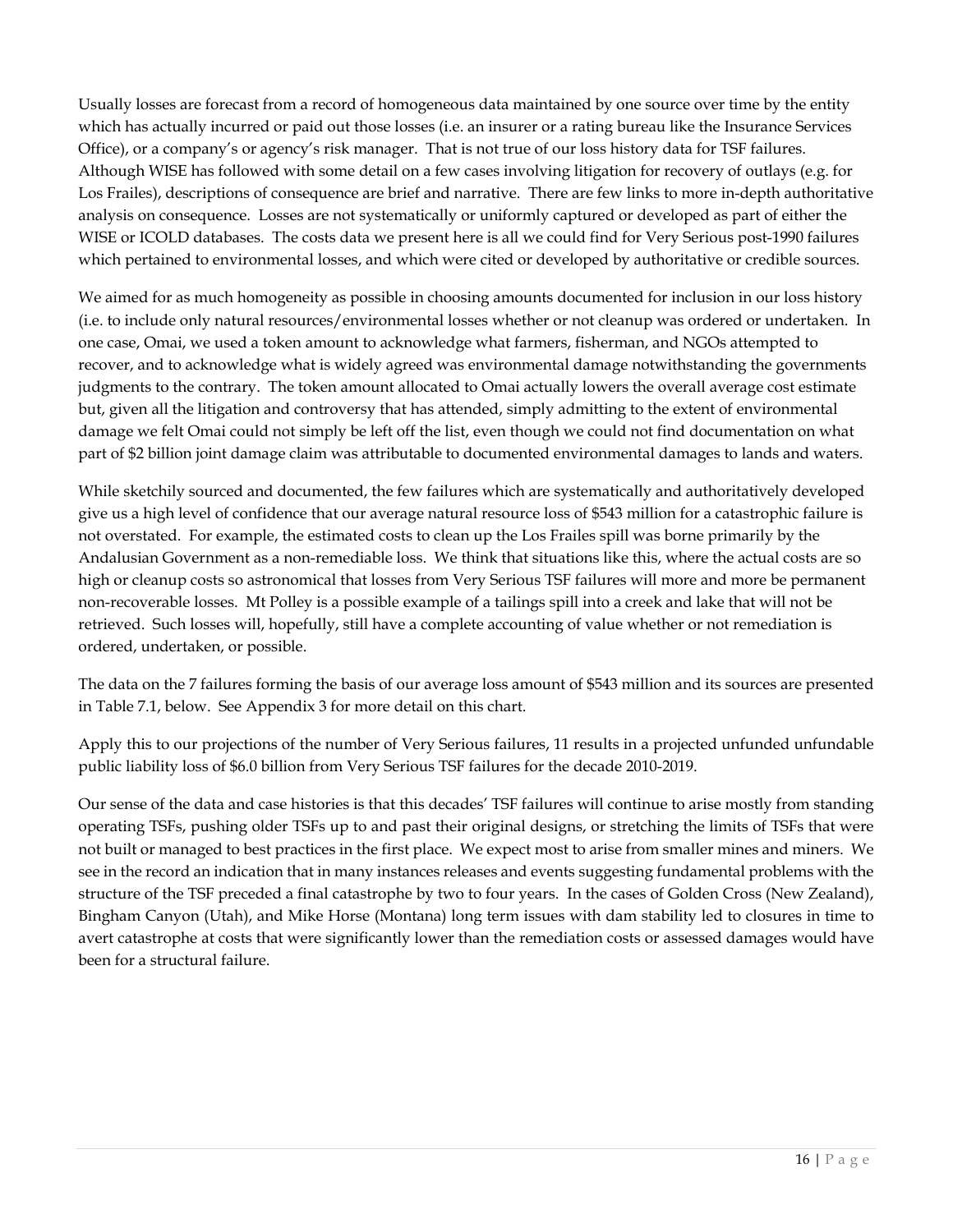### Table 7.1 Documented TSF Very Serious Natural Resource Losses 1990 – 2010

| <b>TSF Failure</b>                                       | Year | Original<br>Currency<br>(Millions) | Failure<br>Year<br>M US\$ | 2014<br>M US\$ | Ore          | Release<br>(M m <sup>3</sup> ) | Run<br>Out<br>(km) | Deaths |
|----------------------------------------------------------|------|------------------------------------|---------------------------|----------------|--------------|--------------------------------|--------------------|--------|
| Kingston Fossil Plant, Harriman,<br>Tennessee, USA       | 2008 | US 1,200                           | \$1,200                   | \$1,300        |              | 5.4                            | 4.1                |        |
| Taoshi, Linfen City, Xiangfen,<br>Shanxi Province, China | 2008 | US 1,300                           | \$1,300                   | \$1,429        | Fe           | 0.19                           | 2.5                | 277    |
| Baia Mare, Romania                                       | 2000 | <b>US 179</b>                      | \$179                     | \$246          | Au           | 0.1                            | 5.2                |        |
| Los Frailes, Spain                                       | 1998 | EU 275                             | \$301                     | \$437          | Zn/Cu<br>/Pb | 4.6                            | 5                  |        |
| Marinduque Island, Philippines                           | 1996 | $P$ 180 +<br>US 114                | \$123                     | \$185          | Cu           | 1.6                            | 27                 |        |
| Omai, Guyana                                             | 1995 | <b>US 100</b>                      | \$100                     | \$156          | Au           | 4.2                            | 80                 |        |
| Merriespruit, South Africa                               | 1994 | R 100                              | \$29                      | \$46           | Au           | 0.6                            | $\overline{2}$     | 17     |
|                                                          |      | Average US\$2014: \$543            |                           | \$3,799        |              |                                |                    |        |

Reviewing their own role in creating and perpetuating the environment in which we have allowed TSFs at risk of consequential failure to proliferate, the International Bank for Reconstruction & Development and the International Development Association put it well:

*"Governance should be strengthened until it is able to withstand the risks of developing major extractions. Once that has happened, the International Bank for Reconstruction and Development (IBRD) and the International Development Association (IDA) can add support for the promotion of a well-governed extractive sector. Similarly, when the International Finance Corporation and the Multilateral Investment Guarantee Agency (MIGA) consider investing in an oil, gas, or mining project, they need to specifically assess the governance adequacy of the country as well as the anticipated impacts of the project and then only support projects when a country's government is prepared and able to withstand the inherent social, environmental, and governance challenges." (IFC 2003)* 

Our study has provided a very conservative estimate of future unfunded public liabilities for standing, already operating, and permitted TSFs globally. We know globally that every one of those failures can be prevented for a cost much less than \$6.0 billion for just the 11 Very Serious failures we are predicting by 2020.

We know globally, and in Canada and the US, the regulatory structure is not presently in place to identify and correct these at-risk TSFs before they fail, and we know many of them are operated by companies whose balance sheets are too thin to fund repairs and closure where necessary.

We hope our work will begin a collaborative and highly focused multi-disciplinary dialogue to prevent the materialization of these \$6.0 billion in public losses by 2020.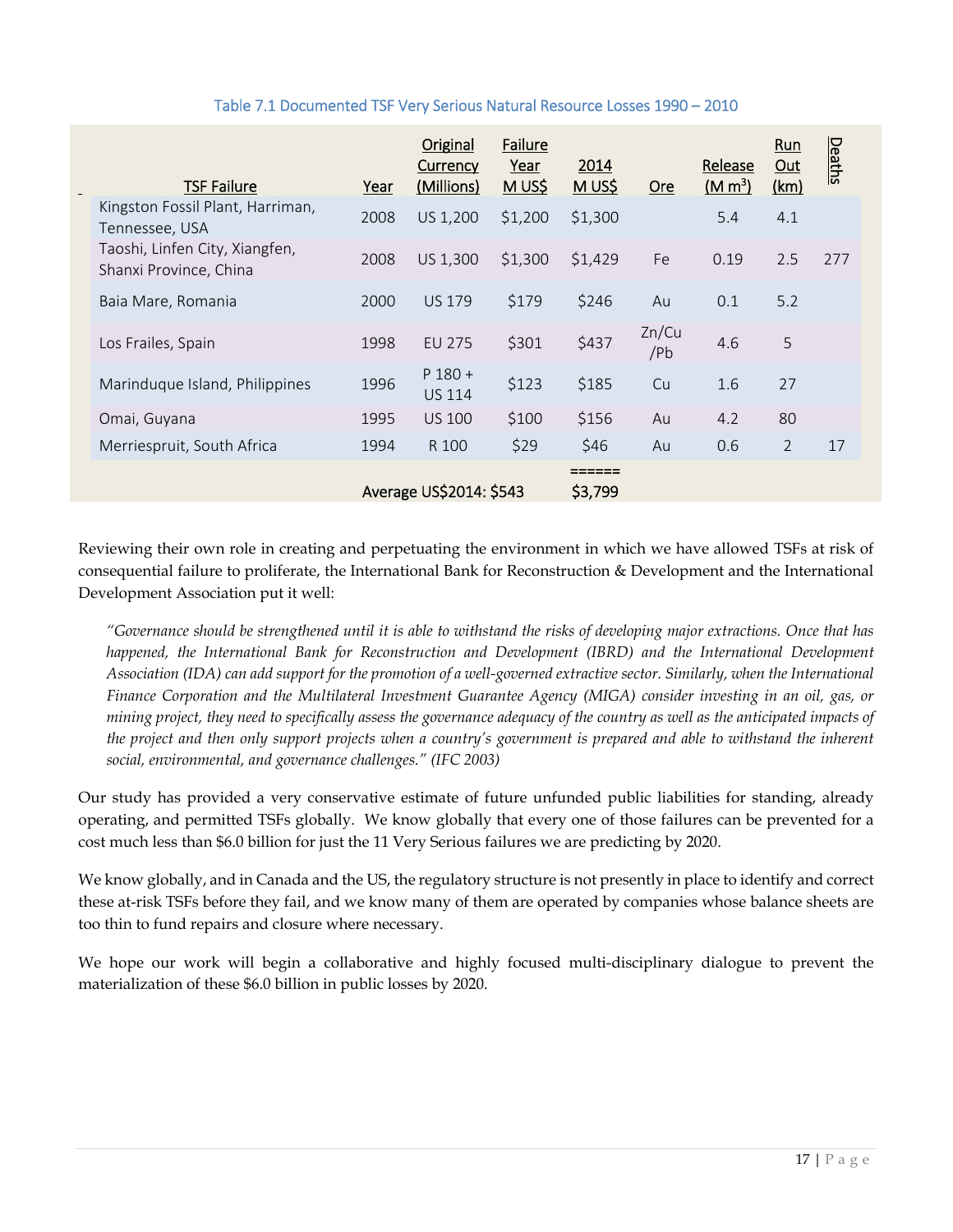# **8.0 SUMMARY & CONCLUSIONS**

The advances in mining technology over the past 100 years which have made it economically feasible to mine lower grades of ore against a century of declining prices have not been counterbalanced with advances in economically efficient means of managing the exponentially expanding volume of associated environmental liabilities in waste rock, tailings and waste waters. In fact those new technologies which do offer better management of mine wastes usually add significant cost and are often detrimental to bottom line financial feasibility. This is evidenced in a post-1990 trend toward un-fundable environmental losses of greater consequence. This interdisciplinary review of TSF failures 1910-2010 establishes a clear and irrefutable relationship between the mega trends that squeeze cash flows for all miners at all locations, and this indisputably clear trend toward failures of ever greater environmental consequence.

The implication of our findings is that a continuation of the present Mining Metric is not environmentally or economically sustainable, and that regulatory systems must begin to understand and address financial capacity of the miner, and the financial feasibility of mining itself, both in permitting criteria and in oversight of mine water management over the life of the mine.

Our findings point toward undocumented and unstudied risks of failure in the standing operating already permitted mines of smaller miners globally where cash flow pressures have led to an avoidance of best practices in waste management, and where political pressures have led to avoided close scrutiny of decades of neglect and shortfalls.

We have not identified an existing statutory or regulatory system anywhere that has the authority and capacity to identify and prevent the \$6 billion in losses we estimate the public globally will be liable for by the end of this decade.

**#####**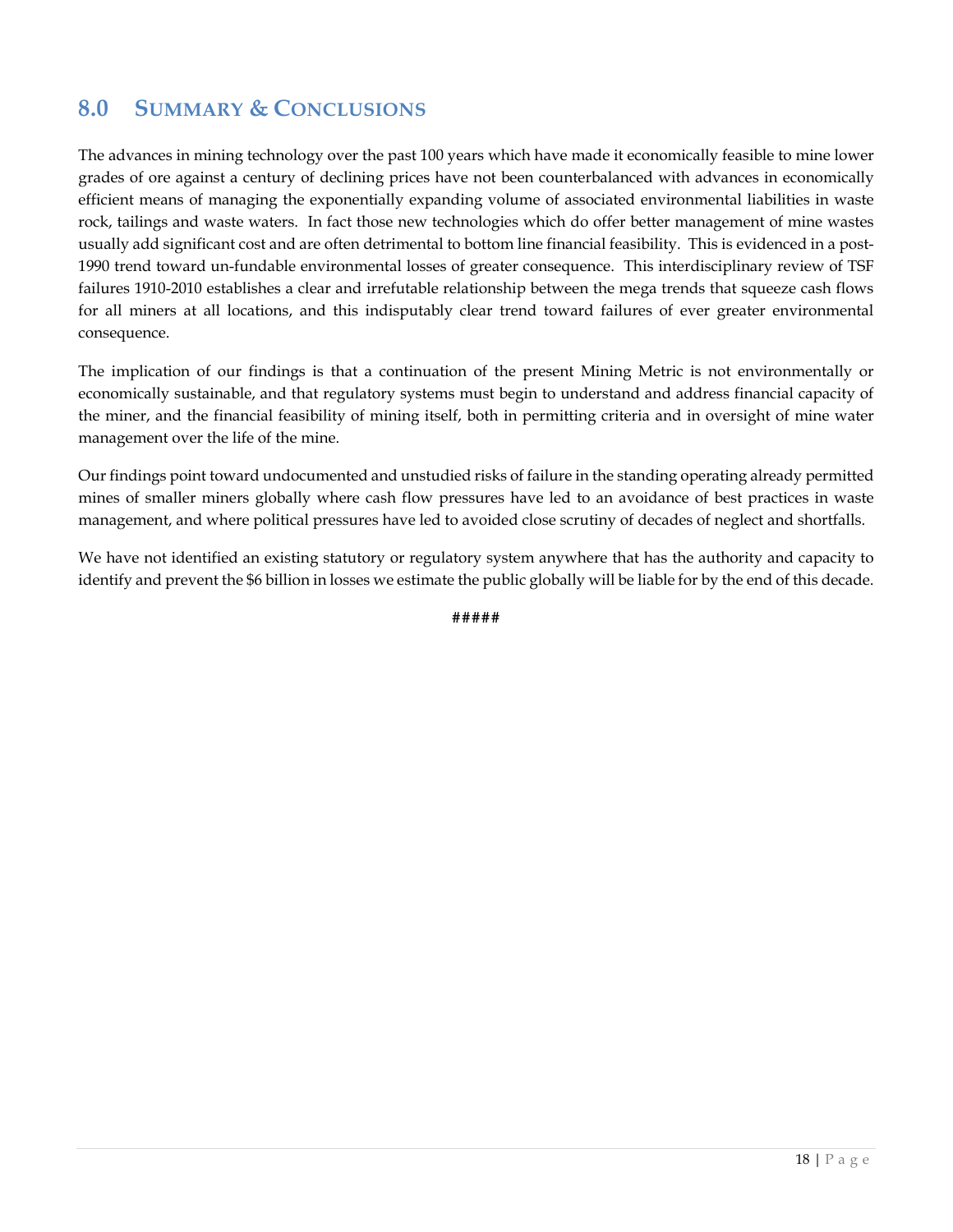# 9.0 REFERENCES & BIBLIOGRAPHY

- Advani 2011. Advani, Sameer "Real Historical Copper Price", May 30,2011, Sameer Advani's Instablog http://seekingalpha.com/instablog/946411-sameer-advani/182708-real-historical-copper-price
- Azam & Li 2010. Azam, Shahid Li, Quiran "Tailings Dam Failures: A Review of the Last 100 Years", Geotechnical News December 2010 http://www.infomine.com/library/publications/docs/Azam2010.pdf
- Bertram 2010. Bertram, Geoff "Mining Economics & The Conservation Estate" Royal Forest & Bird Protection Society of New Zealand Inc., September 2010 accessed November 2014 http://www.geoffbertram.com/fileadmin/Mining%20Economics%20and%20the%20Conservation%20Estate%20 main%20text.pdf
- Boswell & Sobkowicz 2011. Boswell, Jeremy, Sobkowicz, John "Duty Of Care Applied To Tailings Operations", Proceeding Tailings & Mine Waster, Vancouver B.C. Nov 6-9 2011 http://www.infomine.com/library/publications/docs/Boswell2011.pdf
- BCMM 2013. British Columbia Ministry of Mines " Provincial Summary Exploration and Mining In British Columbia 2013" http://www.empr.gov.bc.ca/Mining/Geoscience/PublicationsCatalogue/InformationCirculars/Documents/IC \_2014-01.pdf
- BCOAG 2011. British Columbia, Office of the Auditor General "An Audit of the Enviornmnetal Assessments Office Oversight of Certified Projects, July 2011 http://www.bcauditor.com/pubs/2011/report4/audit-bcenvironmental-assessment-office-EAO
- Caldwell 2006. Caldwell,Jack "British Columbia Tailings Failure at The HB Mine Near Salmo, British Columbia", TechnoMine July 6, 2006 http://technology.infomine.com/articles/1/8455/tailings.failure.canada/british.columbia.tailings.aspx
- COAG 2014. Canada, Office of the Auditor General "Implementation of the Canadian Environmental Assessment Act, 2012, 2014 Fall Report of the Commissioner of Environment and Sustainable Development http://www.oagbvg.gc.ca/internet/English/parl\_cesd\_201410\_04\_e\_39851.html
- Chambers & Higman 2011. Chambers, David M., Higman, Bretwood "Long Term Risks Of Tailings Dam Failure," October 2001, accessed November 2014 at http://www.csp2.org/technical-reports
- Davies et. al. 2002. Davies, Michael, Martin,Todd and Peter Lighthall *"*Mine Tailings Dams: When Things Go Wrong," AGRA Earth & Environmental Limited, Burnaby, BC 2002 http://www.infomine.com/library/publications/docs/Davies2002d.pdf
- Davies & Martin 2009. Davies, Michael, Martin,Todd "Mining Market Cycles and Tailings Dam Incidents," AMEC Earth & Environmental, Vancouver, British Columbia, Proceeding of the Thirteenth International Conference on Tailings and Mine Waste, November 1, 2009, Banff, Alberta, Canada accessed November 2014 at http://www.infomine.com/library/publications/docs/Davies2009.pdf
- EGN 2014. Ecology Global Network "Population Estimates: Year 1 to 2050" accessed November 2014 at http://www.ecology.com/population-estimates-year-2050/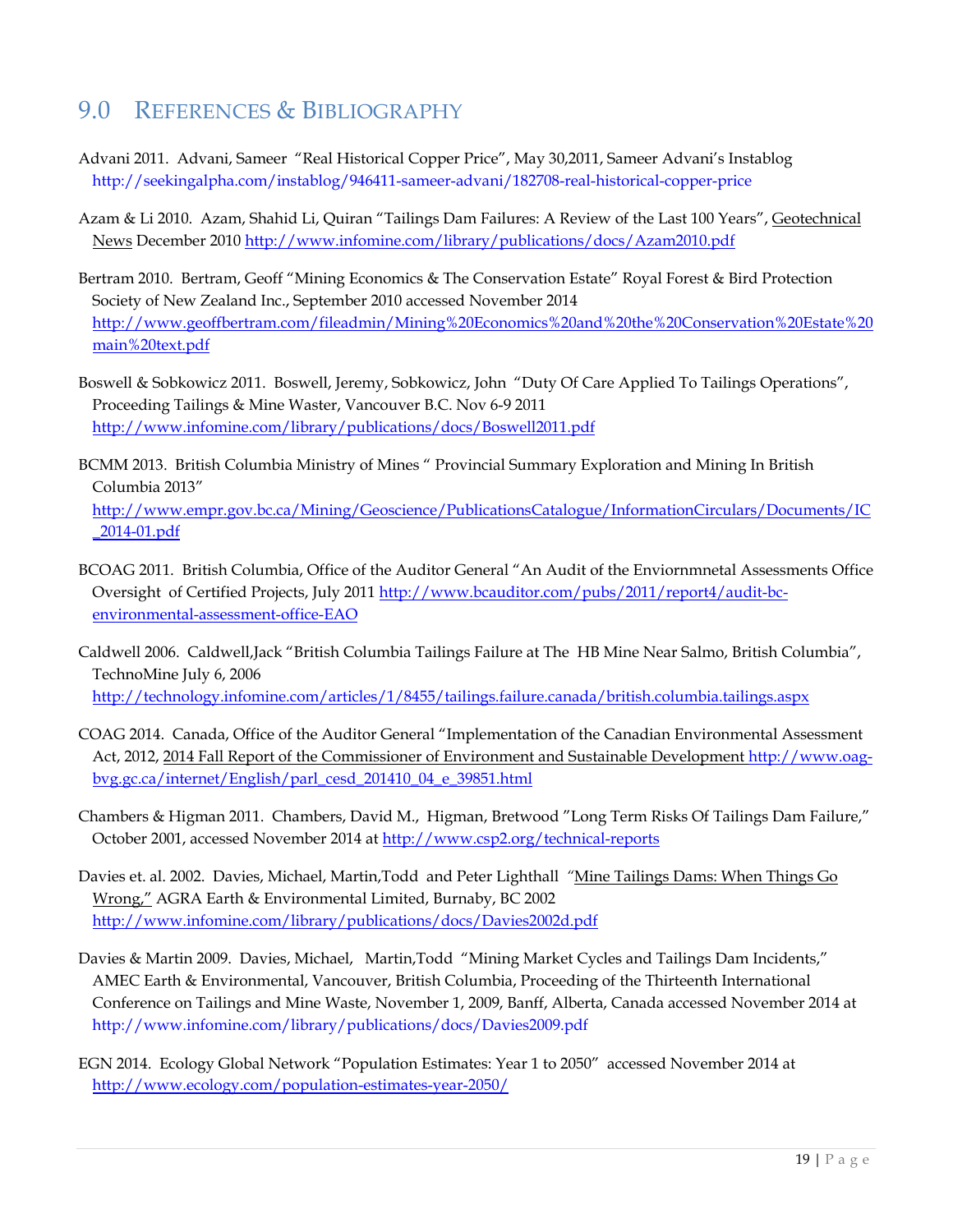- ICMM 2012. International Council on Mining & Metals, "Trends in the Mining & Metals Industry" Mining's Contribution To Sustainable Development October 2012. Accessed November 2014 at http://www.icmm.com/document/4441 M
- ICOLD 1995. International Commission on Large Dams, "Dam Failures Statistical Analysis," Bulletin 99, 1995
- ICOLD 2001. International Commission on Large Dams and the United Nations Environmental Programme (UNEP) Division of Technology, Industry and Economics (DTIE), "Tailings Dams Risks of Dangerous Occurrences Lessons Learned From Practical Experiences," Bulletin 121, 2001
- ICSG 2014. International Copper Study Group, Copper production statistics, November 13, 2014.
- IFC 2003. Striking a Better Balance, the World Bank Group and Extractive Industries, the Final Report of the Extractive Industries Review, International Finance Corporation, December 2003
- Independent Panel 2015. Report on Mount Polley Tailings Storage Facility Breach, Independent Expert Engineering Investigation and Review Panel, Province of British Columbia, January 30, 2015
- Jakubekl et. al. 2013. Jakubekl, Jaret , Clayon, Russel, Guest Alan R., "Mudrush Risk Evaluation" CIM Journal 2013 accessed November 2014 at http://www.srk.com/files/pdfs/mudrushriskevaluation\_paper\_cim\_journal\_fnl\_20130322\_jj.pdfailings
- Jones 2014. Jones, Sam Jordan, Editor/Compiler "Global Mining Finance Guide 2014" Aspermont Media 2013 accessed November 2014 at http://www.mayerbrown.com/files/Publication/3e2dc5e3-878a-40a2-8b06 cb75f8d632ba/Presentation/PublicationAttachment/86b233d1-beb2-4f47-9b85 cd4793b90b92/global\_mining\_finance\_guide\_jan14.PDF
- Kelly & Matos 2013. Kelly, T.D., and Matos, G.R., comps., 2013, Historical statistics for mineral and material commodities in the United States (2013 version): U.S. Geological Survey Data Series 140, accessed November 2014, at http://minerals.usgs.gov/minerals/pubs/historical-statistics/.
- Knight Piesold 2011. Knight Piesold Ltd., Mount Polley Mining Corporation Mt Polley Mine Storage Facility Report of 2010 Annual Inspection", Prepared for Mt. Polley Mining Corporation, January 25, 2011 http://www.scribd.com/doc/241108453/Mount-Polley-Mine-Tailings-Storage-Facility-Report-on-2010-annualinspection-by-Knight-Piesold
- Kossoff et. al. 2014. Kossoff, D. Dubbin, W.E.Porter, Edwards, S.J. , Macklin, M.G., Hudson Edwards, K.A. "Mine Tailings Dams: Characteristics, Failure, Environmental Impacts, and Remediation", Applied Geochemistry V.51, 2014 PP 229-245 accessed November 2014 at http://dx.doi.org/10.1016/j.apgeochem.2014.09.010
- Mudd et.al. 2012. Gavin M. Mudd, Zhehan Weng, and Simon M. Jowitt, A Detailed Assessment of Global Cu Resource Trends and Endowments, Economic Geology, v. 108, pp. 1163–1183, August 30, 2012
- Porter & Beliwas 2003. Porter,Kenneth E., Beliwas ,Donald I., Physical Aspects Of Waste Storage From a Hypothetical Open Pit Porphyrry Operation, U.S. Department of the Interior, U.S. Geological Survey, 2003, accessed November 2014 at http://pubs.usgs.gov/of/2003/of03-143/of03-143.pdf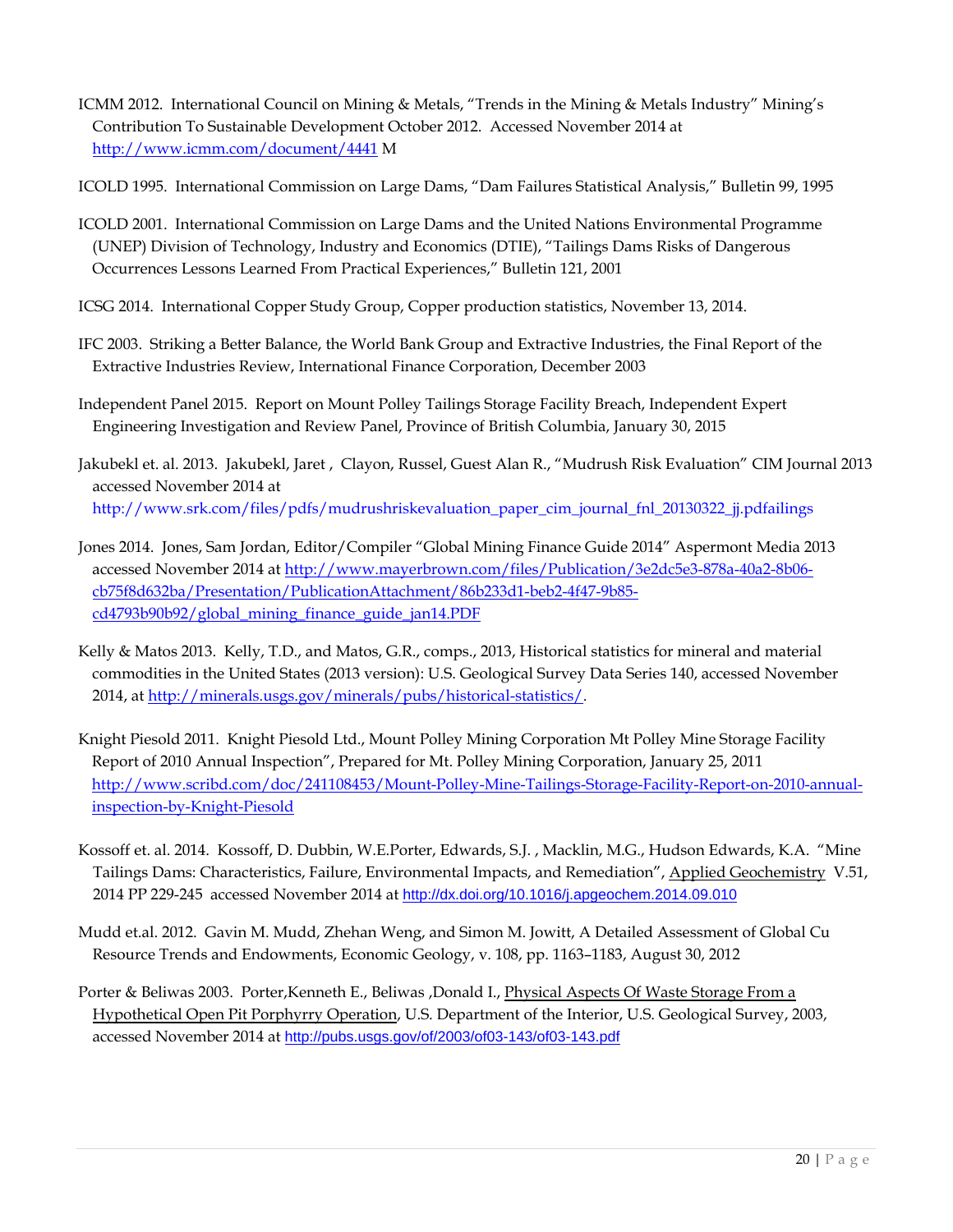- Repetto 2014. Repetto, Robert "Silence is Golden, Leaden and Copper Disclosure of Material Environmental Information in the Hardrock Mining Industry" Yale School Of Forestry & Environmental Studies, July 2004 accessed November 2014 at http://environment.research.yale.edu/documents/downloads/ou/repetto\_report\_execsum.pdf
- Rico et al. 2007. Rico, M., Benito, G., Díez-Herrero, A. "Floods From Tailings Dam Failures" Geological Hazards Unit, Spanish Geological Survey (IGME), Madrid, Spain, October 2, 2007 http://digital.csic.es/bitstream/10261/12706/3/MayteRico\_10.pdf
- Rico et al. 2008. Rico, M. Benito, G., Salgueriro, A. Diez-Herrero, A. & Pereira, H.G. Reported Tailings Dam Failures: A review of the European Incidents in the Worldwide Context, Journal of Hazardous Materials 152 (2008), pp. 846–852, http://digital.csic.es/bitstream/10261/12716/3/MayteRico\_08.pdf
- Robertson 2011. "Mine Waste Management in the 21st Century Challenges & Solutions Beyond Incremental Changes" Andrew Macgregor Robertson, Key Note Address Tailings & Mine Waste, Vancouver B.C., 2011, http://www.infomine.com/library/publications/docs/Robertson2011c.pdf
- Samis et. al. 2012. Samis, M., Martinez, L., Davis, G. A., and Whyte, J. B., "Using Dynamic Discounted Cash Flow and Real Option Methods for Economic Analysis in NI 43-101 Technical Reports." in the Valmin Seminar Series 2011-12 Proceedings, The Australian Institute of Mining and Metallurgy, Publication Series No 3/2012, 149-160 accessed December 2014 at http://inside.mines.edu/~gdavis/Papers/ValMin.pdf
- Schodde 2010. Schodde, Richard "The Key Drivers Behind Resource Growth: An Analysis of the Copper Industry For the Last 100 Years", Mine EX Consulting, 2010 MEMS Conference Minerals and Metals Over the Long Term, Phoenix Arizona, March 3, 2010. http://www.slideshare.net/RichardSchodde/growth-factors-for-copperschodde-sme-mems-march-2010-final
- Stano 2011. Stano, Maya "Rave Mine: A Regulatory & Fiscal Black Hole" Environmental Law Centre, Spring 2011 http://www.elc.uvic.ca/publications/documents/2010-02-03-RavenMine-RegulatoryandFiscalBlackhole\_Stano-REVISEDJul2011.pdf
- Troncosco et. al. 1993. Troncosco, J.H. , Avendano, A. Vergara, A. "The Seismic Failure of Barahona Tailings Dam" Procedings: 3rd International Conference on Case Histories in Geotechnical Engineering, St. Louis, Missouri, June 1-4, 1993, Paper # 2.56, Accessed November 2014 at https://mospace.umsystem.edu/xmlui/bitstream/handle/10355/33917/P%201473- %20The%20Seismic%20Failure%20of%20Barahona%20Tailings%20Dam.pdf?sequence=1
- USGS 2014a. U.S. Geological Survey "Historical Statistics for Mineral and Material Commodities in the United States" Thomas D. Kelly and Grecia R. Matos, with major contributions provided by David A. Buckingham, Carl A. DiFrancesco, Kenneth E. Porter, and USGS mineral commodity specialists. Data Series 140, April 2014. Accessed November 2014 at http://minerals.usgs.gov/minerals/pubs/historical-statistics/#copper
- USGS 2014b. U.S. Geological Survey "Iron Ore Statistics" Compiled by T.D. Kelly (retired), W.S. Kirk (retired), J.D. Jorgenson (retired), and C.A. Tuck. Data Series 140 2014 Accessed November 2014 at http://minerals.usgs.gov/minerals/pubs/historical-statistics/#copper
- USGS 2014c. U.S. Geological Survey "Zinc Statistics" April 2014 Compiled By DiFranceso, C.A. Plachy, J., Gabby P.N., Bleiwas, D.I., Tolcin, A.C. Data Series 140 April 2014 http://minerals.usgs.gov/minerals/pubs/historicalstatistics/#copper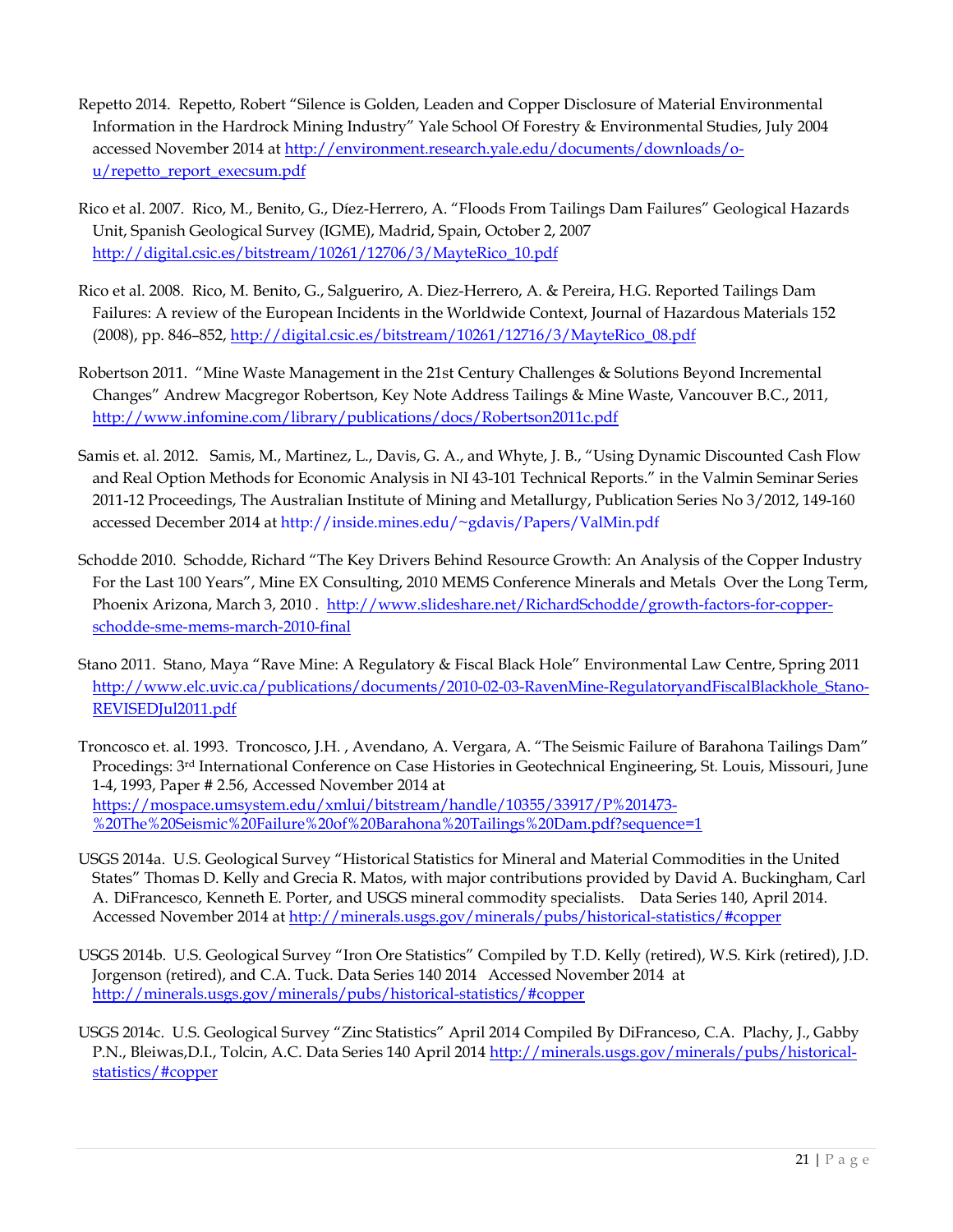- Utah 2011. State of Utah, "Groundwater Quality Discharge Permit UGW350011 Kennecott Utah Copper, Magna Utah, January 2011, Accessed November 2014 at http://www.waterquality.utah.gov/GroundWater/gwpermits/kennecott-tailings/kennecott-tailingsSOB.pdf
- Valero et. al. 2011. Valero, Alicia, Valero, Antonio and Domiguez, Adriana "Trends of Energy Costs and Ore Grade in Global Mining", Centre Of Research Energy Resources & Consumption ( CIRCE), Spain, 2011, Accessed November 2014 at http://teide.cps.unizar.es:8080/pub/publicir.nsf/codigospub/0751/\$FILE/cp0751.pdf
- Vick 1996. Vick, Steven G. Failure of the Omai Storage Dam Geotechnical News, September 1996, Accessed November 2014 at https://ejatlas.s3.amazonaws.com/docs/omai-gold-mine-tailings-damguyana/Failure\_of\_the\_Omai\_Tailings\_Dam.pdf
- Vogt 2013. Vogt, Craig, International Assessment of Marine & Riverine Disposal of MineTailings Final Report Adopted By The International Maritime Organization, London Convention.Protocol, October 18, 2013 http://www.craigvogt.com/links/Mine\_Tailings\_Marine\_and\_Riverine\_Disposal.pdf
- Wei et. al. 2012. Wei, Zuan, Yin, Guangszhi, Wang J.G, Ling, Wan, Guangzhi, Li "Design Construction and Management of Tailings Storage Facilities For Surface Disposal In China: Case Studies of Failures" Waste Management An Research Vol 31 p 106-112 Sage Publications October 11,2012 http://wmr.sagepub.com/content/31/1/106.full.pdf+html
- WISE 2015. World Information Service on Energy Uranium Project, Chronology of Major Tailings Dam Failures, from 1960, updated 18 May 2015, http://www.wise-uranium.org/mdaf.html
- Witt & Schonhardt 2004. Witt, K.J. Schonhardt M. Editors Tailings Management Facilities, Risk &Reliability, TAILSAFE September 2004 http://www.tailsafe.bam.de/pdf-documents/TAILSAFE\_Risk\_and\_Reliability.pdf
- World Bank 2006. World Bank Group, Oil Gas Mining & Chemicals Group, Background Paper The Outlook For Metals Markets Prepared For G-20 Deputies Meeting Sydney 2006, September 2006 http://siteresources.worldbank.org/INTOGMC/Resources/outlook\_for\_metals\_market.pdf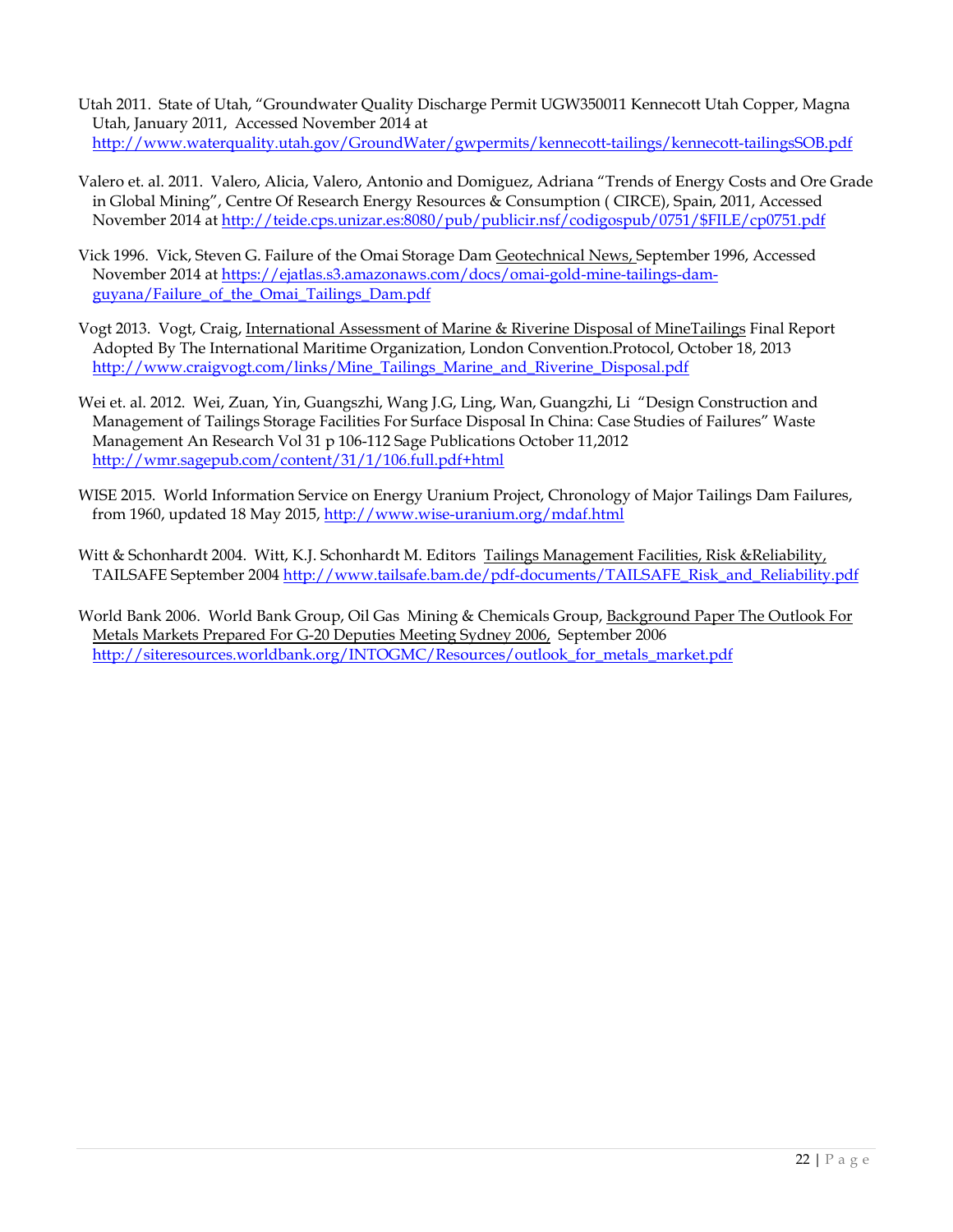# **APPENDIX 1**

# **TSF Failure Data Table**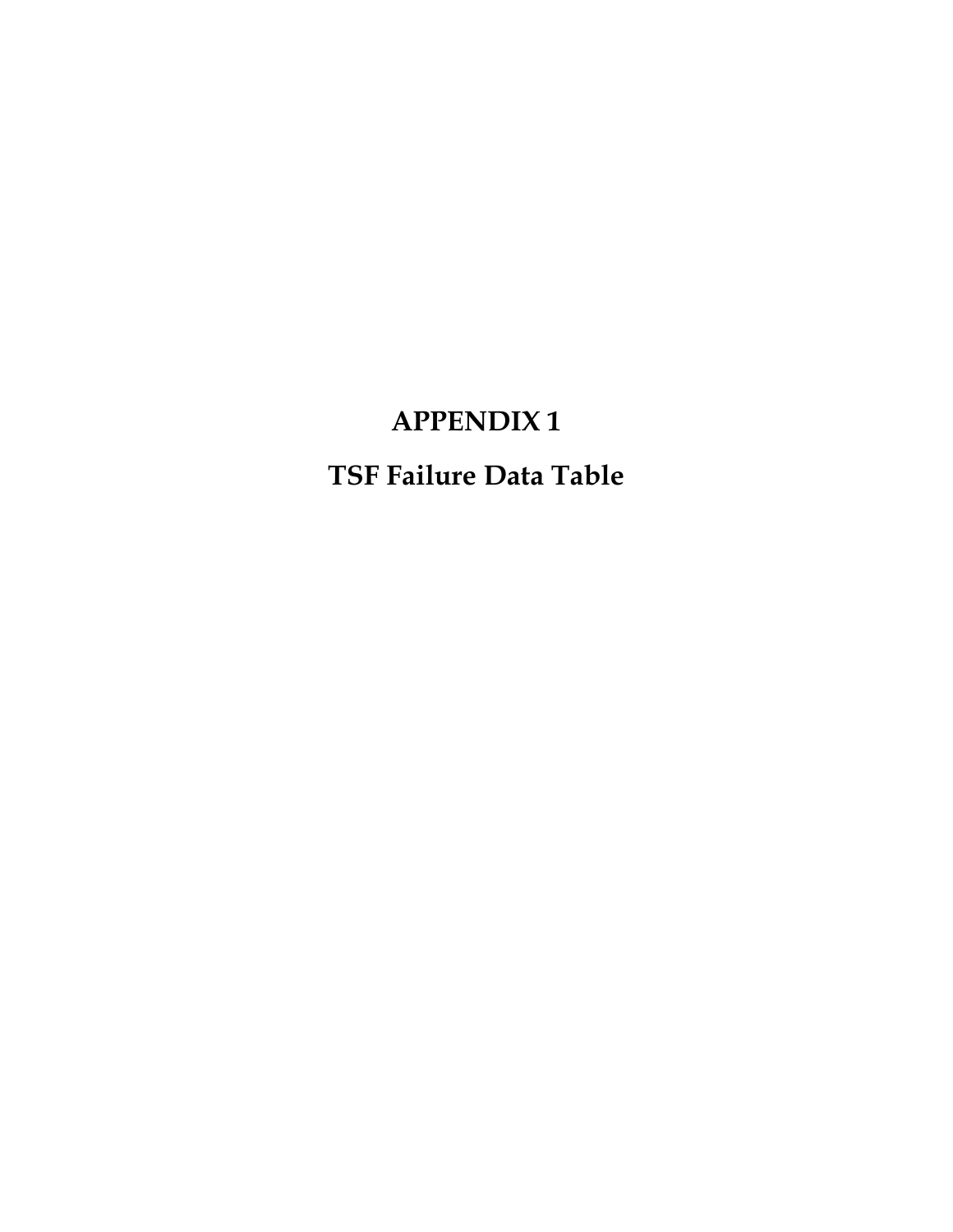# TSF FAILURE DATA TABLE LEGEND

| <b>Very Serious</b>    | 30  |
|------------------------|-----|
| Serious                | 38  |
| <b>Other Failures</b>  | 98  |
| <b>Other Accidents</b> | 50  |
| Non-Dam Failure        | 10  |
|                        |     |
| Total                  | 226 |

Very Serious = multiple loss of life (~20) and/or release of  $\geq 1,000,000$  m3 semi-solids discharge, and/or release travel of 20 km or more Serious <sup>=</sup> loss of life and/or release of ≥ 100,000 m3 semi‐solids discharge Other Failures = ICOLD Category 1 failures other than those classified as Very Serious or Serious Other Accidents <sup>=</sup> ICOLD Category <sup>2</sup> accidents other than those classified as Very Serious or Serious Non‐Dam Failures <sup>=</sup> groundwater, waste rock, etc.

#### **SOURCES:**

- (1) ICOLD. International Committee on Large Dams, Bulletin 121 "Tailings Dams Risks of Dangerous Occurrences Lessons Learned From Practical Experiences"
- (2) WISE. World Information Service on Energy Uranium Project (http://www.wiseuranium.org/mdaf.html) as of December 10, 2014
- (3) Rico, M., Benito, G., Díez-Herrero, A. "Floods From Tailings Dam Failures" Geological Hazards Unit, Spanish Geological Survey (IGME), Madrid, Spain http://digital.csic.es/bitstream/10261/12706/3/MayteRico\_10.pdf
- (4) Wei, Zuoan, Yin, Guangszhi, Wang J.G, Ling, Wan, Guangzhi, Li "Design Construction and Management of Tailings Storage Facilities For Surface Disposal In China: Case Studies of Failures" Waste Management An Research Vol 31 p 106-112 Sage Publications October 11,2012 http://wmr.sagepub.com/content/31/1/106.full.pdf+html
- (5) Repetto, Robert "Silence is Golden, Leaden and Copper Disclosure of Material Environmental Information in the Hardrock Mining Industry" Yale School Of Forestry & Environmental Studies, July 2004 accessed November 2014 at http://environment.research.yale.edu/documents/downloads/ou/repetto\_report\_execsum.pdf
- (6) Piplinks. "Chronology of Tailings Dam Failures In The Philippines (1982-2007)," accessed January 2015 at http://www.piplinks.org
- (7) Tailings.info. Tailings Related Accidents Failures, Breaches and Mudflows, http://www.tailings.info/knowledge/accidents.htm
- (8) United Nations, Department of Economic & Social Affairs, International Expert Group Meeting on Indigenous Peoples And Protection of the Environment, "Case Study of the Impact of Mining & Dams on the Environment and Indigenous Peoples in Benguet, Cordillera, Philippines," Aug 27-29, 2007

| DAM TYPE<br>Key |                 | <b>DAM FILL</b><br><b>MATERIAL</b><br>Key |                  | <b>INCIDENT</b><br><b>TYPE Key</b> |             |                      | <b>INCIDENT</b><br><b>CAUSE</b><br>Key |                   |
|-----------------|-----------------|-------------------------------------------|------------------|------------------------------------|-------------|----------------------|----------------------------------------|-------------------|
| US              | Upstream        | т                                         | Tailings         | 1Α                                 | Failure     | Active Impoundment   | <b>SI</b>                              | Slope instability |
| <b>DS</b>       | Downstream      | <b>CST</b>                                | Cycloned sand ta | 1Β                                 | Failure     | Inactive Impoundment | SE                                     | Seepage           |
| CL              | Centerline      | <b>MW</b>                                 | Mine waste       | 2A                                 | Accident    | Active Impoundment   | FN                                     | Foundation        |
| <b>WR</b>       | Water retention | Е                                         | Earthfill        | 2B                                 | Accident    | Inactive Impoundment | OT                                     | Overtopping       |
| <b>NR</b>       | Not reported    | R                                         | Rockfill         | 3                                  | Groundwater |                      | <b>ST</b>                              | Structural        |
|                 |                 |                                           |                  |                                    |             |                      | EQ                                     | Earthquake        |
|                 |                 |                                           |                  |                                    |             |                      | ΜS                                     | Mine subsidence   |
|                 |                 |                                           |                  |                                    |             |                      | ER                                     | Erosion           |

**U**

**NR**

Unknown, or

Not Reported

#### **GENERAL NOTE**

 We found small variations source to source on total release, run out, deaths and other details, but we found no ambiguities or inconsistencies that precluded a clear classification as "Serious" or "Very Serious".

Overall we found much more detailed accounts of "consequence" in local compilations or regional or national studies. WISE & ICOLD occasionally including details on consequence, or linked to sources detailing consequence. Our bibliogtaphy includes a more extensive list of materials related to the consequence of TSF failure**<sup>s</sup>**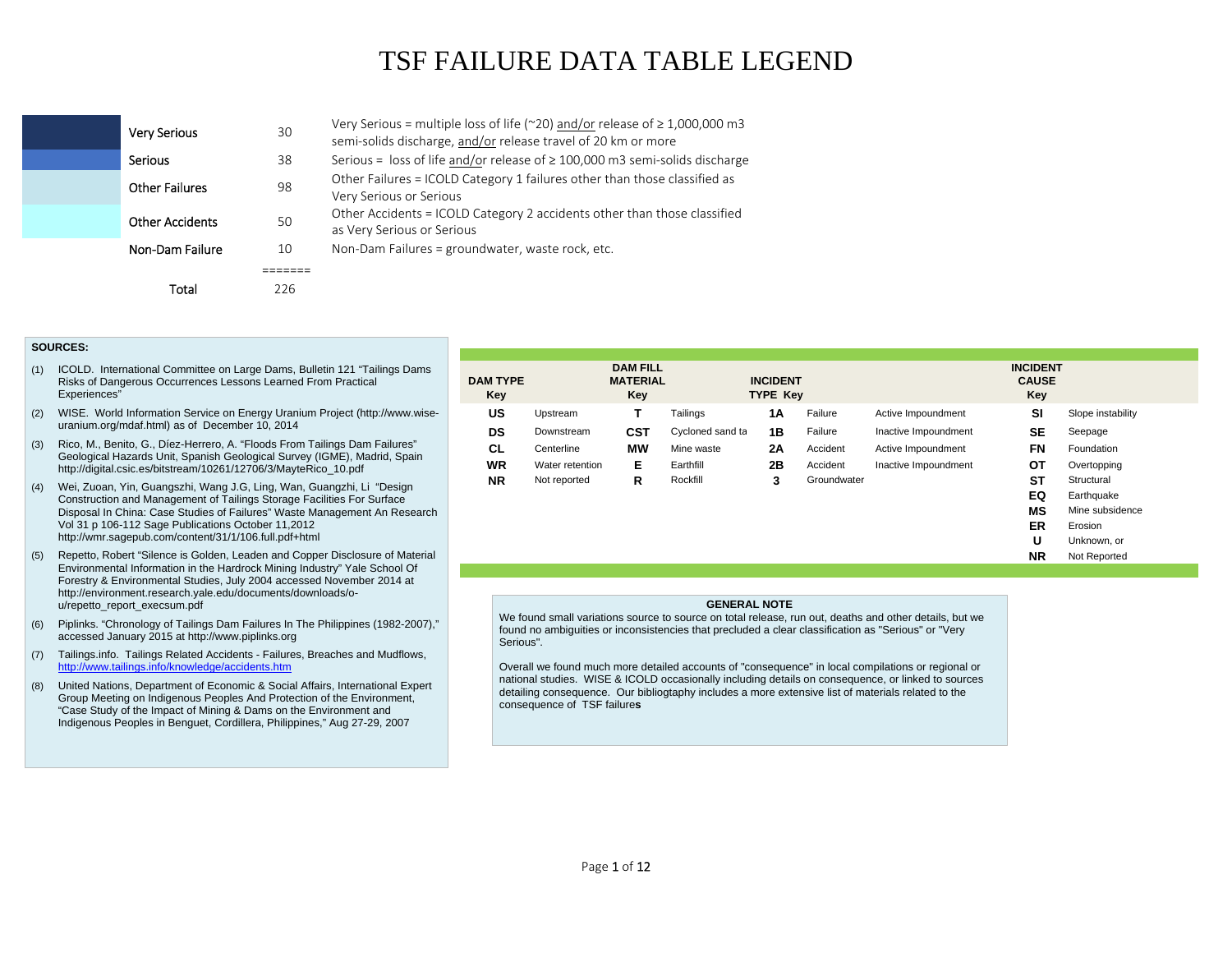| <b>COLOR CODE</b> | MINE/PROJECT & LOCATION |  | DAM   DAM FILL | <b>DAM</b><br><b>HEIGHT</b> | <b>STORAGE</b><br>VOLUME  ICOLD  INCIDENT   VOLUME   RUNOUT  <br>  TYPE  MATERIAL  (meters)  (cu. meters)  TYPE |  | <b>DATE</b> | <b>RELEASE</b><br>(cu. meters) | (km) |  | Source<br>Color<br>Code | <b>SOURCES</b> | <b>NOTES</b> |
|-------------------|-------------------------|--|----------------|-----------------------------|-----------------------------------------------------------------------------------------------------------------|--|-------------|--------------------------------|------|--|-------------------------|----------------|--------------|
|-------------------|-------------------------|--|----------------|-----------------------------|-----------------------------------------------------------------------------------------------------------------|--|-------------|--------------------------------|------|--|-------------------------|----------------|--------------|

| Karamken, Magadan Region,<br>Russia                                        |           |   |      |            | 1A                  | 29-Aug-09 1,200,000   |         |     | 1              |                         | WISE, MACE 11 houses lost, 1 death (Karamken Update - MACE 2012-02-10)                                                                                                           |
|----------------------------------------------------------------------------|-----------|---|------|------------|---------------------|-----------------------|---------|-----|----------------|-------------------------|----------------------------------------------------------------------------------------------------------------------------------------------------------------------------------|
| Huayuan County, Xiangxi<br>Autonomous Prefecture, Hunan<br>Province, China |           |   |      |            | 1A                  | 14-May-09             | 50,000  |     | 3              | <b>WISE</b>             | 3 killed, 4 injured                                                                                                                                                              |
| Kingston fossil plant, Harriman,<br>Tennessee, USA                         |           |   |      |            | 1A                  | 22-Dec-08 5,400,000   |         | 4.1 |                | <b>WISE</b>             | 5.4 million cubic yards (1.09 billion gallons) of fly ash was released<br>(http://www.sourcewatch.org/index.php?title=TVA Kingston Fos<br>sil Plant coal ash spill#TVA Reaction) |
| Taoshi, Linfen City, Xiangfen<br>county, Shanxi province, China            | <b>US</b> |   | 50.7 | 290,000    | 1A                  | 8-Sep-08              | 190,000 | 2.5 | 277            | <b>WISE</b>             | At least 254 dead and 35 injured.                                                                                                                                                |
| Glebe Mines, UK                                                            |           | E |      |            | $1B -$<br><b>OT</b> | 22-Jan-07             | 20,000  |     |                |                         | Initial Report of the HSE investigation into the Glebe Mines Stony<br>HSE Report Middleton dam failure 2007, HSE Central Division - Nottingham,<br><b>UK, 23Feb07</b>            |
| Miliang, Zhen'an County,<br>Shangluo, Shaanxi Province, China              |           |   |      |            | 1A                  | 30-Apr-06             |         | 5   | 17             | <b>WISE</b>             | 17 missing                                                                                                                                                                       |
| Pinchi Lake, BC, Canada                                                    | <b>WR</b> | E | 12   |            | $2A-$<br>ER         | 30-Nov-04 6,000-8,000 |         |     |                | <b>WISE</b>             | Mercury contaminated tailings into Pinchi Lake                                                                                                                                   |
| Riverview, Florida, USA                                                    |           |   |      |            | 1A                  | 5-Sep-04              | 227,000 |     |                | <b>WISE</b>             |                                                                                                                                                                                  |
| Partizansk, Primorski Krai, Russia                                         |           |   |      |            | 1A                  | 22-May-04             | 166,000 |     |                | <b>WISE</b>             |                                                                                                                                                                                  |
| Malvési, Aude, France                                                      |           |   |      |            | 1A                  | 20-Mar-04             | 30,000  |     |                | <b>WISE</b>             | Uranium slurries elevated nitrate in river                                                                                                                                       |
| Cerro Negro, near Santiago, Chile,<br>$(5 \text{ of } 5)$                  | <b>US</b> | Τ |      |            | $1A-$<br>ER         | 3-Oct-03              | 80,000  | 20  |                | <b>WISE</b>             |                                                                                                                                                                                  |
| El Cobre, Chile, 2, 3, 4, 5                                                | <b>US</b> | т |      |            | $1B-$<br><b>OT</b>  | 22-Sep-02             | 8,000   |     |                | Villavicencio<br>(2014) |                                                                                                                                                                                  |
| San Marcelino Zambales,<br>Philippines, Bayarong dam<br>(9/11/02)          |           |   |      | 47,000,000 | 1B                  | 11-Sep-02             |         |     |                | WISE,<br>Piplinks       | Sep. 11: low lying villages flooded with mine waste; 250 families<br>evacuated;                                                                                                  |
| San Marcelino Zambales,<br>Philippines, Camalca dam<br>(8/27/02)           |           |   |      |            | 1B                  | 27-Aug-02             |         |     |                | WISE,<br>Piplinks       | Aug. 27: some tailings spilled into Mapanuepe Lake and eventually<br>into the St. Tomas River.                                                                                   |
| El Cobre, Chile                                                            | <b>US</b> | Τ |      |            | $1B-$<br>OT         | 11-Aug-02             | 4,500   |     |                | Villavicencio<br>(2014) |                                                                                                                                                                                  |
| Sebastião das Águas Claras, Nova<br>Lima district, Minas Gerais, Brazil    |           |   |      |            | 1A                  | 22-Jun-01             |         | 8   | $\overline{2}$ | <b>WISE</b>             | 2 killed, 3 missing. Tailings 8 km downstream the Córrego<br>Taquaras stream, mud affected an area of 30 hectares                                                                |
| Nandan Tin mine, Dachang,<br>Guangxi                                       |           |   |      |            | 1A                  | 18-Oct-00             |         |     | 28             | WISE, Wei               | WISE:15 killed, 100 missing, 100 houses destroyed                                                                                                                                |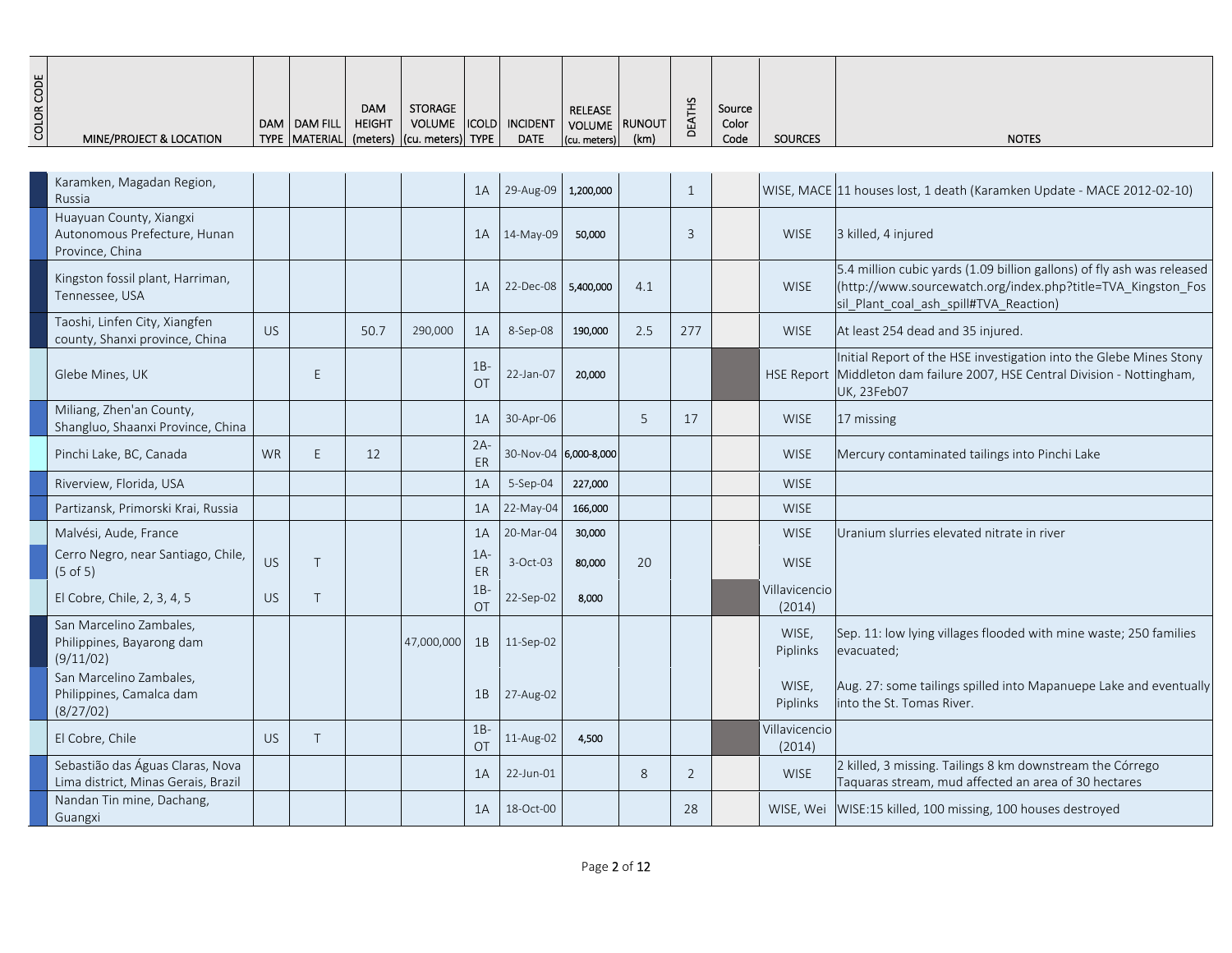| COLOR CODE | MINE/PROJECT & LOCATION                                      | <b>DAM</b>                     | <b>DAM FILL</b><br>TYPE   MATERIAL | <b>DAM</b><br><b>HEIGHT</b><br>(meters) | <b>STORAGE</b><br><b>VOLUME</b><br>(cu. meters) | <b>ICOLD</b><br><b>TYPE</b> | <b>INCIDENT</b><br><b>DATE</b> | <b>RELEASE</b><br><b>VOLUME</b><br>(cu. meters) | <b>RUNOUT</b><br>(km) | <b>DEATHS</b>            | Source<br>Color<br>Code | <b>SOURCES</b>          | <b>NOTES</b>                                                                                                                                              |
|------------|--------------------------------------------------------------|--------------------------------|------------------------------------|-----------------------------------------|-------------------------------------------------|-----------------------------|--------------------------------|-------------------------------------------------|-----------------------|--------------------------|-------------------------|-------------------------|-----------------------------------------------------------------------------------------------------------------------------------------------------------|
|            | Inez, Martin County, Kentucky,<br><b>USA</b>                 |                                |                                    |                                         |                                                 | 1A                          | 11-Oct-00                      | 950,000                                         | 120                   |                          |                         | Table 1 ICOLD, WISE     |                                                                                                                                                           |
|            | Aitik mine, near Gällivare, Sweden                           | <b>DS</b>                      | MW & E                             | 15                                      | 15,000,000                                      | $1A-$<br>ER                 | 8-Sep-00                       | 1,800,000                                       | 5.2                   |                          |                         | Table 1 ICOLD, WISE     |                                                                                                                                                           |
|            | Baia Mare, Romania Esmerelda<br>Exploration                  | <b>DS</b><br>then<br><b>US</b> | $\top$                             | A few m                                 | 800,000                                         | 1A-ST                       | 30-Jan-00                      | 100,000                                         | >100                  |                          | 221                     | Rico                    | ICOLD, WISE, Killed tonnes of fish and poisoned drinking water of more than 2<br>million people in Hungary                                                |
|            | Borsa, Romania                                               |                                |                                    |                                         |                                                 | 1A                          | 2000                           | 22,000t                                         |                       |                          | Table 1                 |                         | ICOLD, WISE Company: Remin SA                                                                                                                             |
|            | Surigao Del Norte Placer,<br>Philippines (#3 of 3)           |                                |                                    |                                         |                                                 | 1A                          | 26-Apr-99                      | 700,000 t                                       | 12                    | $\overline{\mathcal{L}}$ | Table 1                 | ICOLD,<br>Piplinks      |                                                                                                                                                           |
|            | Toledo City ( Philippines)                                   |                                |                                    |                                         |                                                 | 1B                          | 1999                           | 5,700,000                                       |                       |                          |                         | Piplinks                | Drainage tunnel blowout                                                                                                                                   |
|            | Huelva, Spain                                                |                                |                                    |                                         |                                                 | 1A                          | 31-Dec-98                      |                                                 |                       |                          | Table 1                 |                         | ICOLD, WISE Fertiberia phosphate mine                                                                                                                     |
|            | Los Frailes, near Seville, Spain                             | <b>WR</b>                      | R.                                 | 27                                      | 15,000,000                                      | $1A-$<br><b>FN</b>          | 25-Apr-98                      | 6,800,000                                       | 41                    |                          | 209                     | ICOLD, WISE,<br>Rico    |                                                                                                                                                           |
|            | Zamboanga Del Norte, Sibutad<br><b>Gold Project</b>          |                                |                                    |                                         |                                                 | $1A-$<br>OT                 | 6-Nov-97                       |                                                 |                       |                          |                         | Piplinks                |                                                                                                                                                           |
|            | Pinto Valley, Arizona, USA                                   |                                |                                    |                                         |                                                 | 1B                          | 22-Oct-97                      | 230,000                                         |                       |                          |                         | Table 1 ICOLD, WISE     |                                                                                                                                                           |
|            | Amatista, Nazca, Peru                                        |                                |                                    |                                         |                                                 | $1A-$<br>EQ                 | 12-Nov-96                      | 300,000                                         |                       |                          |                         | <b>WISE</b>             | due to M6.4 earthquake                                                                                                                                    |
|            | El Porco, Bolivia                                            |                                |                                    |                                         |                                                 | 1A                          | 29-Aug-96                      | 400,000                                         | 300                   |                          | Table 1                 |                         | ICOLD, WISE 300 km of Pilcomayo river contaminated                                                                                                        |
|            | Marcopper, Marinduque Island,<br>Philippines(3/24) (#2 of 2) |                                |                                    |                                         |                                                 |                             | 1A-ST 24-Mar-96                | 1,600,000                                       | 26                    |                          | 208                     | COLD, WISE,<br>Piplinks | Drainage tunnel plug failed. 26 km of the Makulaquit and Boac<br>river systems filled with tailings rendering them unusable; US\$ 80<br>million in damage |
|            | Sgurigrad, Bulgaria                                          | <b>US</b>                      | $\top$                             | 45                                      | 1,520,000                                       | $1A-SI$                     | 1996                           | 220,000                                         | 6                     |                          | 220                     | ICOLD, Rico             |                                                                                                                                                           |
|            | Negros Occidental, Bulawan Mine<br>Sipalay River             |                                |                                    |                                         |                                                 | 1A                          | 8-Dec-95                       |                                                 |                       |                          |                         | Piplinks                |                                                                                                                                                           |
|            | Golden Cross, Waitekauri Valley,<br>New Zealand              |                                | $\mathsf{R}$                       | $25 - 30$                               | 3,000,000                                       | $1A-$<br><b>FN</b>          | Dec-95                         | 9,999                                           |                       |                          | 207                     | <b>ICOLD</b>            |                                                                                                                                                           |
|            | Surigao del Norte Placer,<br>Philippines (#2 of 3)           | <b>WR</b>                      | E                                  | 17                                      |                                                 | $1B-SI$                     | 2-Sep-95                       | 50,000                                          |                       | 12                       | 206                     | ICOLD, WISE             |                                                                                                                                                           |
|            | Omai Mine, Tailings dam No 1, 2,<br>Guyana                   | <b>WR</b>                      | R                                  | 44                                      | 5,250,000                                       | $1A-$<br>ER                 | 19-Aug-95                      | 4,200,000                                       | 80                    |                          | 205                     | ICOLD, WISE,<br>Rico    | 80 km of Essequibo River declared environmental disaster zone                                                                                             |
|            | Middle Arm, Launceston,<br>Tasmania                          | <b>CL</b>                      | E.                                 | $\overline{4}$                          | 25,000                                          | $1A-$<br>OT                 | 25-Jun-95                      | 5,000                                           |                       |                          | 204                     | <b>ICOLD</b>            |                                                                                                                                                           |
|            | Riltec, Mathinna, Tasmania                                   | <b>CL</b>                      | E                                  | $\overline{7}$                          | 120,000                                         | 2A-SE                       | <b>Jun-95</b>                  | 40,000                                          |                       |                          | 203                     | <b>ICOLD</b>            |                                                                                                                                                           |
|            | Hopewell Mine, Hillsborough<br>County, Florida, USA          |                                |                                    |                                         |                                                 | 1A                          | 19-Nov-94                      | 1,900,000                                       |                       |                          |                         | <b>WISE</b>             |                                                                                                                                                           |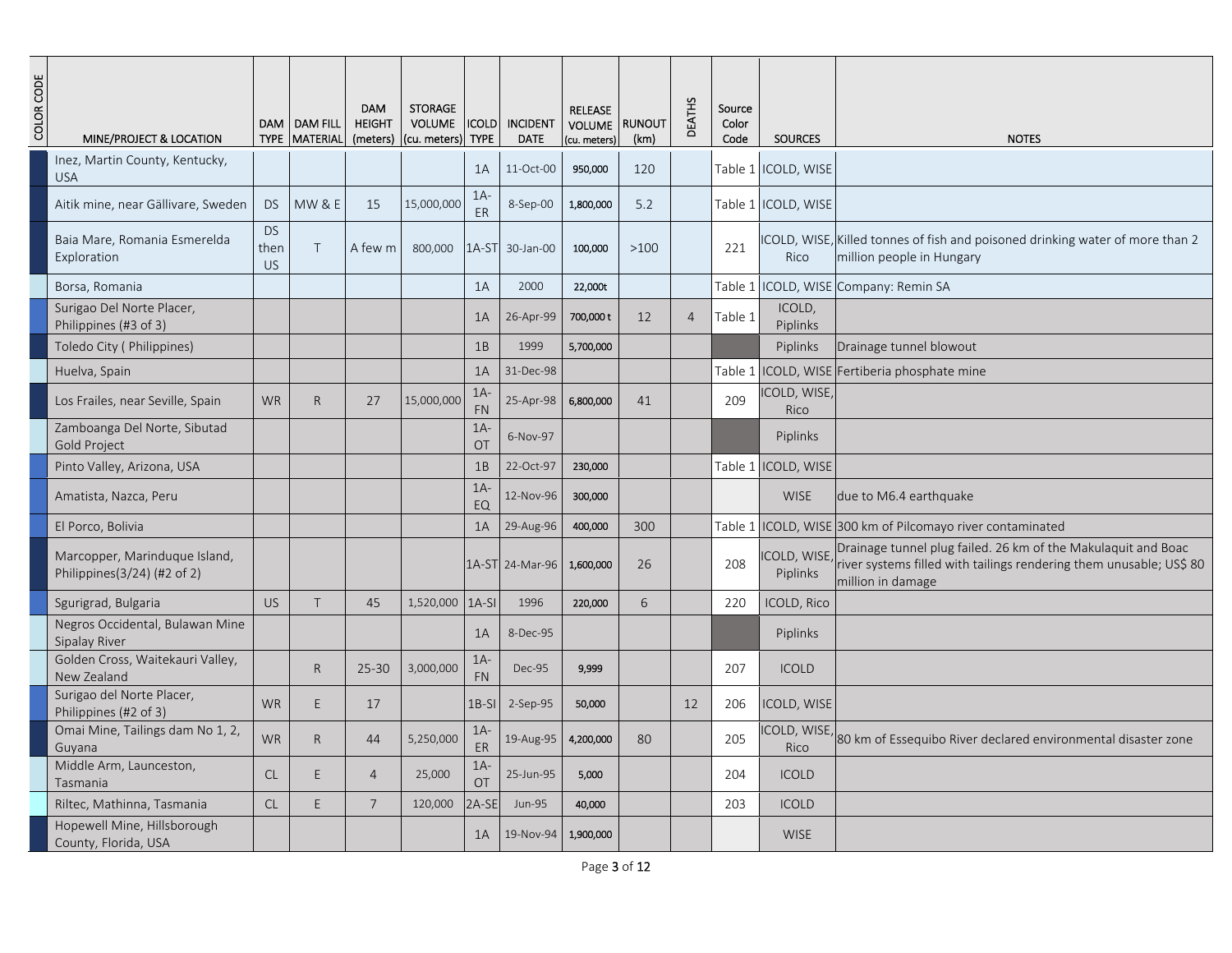| COLOR CODE | MINE/PROJECT & LOCATION                                                | <b>DAM</b>                     | DAM FILL<br>TYPE   MATERIAL | <b>DAM</b><br><b>HEIGHT</b><br>(meters) | <b>STORAGE</b><br><b>VOLUME</b><br>(cu. meters) | ICOLD<br><b>TYPE</b> | <b>INCIDENT</b><br><b>DATE</b> | <b>RELEASE</b><br><b>VOLUME</b><br>(cu. meters) | <b>RUNOUT</b><br>(km) | <b>DEATHS</b> | Source<br>Color<br>Code | <b>SOURCES</b>             | <b>NOTES</b>                                                                       |
|------------|------------------------------------------------------------------------|--------------------------------|-----------------------------|-----------------------------------------|-------------------------------------------------|----------------------|--------------------------------|-------------------------------------------------|-----------------------|---------------|-------------------------|----------------------------|------------------------------------------------------------------------------------|
|            | Payne Creek Mine, Polk County,<br>Florida, USA                         |                                |                             |                                         |                                                 | 1A                   | 2-Oct-94                       | 6,800,000                                       |                       |               |                         | <b>WISE</b>                |                                                                                    |
|            | Merriespruit, near Virginia, South<br>Africa, Harmony 2, 3             | <b>US</b><br>paddock           | $\top$                      | 31                                      | 7,040,000                                       | $1B -$<br><b>OT</b>  | 22-Feb-94                      | 600,000                                         | $\overline{4}$        | 17            | 202                     | <b>COLD, WISE,</b><br>Rico |                                                                                    |
|            | Olympic Dam, Roxby Downs,<br>South Australia                           |                                |                             |                                         |                                                 | $\overline{3}$       | 14-Feb-94                      | 5,000,000                                       |                       |               |                         | <b>WISE</b>                | Designed groundwater leakage from unlined tailings<br>impoundment into groundwater |
|            | Minera Sera Grande: Crixas, Goias,<br><b>Brazil</b>                    | <b>DS</b><br>then<br><b>US</b> | <b>CST</b>                  | 41                                      | 2.25Mt                                          | $2A-SI$              | Feb-94                         | None                                            |                       |               | 214                     | <b>ICOLD</b>               |                                                                                    |
|            | Fort Meade, Florida, Cargill<br>phosphate (#3 of 3)                    |                                |                             |                                         |                                                 | 1A                   | $2-Jan-94$                     | 76,000                                          |                       |               |                         | <b>WISE</b>                |                                                                                    |
|            | Longjiaoshan, Daye Iron Ore mine,<br>Hubei                             |                                |                             |                                         |                                                 | 1A                   | 1994                           |                                                 |                       | 31            |                         | Wei                        |                                                                                    |
|            | Marcopper, Marinduque Island,<br>Mogpog Philippines(12/6) (#1 of<br>2) |                                |                             |                                         |                                                 | 1B                   | $6$ -Dec-93                    |                                                 |                       | 2             |                         | <b>Piplinks</b>            | Siltation dam failure. Mogpog River and Mogpog town flooded.                       |
|            | TD 7, Chingola, Zambia                                                 | <b>US</b>                      | T&E                         | 5                                       |                                                 | $1A-$<br><b>OT</b>   | Aug-93                         | 100t                                            |                       |               | 200                     | <b>ICOLD</b>               |                                                                                    |
|            | Itogon-Suyoc, Baguio gold district,<br>Luzon, Philippines              |                                |                             |                                         |                                                 | $1A-$<br>OT          | 26-Jun-93                      |                                                 |                       |               | 199                     | ICOLD,<br>Piplinks         |                                                                                    |
|            | Marsa, Peru                                                            |                                |                             |                                         |                                                 | $1A-$<br>OT          | $Jan-93$                       |                                                 |                       | 6             |                         | <b>WISE</b>                |                                                                                    |
|            | Kojkovac, Montenegro                                                   | <b>WR</b>                      | E                           |                                         | 3,500,000                                       | $2B -$<br>ER         | Nov-92                         | none                                            |                       |               | 198                     | <b>ICOLD</b>               |                                                                                    |
|            | Saaiplaas, South Africa, 2                                             |                                | <b>CST</b>                  |                                         |                                                 | $1A-IS$              | 19-Mar-92                      |                                                 |                       |               | Table 1                 | <b>ICOLD</b>               | 3 separate events within 4 days                                                    |
|            | Maritsa Istok 1, Bulgaria                                              |                                | Ash                         | 15                                      | 52,000,000                                      | $1A-$<br>ER          | 1-Mar-92                       | 500,000                                         |                       |               | 218                     | ICOLD, WISE                |                                                                                    |
|            | Tubu, Benguet, No.2 Tailings<br>Pond, Padcal, Luzon, Philippines       |                                |                             |                                         | 80,000,000                                      | $1A-$<br><b>FN</b>   | $2-Jan-92$                     | 80,000,000                                      |                       |               | 197                     | Piplinks                   |                                                                                    |
|            | Iron Dyke, Sullivan Mine,<br>Kimberley, BC, Canada                     | <b>US</b>                      |                             | 21                                      |                                                 | $1A-SI$              | 23-Aug-91                      | 75,000                                          |                       |               | 196                     | <b>ICOLD</b>               |                                                                                    |
|            | Soda Lake, California, USA                                             | <b>US</b>                      | E                           | $\overline{3}$                          |                                                 | $2A-$<br>EQ          | 17-Oct-89                      |                                                 |                       |               | 111                     | <b>ICOLD</b>               |                                                                                    |
|            | Silver King, Idaho, USA                                                | <b>DS</b>                      | E.                          | 9                                       | 37,000                                          | $2A-$<br><b>OT</b>   | 5-Aug-89                       | Small                                           |                       |               | 108                     | <b>ICOLD</b>               |                                                                                    |
|            | Big Four, Florida, USA                                                 | CL                             | E                           |                                         |                                                 | $2A-$<br><b>FN</b>   | 1989                           |                                                 |                       |               | 14                      | <b>ICOLD</b>               |                                                                                    |
|            | Cyprus Thompson Creek, Idaho,<br><b>USA</b>                            | CL                             | <b>CST</b>                  | 146                                     | 27,000,000 2A-SE                                |                      | 1989                           |                                                 |                       |               | 34                      | <b>ICOLD</b>               |                                                                                    |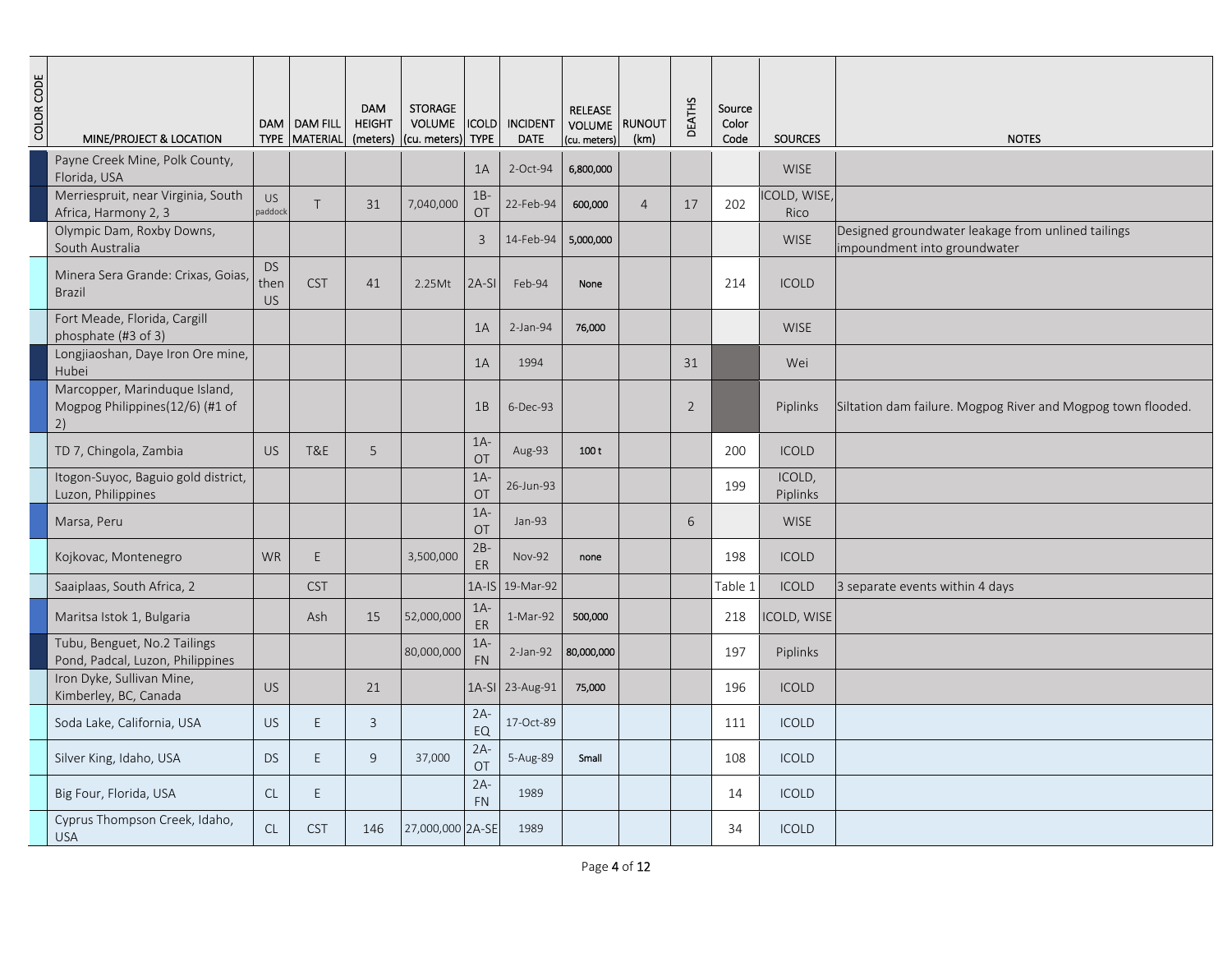| <b>COLOR CODE</b> | MINE/PROJECT & LOCATION                              |                | DAM   DAM FILL<br>TYPE MATERIAL | <b>DAM</b><br><b>HEIGHT</b><br>(meters) | <b>STORAGE</b><br><b>VOLUME</b><br>(cu. meters) | <b>ICOLD</b><br><b>TYPE</b> | <b>INCIDENT</b><br><b>DATE</b> | <b>RELEASE</b><br><b>VOLUME</b><br>(cu. meters) | <b>RUNOUT</b><br>(km) | <b>DEATHS</b>  | Source<br>Color<br>Code | <b>SOURCES</b>       | <b>NOTES</b>                                                |
|-------------------|------------------------------------------------------|----------------|---------------------------------|-----------------------------------------|-------------------------------------------------|-----------------------------|--------------------------------|-------------------------------------------------|-----------------------|----------------|-------------------------|----------------------|-------------------------------------------------------------|
|                   | Southern Clay, Tennessee, USA                        | <b>WR</b>      | E                               | 5                                       |                                                 | 1A-SE                       | 1989                           | 300                                             |                       |                | 112                     | <b>ICOLD</b>         |                                                             |
|                   | Stancil, Maryland, USA                               | <b>US</b>      | $\mathsf E$                     | 9                                       | 74,000                                          | $1A-SI$                     | 1989                           | 38,000                                          | 0.1                   |                | 116                     | ICOLD, Rico          |                                                             |
|                   | Unidentified, Hernando, County,<br>Florida, USA #2   | <b>US</b>      | E                               | 12                                      | 3,300,000                                       | $1A-$<br>OT                 | Sep-88                         | 4,600                                           |                       |                | 163                     | <b>ICOLD</b>         |                                                             |
|                   | Jinduicheng, Shaanxi Province.,<br>China             | <b>US</b>      |                                 | 40                                      |                                                 | $1A-$<br><b>OT</b>          | 30-Apr-88                      | 700,000                                         |                       | $^{\sim}20$    | 195                     | ICOLD, WISE          |                                                             |
|                   | Consolidated Coal No.1,<br>Tennessee, USA,           | <b>DS</b>      | <b>MW</b>                       | 85                                      | 1,000,000 2A-ST                                 |                             | 19-Jan-88                      | 250,000                                         |                       |                | 121                     | ICOLD, WISE          |                                                             |
|                   | Rain Starter Dam, Elko, Nevada,<br><b>USA</b>        | <b>WR</b>      | ER.                             | 27                                      | 1,500,000                                       | $3 -$                       | 1988                           |                                                 |                       |                | 98                      | <b>ICOLD</b>         |                                                             |
|                   | Unidentified, Hernando, County,<br>Florida, USA      | <b>DS</b>      | E                               | 12                                      |                                                 | $2A-$<br><b>FN</b>          | 1988                           |                                                 |                       |                | 164                     | <b>ICOLD</b>         |                                                             |
|                   | Surigao Del Norte Placer,<br>Philippines (#1 of 3)   |                |                                 |                                         |                                                 | 1A                          | 9-Jul-87                       |                                                 |                       |                |                         | Piplinks             |                                                             |
|                   | Montcoal No.7, Raleigh County,<br>West Virginia, USA |                |                                 |                                         |                                                 | 1A                          | 8-Apr-87                       | 87,000                                          | 80                    |                |                         | <b>WISE</b>          | tailings flow 80 km downstream                              |
|                   | Bekovsky, Western Siberia                            | <b>US</b>      | Argillite,<br>aleurolite        | 53                                      | 52,000,000                                      | 1A                          | 25-Mar-87                      | None                                            |                       |                | 212                     | <b>ICOLD</b>         |                                                             |
|                   | Xishimen, China                                      | <b>US</b>      | $\top$                          | 31                                      |                                                 | $1A-SI$                     | 21-Mar-87                      | 2,230                                           |                       |                | 194                     | <b>ICOLD</b>         |                                                             |
|                   | Montana Tunnels, MT, USA                             | <b>DS</b>      | <b>MW</b>                       | 33                                      | 250,000                                         | $3-$                        | 1987                           |                                                 |                       |                | 87                      | <b>ICOLD</b>         |                                                             |
|                   | Marianna Mine #58, PA,                               | <b>US</b>      | E                               | 37                                      | 300,000                                         | $2A-SI$                     | 19-Nov-86                      |                                                 |                       |                | 77                      | <b>ICOLD</b>         |                                                             |
|                   | Mankayan, Luzon, Philippines,<br>No.3 Tailings Pond  |                | E                               |                                         |                                                 |                             | 1A-ST 17-Oct-86                |                                                 |                       |                | 193                     | ICOLD,<br>Piplinks   | Siltation of the Abra River which affected 9 municipalities |
|                   | Lepanto, Mankayan, Benguet,<br>Philippines           |                |                                 |                                         |                                                 | 1A                          | 17-Oct-86                      |                                                 |                       |                |                         | Piplinks             | Siltation of the Abra River which affected 9 municipalities |
|                   | Pico de Sao Luis, Gerais, Brazil                     |                | $\top$                          | 20                                      |                                                 | $1A-$<br>ER                 | 2-Oct-86                       |                                                 |                       |                | 192                     | <b>ICOLD</b>         |                                                             |
|                   | Rossarden, Tasmania                                  | <b>WR</b>      | E                               | 7.5                                     | 200,000                                         | $1B-$<br>OT                 | 16-May-86                      |                                                 |                       |                | 190                     | <b>ICOLD</b>         |                                                             |
|                   | Story's Creek, Tasmania                              | Valley<br>side |                                 | 17                                      | 30,000                                          | $1B -$<br>OT                | 16-May-86                      | Minimal                                         |                       |                | 191                     | <b>ICOLD</b>         |                                                             |
|                   | Itabirito, Minas Gerais, Brazil                      | Gravi<br>tv    | Masonry                         | 30                                      |                                                 | 1A-ST                       | May-86                         | 100,000                                         | 12                    | $\overline{7}$ | 189                     | ICOLD, WISE,<br>Rico |                                                             |
|                   | Mineral King, BC, Canada                             | <b>CL</b>      | <b>CST</b>                      | 6                                       | Small                                           | $1B -$<br>OT                | 20-Mar-86                      |                                                 |                       |                | 188                     | <b>ICOLD</b>         |                                                             |
|                   | Huangmeishan, China                                  |                |                                 |                                         |                                                 | 1A                          | 1986                           |                                                 |                       | 19             |                         | <b>WISE</b>          |                                                             |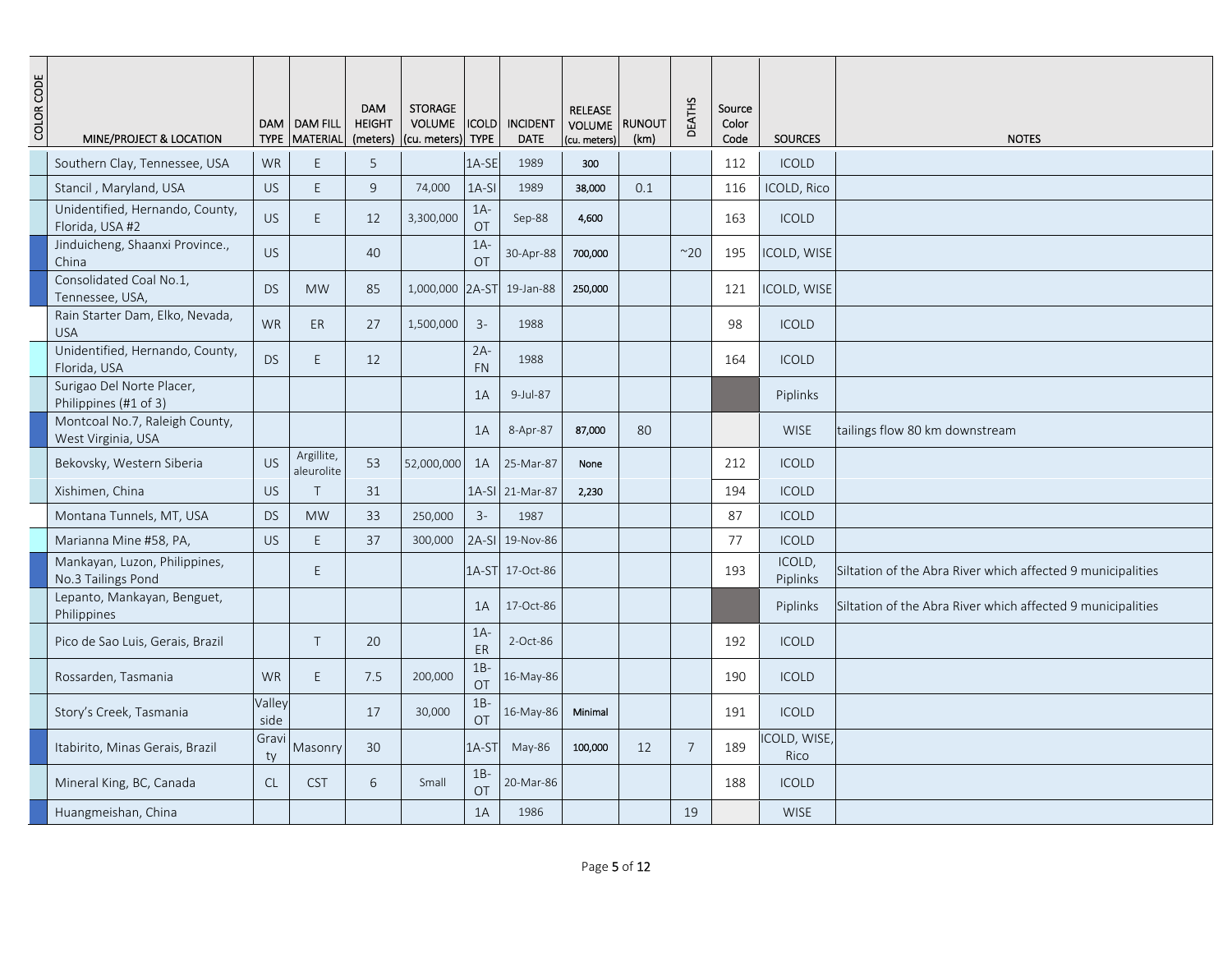| COLOR CODE | MINE/PROJECT & LOCATION                                   |           | DAM   DAM FILL<br>TYPE   MATERIAL | <b>DAM</b><br><b>HEIGHT</b><br>(meters) | <b>STORAGE</b><br><b>VOLUME</b><br>(cu. meters) | <b>ICOLD</b><br><b>TYPE</b> | <b>INCIDENT</b><br><b>DATE</b> | <b>RELEASE</b><br><b>VOLUME</b><br>(cu. meters) | <b>RUNOUT</b><br>(km) | <b>DEATHS</b> | Source<br>Color<br>Code | <b>SOURCES</b>       | <b>NOTES</b>                                                                                                                            |
|------------|-----------------------------------------------------------|-----------|-----------------------------------|-----------------------------------------|-------------------------------------------------|-----------------------------|--------------------------------|-------------------------------------------------|-----------------------|---------------|-------------------------|----------------------|-----------------------------------------------------------------------------------------------------------------------------------------|
|            | Spring Creek Plant, Borger, Texas,<br><b>USA</b>          |           |                                   | 5                                       | 30,000                                          | $1A-$<br>OT                 | 1986                           |                                                 |                       |               | 114                     | <b>ICOLD</b>         |                                                                                                                                         |
|            | Bonsal, North Carolina, USA                               | <b>WR</b> | E                                 | 6                                       | 38,000                                          | $1A-$<br>OT                 | 17-Aug-86                      | 11,000                                          |                       |               | 17                      | <b>ICOLD</b>         |                                                                                                                                         |
|            | Stava, North Italy, 2, 3                                  | <b>US</b> | <b>CST</b>                        | 29.5                                    | 300,000                                         | $1A-SI$                     | 19-Jul-85                      | 200,000                                         | 8                     | 269           | 117                     | ICOLD, WISE,<br>Rico |                                                                                                                                         |
|            | La Belle, Pennsylvania, USA                               | <b>DS</b> | <b>MW</b>                         | 79                                      | 1,230,000                                       | $2A-$<br><b>FN</b>          | 17-Jul-85                      |                                                 |                       |               | 68                      | <b>ICOLD</b>         |                                                                                                                                         |
|            | Cerro Negro No. (4 of 5)                                  | <b>US</b> | <b>CST</b>                        | 40                                      | 2,000,000                                       | $1A-$<br>EQ                 | 3-Mar-85                       | 500,000                                         | 8                     |               | 30                      | ICOLD WISE,<br>Rico  |                                                                                                                                         |
|            | Veta de Agua                                              | <b>US</b> | $\mathsf{T}$                      | 24                                      | 700,000                                         | $1A-$<br>EQ                 | 3-Mar-85                       | 280,000                                         | 5                     |               | 178                     | ICOLD, WISE,<br>Rico |                                                                                                                                         |
|            | El Cobre No. 4                                            | DS.       | <b>CST</b>                        | 50                                      |                                                 | $2A-$<br>EQ                 | 3-Mar-85                       |                                                 |                       |               | 44                      | <b>ICOLD</b>         |                                                                                                                                         |
|            | Niujiaolong, Shizhuyuan Non-<br>ferrous Metals Co., Hunan |           |                                   |                                         |                                                 | 1A                          | Jan-85                         | 731,000                                         | 4.2                   | 49            |                         | Wei                  |                                                                                                                                         |
|            | Marga, Chile                                              |           |                                   |                                         |                                                 | $1B -$<br><b>OT</b>         | 1985                           |                                                 |                       |               | 76                      | <b>ICOLD</b>         |                                                                                                                                         |
|            | Ollinghouse, Nevada, USA                                  | <b>WR</b> | E                                 | 5                                       | 120,000                                         | 1A-SE                       | 1985                           | 25,000                                          | 1.5                   |               | 91                      | ICOLD, Rico          |                                                                                                                                         |
|            | Texasgulf 4B Pond, Beaufort, Co.,<br>North Carolina, USA  | <b>WR</b> | $\top$                            | 8                                       | 12,300,000 2A-SI                                |                             | Apr-84                         |                                                 |                       |               | 122                     | <b>ICOLD</b>         |                                                                                                                                         |
|            | Mirolubovka, Southern Ukraine                             | US.       | E&T                               | 32                                      | 80,000,000 2A-SI                                |                             | 15-Jan-84                      |                                                 |                       |               | 210                     | <b>ICOLD</b>         |                                                                                                                                         |
|            | Battle Mt. Gold, Nevada,                                  | <b>DS</b> | E                                 | 8                                       | 1,540,000 2A-SI                                 |                             | 1984                           |                                                 |                       |               | 11                      | <b>ICOLD</b>         |                                                                                                                                         |
|            | Virginia Vermiculite, Louisa<br>County, Virginia, USA     | <b>WR</b> | E                                 | 9                                       |                                                 | 1A-ST                       | 1984                           |                                                 |                       |               | 179                     | <b>ICOLD</b>         |                                                                                                                                         |
|            | Clayton Mine, Idaho, USA                                  | <b>CL</b> | $\top$                            | 24                                      | 215,000                                         | $2A-ST$                     | 2-Jun-83                       |                                                 |                       |               | 32                      | <b>ICOLD</b>         |                                                                                                                                         |
|            | Golden Sunlight, MT, USA                                  | <b>CL</b> | <b>CST</b>                        |                                         |                                                 | $3-$                        | 5-Jan-83                       |                                                 |                       |               | 51                      | <b>ICOLD</b>         |                                                                                                                                         |
|            | Grey Eagle, California, USA                               | <b>DS</b> | E                                 |                                         |                                                 | $3-$                        | 1983                           |                                                 |                       |               | 53                      | <b>ICOLD</b>         |                                                                                                                                         |
|            | Vallenar 1 and 2                                          |           |                                   |                                         |                                                 | $1B-$<br><b>OT</b>          | 1983                           |                                                 |                       |               | 175                     | <b>ICOLD</b>         |                                                                                                                                         |
|            | Sipalay, Philippines, No.3 Tailings<br>Pond               | <b>WR</b> | <b>MW</b>                         |                                         | 37,000,000                                      | $1A-$<br><b>FN</b>          | 8-Nov-82                       | 28,000,000                                      |                       |               | 187                     | Piplinks             | COLD, WISE, Dam failure, due to slippage of foundations on clayey soils.<br>Widespread inundation of agricultural land up to 1.5 m high |
|            | Royster, Florida, USA                                     | <b>US</b> | $\top$                            | 21                                      |                                                 | $1A-$<br><b>FN</b>          | 1982                           |                                                 |                       |               | 102                     | <b>ICOLD</b>         |                                                                                                                                         |
|            | Ages, Harlan County, Kentucky,<br><b>USA</b>              |           |                                   |                                         |                                                 | 1A                          | 18-Dec-81                      | 96,000                                          | 163                   | $\mathbf{1}$  |                         | <b>WISE</b>          |                                                                                                                                         |
|            | Dixie Mine, Colorado, USA                                 |           |                                   |                                         |                                                 | $1B-U$                      | Apr-81                         |                                                 |                       |               | 39                      | <b>ICOLD</b>         |                                                                                                                                         |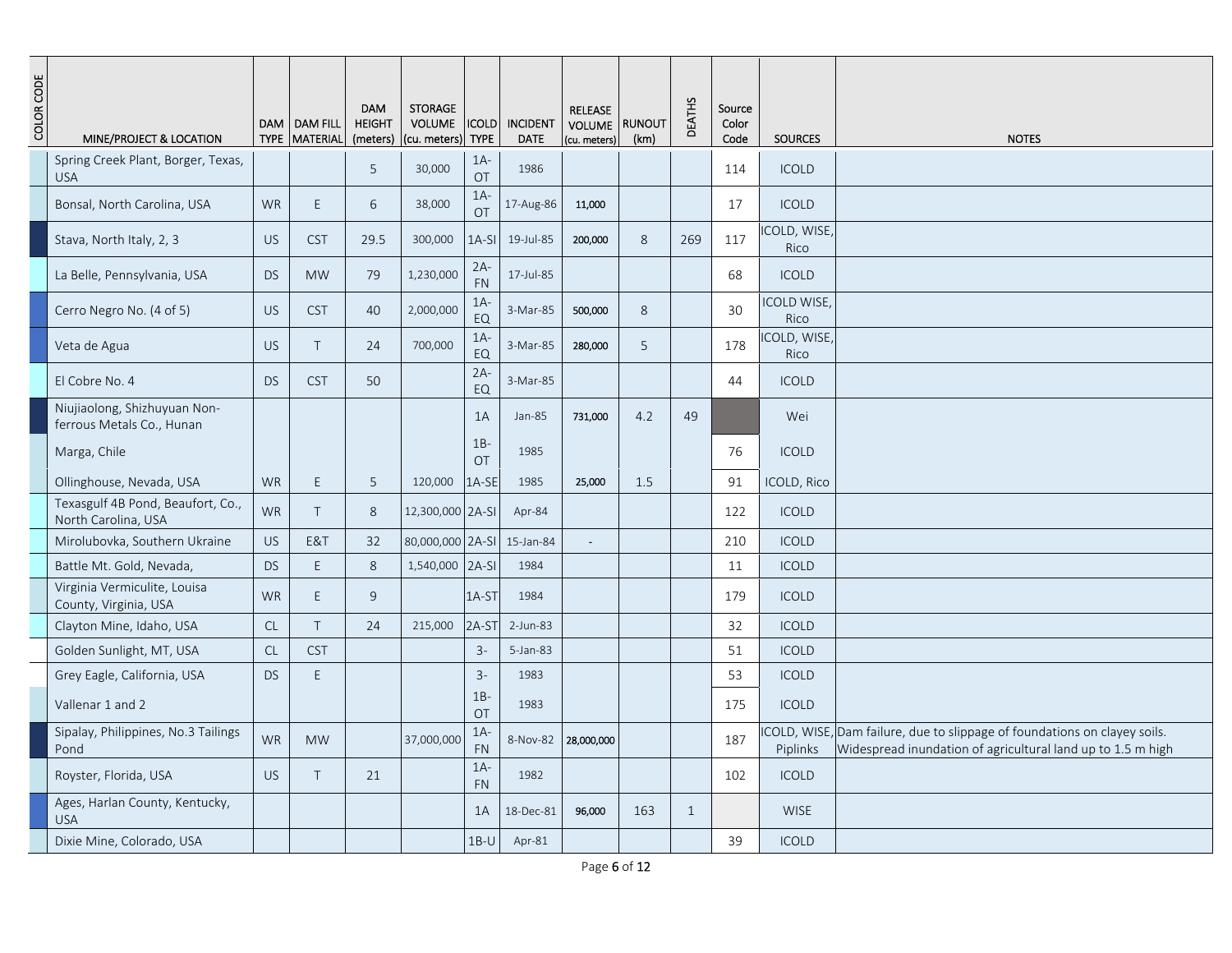| COLOR CODE | MINE/PROJECT & LOCATION                                    |           | DAM   DAM FILL<br>TYPE MATERIAL | <b>DAM</b><br><b>HEIGHT</b><br>(meters) | <b>STORAGE</b><br><b>VOLUME</b><br>(cu. meters) | ICOLD<br><b>TYPE</b> | <b>INCIDENT</b><br><b>DATE</b> | <b>RELEASE</b><br><b>VOLUME</b><br>(cu. meters) | <b>RUNOUT</b><br>(km) | <b>DEATHS</b> | Source<br>Color<br>Code | <b>SOURCES</b>               | <b>NOTES</b>                              |
|------------|------------------------------------------------------------|-----------|---------------------------------|-----------------------------------------|-------------------------------------------------|----------------------|--------------------------------|-------------------------------------------------|-----------------------|---------------|-------------------------|------------------------------|-------------------------------------------|
|            | Balka Chuficheva, Russia                                   | US.       | <b>CST</b>                      | 25                                      | 27,000,000 1A-SI                                |                      | 20-Jan-81                      | 3,500,000                                       | 1.3                   |               | 211                     | ICOLD, WISE                  |                                           |
|            | Texasgulf No. 1 Pond, Beaufort<br>Co., North Carolina, USA | <b>WR</b> | E                               |                                         | 24,700,000 2A-SI                                |                      | 1981                           |                                                 |                       |               | 123                     | <b>ICOLD</b>                 |                                           |
|            | Veta de Aqua A                                             |           |                                 |                                         |                                                 | $1A-$<br>EQ          | 1981                           |                                                 |                       |               | 176                     | <b>ICOLD</b>                 |                                           |
|            | Veta de Agua B                                             |           |                                 |                                         |                                                 | $1A-$<br>EQ          | 1981                           |                                                 |                       |               | 177                     | <b>ICOLD</b>                 |                                           |
|            | Tyrone, New Mexico, Phelps-<br>Dodge                       | US.       | <b>CST</b>                      | 66                                      | 2,500,000                                       |                      | 1A-SI 13-Oct-80                | 2,000,000                                       | 8                     |               | 94                      | ICOLD, WISE,<br>Rico         |                                           |
|            | Sweeney Tailings Dam, Longmont,<br>Colorado, USA           |           |                                 | $\overline{7}$                          |                                                 | $1A-SE$              | May-80                         |                                                 |                       |               | 119                     | <b>ICOLD</b>                 |                                           |
|            | Kyanite Mining, Virginia, USA                              |           |                                 | 11                                      | 430,000                                         | $2A-$<br>OT          | 1980                           |                                                 |                       |               | 67                      | <b>ICOLD</b>                 |                                           |
|            | Churchrock, New Mexico, United<br><b>Nuclear</b>           | <b>WR</b> | E                               | 11                                      | 370,000                                         | $1A-$<br>FN          | 16-Jul-79                      | 370,000                                         | 110                   |               | 173                     | ICOLD,<br>Wikipedia,<br>Rico |                                           |
|            | Union Carbide, Uravan, Colorado,<br><b>USA</b>             | US.       | $\mathsf{T}$                    | 43                                      |                                                 | $2A-SI$              | Mar-79                         |                                                 |                       |               | 172                     | <b>ICOLD</b>                 |                                           |
|            | Incident No. 1, Elliot, Ontario,<br>Canada                 | <b>WR</b> | E                               | 9                                       |                                                 | $3-$                 | 1979                           |                                                 |                       |               | 35                      | <b>ICOLD</b>                 |                                           |
|            | Suncor E-W Dike, Alberta, Canada                           | <b>WR</b> | <b>MW</b>                       | 30                                      |                                                 | $2A-SI$              | 1979                           |                                                 |                       |               | 118                     | <b>ICOLD</b>                 |                                           |
|            | Arcturus, Zimbabwe                                         | US.       | $\top$                          | 25                                      | 1.7-2.0 Mt                                      | $1A-$<br><b>OT</b>   | 31-Jan-78                      | 39,000                                          | 0.3                   | $\mathbf{1}$  | 185                     | ICOLD, WISE,<br>Rico         |                                           |
|            | Mochikoshi No. 1, Japan (1 of 2)                           | US.       | $\mathsf{T}$                    | 28                                      | 480,000                                         | $1A-$<br>EQ          | 14-Jan-78                      | 80,000                                          | 8                     | $\mathbf{1}$  | 84                      |                              | COLD, WISE, Dam failure due to earthquake |
|            | Norosawa, Japan                                            | <b>DS</b> |                                 | 24                                      | 225,000                                         | $2B -$<br>EQ         | 14-Jan-78                      |                                                 |                       |               | 90                      | <b>ICOLD</b>                 |                                           |
|            | Hirayama, Japan                                            | DS.       |                                 | 9                                       | 87,000                                          | $2B -$<br>EQ         | 1978                           |                                                 |                       |               | 56                      | <b>ICOLD</b>                 |                                           |
|            | Mochikoshi No. 2, Japan (2 of 2)                           | US.       | $\top$                          | 19                                      |                                                 | $1A-$<br>EQ          | 1978                           | 3.000                                           | 0.15                  |               | 85                      |                              | ICOLD, Rico dam failure due to aftershock |
|            | Syncrude, Alberta, Canada                                  | CL        | $\top$                          |                                         |                                                 | $2A-$<br><b>FN</b>   | 1978                           |                                                 |                       |               | 120                     | <b>ICOLD</b>                 |                                           |
|            | Madison, Missouri, USA                                     | <b>WR</b> | E                               | 11                                      |                                                 | $1A-$<br>OT          | 28-Feb-77                      |                                                 |                       |               | 74                      | <b>ICOLD</b>                 |                                           |
|            | Homestake, N. Mexico, USA                                  | US.       | $\top$                          | 21                                      |                                                 | $1A-ST$              | Feb-77                         | 30,000                                          |                       |               | 59                      | <b>ICOLD</b>                 |                                           |
|            | Pit No. 2, Western                                         | US.       | $\top$                          | 9                                       |                                                 | $1A-SI$              | 1977                           |                                                 |                       |               | 96                      | <b>ICOLD</b>                 |                                           |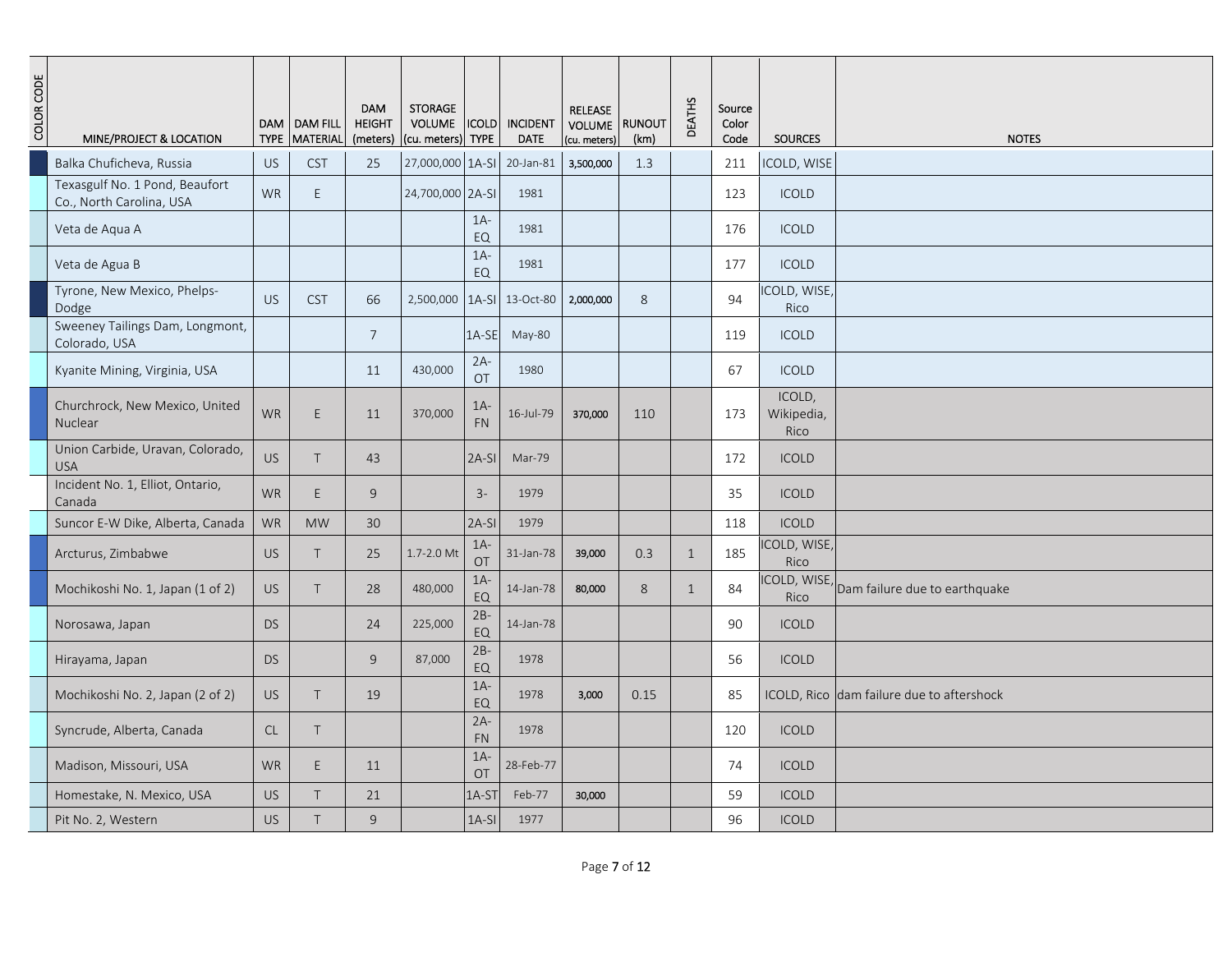| COLOR CODE | MINE/PROJECT & LOCATION                           |           | DAM   DAM FILL<br>TYPE MATERIAL            | <b>DAM</b><br><b>HEIGHT</b><br>(meters) | <b>STORAGE</b><br><b>VOLUME</b><br>(cu. meters) TYPE | <b>ICOLD</b>       | <b>INCIDENT</b><br><b>DATE</b> | <b>RELEASE</b><br><b>VOLUME</b><br>(cu. meters) | <b>RUNOUT</b><br>(km) | <b>DEATHS</b> | Source<br>Color<br>Code | <b>SOURCES</b>             | <b>NOTES</b> |
|------------|---------------------------------------------------|-----------|--------------------------------------------|-----------------------------------------|------------------------------------------------------|--------------------|--------------------------------|-------------------------------------------------|-----------------------|---------------|-------------------------|----------------------------|--------------|
|            | Unidentified, Hernando, County,<br>Florida, USA   | CL        | $\mathsf{E}% _{0}\left( \mathsf{E}\right)$ | 6                                       |                                                      | $2A-$<br><b>FN</b> | 1977                           |                                                 |                       |               | 162                     | <b>ICOLD</b>               |              |
|            | Western Nuclear, Jeffrey City,<br>Wyoming, USA #2 |           |                                            |                                         |                                                      | $1A-SI$            | 1977                           | 40                                              |                       |               | 180                     | <b>ICOLD</b>               |              |
|            | Kerr-McGee, Churchrock, New<br>Mexico, USA        | <b>WR</b> | E                                          | 9                                       |                                                      | $1A-$<br><b>FN</b> | Apr-76                         |                                                 |                       |               | 64                      | <b>ICOLD</b>               |              |
|            | Zlevoto No. 4, Yugoslavia                         | US.       | $\top$                                     | 25                                      | 1,000,000                                            | $1A-SI$            | Mar-76                         | 300,000                                         |                       |               | 184                     | ICOLD, WISE                |              |
|            | Dashihe. China                                    | US.       |                                            | 37                                      |                                                      | $2A-$<br>EQ        | 1976                           |                                                 |                       |               | 36                      | <b>ICOLD</b>               |              |
|            | Unidentified, Idaho, USA                          | <b>DS</b> | $\mathsf E$                                | 34                                      |                                                      | $2A-SI$            | 1976                           |                                                 |                       |               | 149                     | <b>ICOLD</b>               |              |
|            | Cadet No. 2, Montana,                             | <b>CL</b> | E.                                         | 21                                      |                                                      | $2A-SI$            | Sep-75                         |                                                 |                       |               | 18                      | <b>ICOLD</b>               |              |
|            | Madjarevo, Bulgaria                               | <b>US</b> | $\top$                                     | 40                                      | 3,000,000                                            | $1A-ST$            | 1-Apr-75                       | 250,000                                         |                       |               | 219                     | <b>ICOLD</b>               |              |
|            | Carr Fork, Utah, USA                              |           |                                            | 10                                      |                                                      | 1A-ST              | Feb-75                         |                                                 |                       |               | 22                      | <b>ICOLD</b>               |              |
|            | Dresser No. 4, Montana,                           | <b>CL</b> | $\mathsf{E}% _{0}\left( \mathsf{E}\right)$ | 15                                      |                                                      | $1A-$<br><b>FN</b> | 1975                           |                                                 |                       |               | 40                      | <b>ICOLD</b>               |              |
|            | Keystone Mine, Crested Butte,<br>Colorado, USA    |           |                                            |                                         |                                                      | $1B-U$             | 1975                           |                                                 |                       |               | 65                      | <b>ICOLD</b>               |              |
|            | Mike Horse, Montana, USA                          | US.       | $\top$                                     | 18                                      | 750,000                                              | $1B-$<br>OT        | 1975                           | 150,000                                         |                       |               | 79                      | <b>ICOLD</b>               |              |
|            | PCS Rocanville, Saskatchewan,<br>Canada           | <b>US</b> | $\top$                                     | 12                                      |                                                      | $3-$               | 1975                           |                                                 |                       |               | 92                      | <b>ICOLD</b>               |              |
|            | Unidentified, Green River,<br>Wyoming, USA        | <b>WR</b> | E                                          | 18                                      |                                                      | $3-$               | 1975                           |                                                 |                       |               | 161                     | <b>ICOLD</b>               |              |
|            | Heath Steele main dam,<br>Brunswick, Canada       | <b>WR</b> | R, E                                       | 30                                      |                                                      | $2A-$<br><b>FN</b> | 1975                           |                                                 |                       |               | 186                     | <b>ICOLD</b>               |              |
|            | Bafokeng, South Africa                            | US.       | $\top$                                     | 20                                      | 13,000,000 1A-SE 11-Nov-74                           |                    |                                | 3,000,000                                       | 45                    | 12            | $\overline{7}$          | <b>COLD, WISE,</b><br>Rico |              |
|            | Golden Gilpin Mine, Colorado,<br><b>USA</b>       |           |                                            | 12                                      |                                                      | $1B-U$             | <b>Nov-74</b>                  |                                                 |                       |               | 50                      | <b>ICOLD</b>               |              |
|            | Deneen Mica Yancey County,<br>North Carolina, USA | US.       | <b>CST</b>                                 | 18                                      | 300,000                                              | $1A-SI$            | <b>Jun-74</b>                  | 38,000                                          | 0.03                  |               | 37                      | <b>ICOLD</b>               |              |
|            | Silver King, Idaho, USA                           | DS.       | E                                          | 9                                       | 37,000                                               | $1A-$<br>OT        | 16-Jan-74                      | 6,000                                           |                       |               | 109                     | <b>ICOLD</b>               |              |
|            | Galena Mine, Idaho, USA #2                        | US.       | <b>MW</b>                                  | 9                                       |                                                      | $1A-$<br><b>OT</b> | 15-Jan-74                      | 3,800                                           | 0.61                  |               | 49                      | ICOLD, Rico                |              |
|            | Berrien, France                                   | US.       | ${\sf R}$                                  | 9                                       |                                                      | 1A-SE              | 1974                           |                                                 |                       |               | 10                      | <b>ICOLD</b>               |              |
|            | GCOS, Alberta, Canada                             | <b>US</b> | $\top$                                     | 61                                      |                                                      | $2A-SI$            | 1974                           |                                                 |                       |               | 47                      | ICOLD                      |              |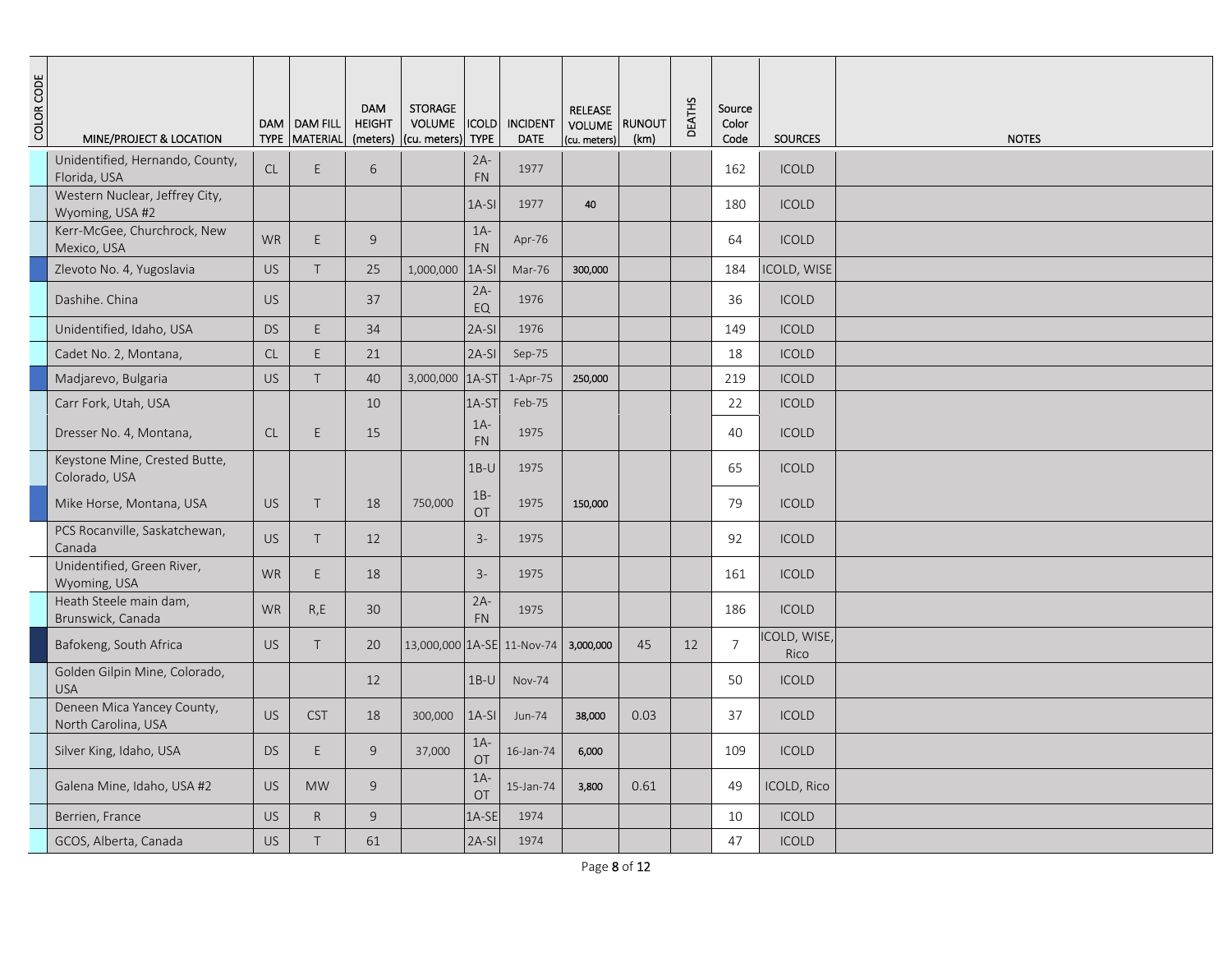| COLOR CODE | MINE/PROJECT & LOCATION                              |           | DAM   DAM FILL<br>TYPE   MATERIAL | <b>DAM</b><br><b>HEIGHT</b><br>(meters) | <b>STORAGE</b><br><b>VOLUME</b><br>(cu. meters) | <b>ICOLD</b><br><b>TYPE</b> | <b>INCIDENT</b><br><b>DATE</b> | <b>RELEASE</b><br><b>VOLUME</b><br>(cu. meters) | <b>RUNOUT</b><br>(km) | <b>DEATHS</b>  | Source<br>Color<br>Code | <b>SOURCES</b>             | <b>NOTES</b>                                                                                                                                       |
|------------|------------------------------------------------------|-----------|-----------------------------------|-----------------------------------------|-------------------------------------------------|-----------------------------|--------------------------------|-------------------------------------------------|-----------------------|----------------|-------------------------|----------------------------|----------------------------------------------------------------------------------------------------------------------------------------------------|
|            | Unidentified, Mississippi, USA #2                    | <b>US</b> | $\mathsf{T}$                      | 20                                      |                                                 | $2A-$<br><b>FN</b>          | 1974                           |                                                 |                       |                | 153                     | <b>ICOLD</b>               |                                                                                                                                                    |
|            | Unidentified, Canaca, Mexico                         | <b>US</b> | $\top$                            | 46                                      |                                                 | $1A-$<br><b>OT</b>          | 1974                           |                                                 |                       |                | 159                     | <b>ICOLD</b>               |                                                                                                                                                    |
|            | Ray Mine, Arizona, USA inc #2                        | <b>US</b> | $\top$                            | 52                                      |                                                 | $2A-SI$                     | 5-Feb-73                       |                                                 |                       |                | 101                     | <b>ICOLD</b>               |                                                                                                                                                    |
|            | (unidentified), Southwestern USA                     | <b>US</b> | E                                 | 43                                      | 500,000                                         | $1A-SI$                     | 1973                           | 170,000                                         | 25                    |                | 169                     | ICOLD, WISE,<br>Rico       | noted as "Southwestern US" in WISE                                                                                                                 |
|            | Earth Resources, N M,                                | <b>US</b> | $\top$                            | 21                                      |                                                 | $1A-$<br><b>OT</b>          | 1973                           |                                                 |                       |                | 41                      | <b>ICOLD</b>               |                                                                                                                                                    |
|            | Ray Mine, Arizona, USA                               | <b>US</b> | $\top$                            | 52                                      |                                                 | $1A-SI$                     | 2-Dec-72                       |                                                 |                       |                | 100                     | <b>ICOLD</b>               |                                                                                                                                                    |
|            | Buffalo Creek, West Virginia, USA                    |           |                                   |                                         |                                                 | 1A                          | 26-Feb-72                      | 500,000                                         | 64.4                  | 125            | Table 1                 | COLD, WISE,<br><b>Rico</b> | Tailings traveled 27 km downstream, 125 people lost their lives,<br>500 homes were destroyed. Property and highway damage<br>exceeded \$65 million |
|            | Galena Mine, Idaho, USA                              | <b>US</b> | E                                 | 14                                      |                                                 | $2A-$<br>ER                 | 1972                           |                                                 |                       |                | 48                      | <b>ICOLD</b>               |                                                                                                                                                    |
|            | Cities Service, Fort Meade,<br>Florida, phosphate    |           |                                   |                                         |                                                 | 1A                          | 3-Dec-71                       | 9,000,000                                       | 120                   |                | 31                      | WISE, Rico                 |                                                                                                                                                    |
|            | Pinchi Lake, BC, Canada                              | <b>WR</b> | E                                 | 13                                      |                                                 | $2A-$<br>ER                 | 1971                           |                                                 |                       |                | 95                      | <b>ICOLD</b>               |                                                                                                                                                    |
|            | Western Nuclear, Jeffrey City,<br>Wyoming, USA       |           |                                   |                                         |                                                 | $1A-ST$                     | 1971                           |                                                 |                       |                | 181                     | <b>ICOLD</b>               |                                                                                                                                                    |
|            | Mufulira, Zambia                                     |           |                                   | 50                                      | 1,000,000                                       | $1A-$<br><b>MS</b>          | Sep-70                         | 68,000                                          |                       | 89             | 88                      | ICOLD, WISE                | Saturated slime tailings deposited in a TSF #3 over subsidence<br>feature flowed into an underground mine killing 89 miners.                       |
|            | Maggie Pye, United Kingdom, clay                     | US.       | $\top$                            | 18                                      |                                                 | $1A-SI$                     | 1970                           | 15,000                                          |                       |                | 75                      | ICOLD, WISE                |                                                                                                                                                    |
|            | Park, United Kingdom                                 | <b>WR</b> | $\top$                            | $\overline{3}$                          |                                                 | $1A-$<br><b>OT</b>          | 1970                           |                                                 |                       |                | 93                      | <b>ICOLD</b>               |                                                                                                                                                    |
|            | Portworthy, United Kingdom                           | <b>DS</b> | $\mathsf{R}$                      | 15                                      |                                                 | $1A-S$                      | 1970                           |                                                 |                       |                | 97                      | <b>ICOLD</b>               |                                                                                                                                                    |
|            | Unidentified, Mississippi, USA                       | <b>US</b> | $\mathsf{T}$                      | 15                                      |                                                 | $1A-$<br><b>OT</b>          | 1970                           |                                                 |                       |                | 152                     | <b>ICOLD</b>               |                                                                                                                                                    |
|            | Williamsport Washer, Maury<br>County, Tennessee, USA |           |                                   | 21                                      |                                                 | $1A-U$                      | 1970                           |                                                 |                       |                | 182                     | <b>ICOLD</b>               |                                                                                                                                                    |
|            | Bilbao, Spain                                        |           |                                   |                                         |                                                 | $1A-SI$                     | 1969                           | 115,000                                         | 0.035                 | $\overline{?}$ | 15                      | ICOLD, WISE                |                                                                                                                                                    |
|            | Monsanto Dike 15, TN,                                | <b>DS</b> | E                                 | 43                                      | 1,230,000 2A-SE                                 |                             | 1969                           |                                                 |                       |                | 86                      | <b>ICOLD</b>               |                                                                                                                                                    |
|            | Stoney Middleton, UK                                 |           |                                   |                                         |                                                 | $1A-SI$                     | 8-Feb-68                       |                                                 |                       |                | 217                     | <b>ICOLD</b>               |                                                                                                                                                    |
|            | Hokkaido, Japan                                      | <b>US</b> | $\top$                            | 12                                      | 300,000                                         | $1A-$<br>EQ                 | 1968                           | 90,000                                          | 0.15                  |                | 57                      | ICOLD, WISE,<br>Rico       |                                                                                                                                                    |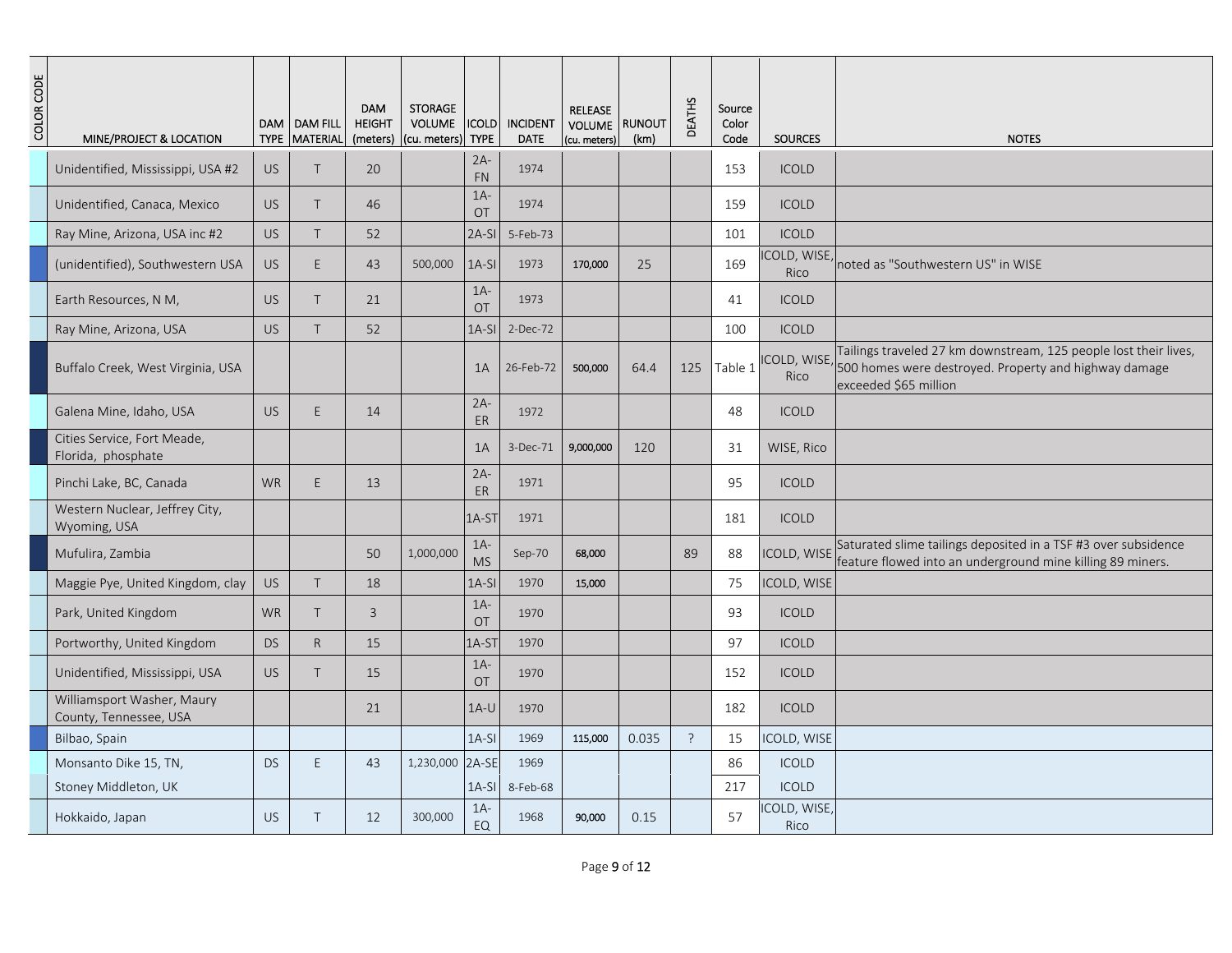| COLOR CODE | MINE/PROJECT & LOCATION                           |           | DAM   DAM FILL<br>TYPE   MATERIAL | <b>DAM</b><br><b>HEIGHT</b><br>(meters) | <b>STORAGE</b><br><b>VOLUME</b><br>(cu. meters) TYPE | <b>ICOLD</b>        | <b>INCIDENT</b><br><b>DATE</b> | <b>RELEASE</b><br><b>VOLUME</b><br>(cu. meters) | <b>RUNOUT</b><br>(km) | <b>DEATHS</b> | Source<br>Color<br>Code | <b>SOURCES</b>             | <b>NOTES</b>                                                                                                                                                                                                                                                                                                            |
|------------|---------------------------------------------------|-----------|-----------------------------------|-----------------------------------------|------------------------------------------------------|---------------------|--------------------------------|-------------------------------------------------|-----------------------|---------------|-------------------------|----------------------------|-------------------------------------------------------------------------------------------------------------------------------------------------------------------------------------------------------------------------------------------------------------------------------------------------------------------------|
|            | Agrico Chemical, Florida, USA                     |           |                                   |                                         |                                                      | $1A-U$              | 1968                           |                                                 |                       |               | $\mathbf{1}$            | <b>ICOLD</b>               |                                                                                                                                                                                                                                                                                                                         |
|            | IMC K-2, Saskatchewan, Canada                     | <b>US</b> | $\top$                            | 30                                      |                                                      | $3 -$               | 1968                           |                                                 |                       |               | 60                      | <b>ICOLD</b>               |                                                                                                                                                                                                                                                                                                                         |
|            | Climax, Colorado, USA                             |           |                                   |                                         |                                                      | $1A-U$              | $2$ -Jul-67                    | 12,000                                          |                       |               | 33                      | <b>ICOLD</b>               |                                                                                                                                                                                                                                                                                                                         |
|            | Mobil Chemical, Fort Meade,<br>Florida, phosphate |           |                                   |                                         |                                                      | 1A                  | 1-Mar-67                       | 2,000,000                                       |                       |               | 83                      | ICOLD, WISE                | 250,000 m3 of phosphatic clay slimes, 1.8 million m3 of water.<br>Spill reaches Peace River, fish kill reported                                                                                                                                                                                                         |
|            | Unidentified, United Kingdom                      | <b>DS</b> |                                   | 20                                      |                                                      | $1A-SI$             | 1967                           |                                                 |                       |               | 144                     | <b>ICOLD</b>               |                                                                                                                                                                                                                                                                                                                         |
|            | Unidentified, United Kingdom #3                   | <b>DS</b> | <b>MW</b>                         | 14                                      |                                                      | $2A-SI$             | 1967                           |                                                 |                       |               | 145                     | <b>ICOLD</b>               |                                                                                                                                                                                                                                                                                                                         |
|            | Unidentified, United Kingdom #2                   | <b>DS</b> | E                                 | 30                                      |                                                      | 2A-SE               | 1967                           |                                                 |                       |               | 146                     | <b>ICOLD</b>               |                                                                                                                                                                                                                                                                                                                         |
|            | Alberfan, Wales                                   |           |                                   |                                         |                                                      |                     | 21-Oct-66                      | 112,000                                         |                       | 144           |                         | Wikipedia                  | Coal tip (waste rock pile) failure                                                                                                                                                                                                                                                                                      |
|            | Mir mine, Sgorigrad, Bulgaria                     | <b>US</b> | $\top$                            |                                         |                                                      | $1A-U$              | $1-May-66$                     | 450,000                                         | 8                     | 488           | 81                      | ICOLD, WISE                | Tailings wave traveled 8 km to the city of Vratza and destroyed<br>half of Sgorigrad village 1 km downstream, killing 488 people.                                                                                                                                                                                       |
|            | Williamthorpe, UK                                 |           | <b>MW</b>                         |                                         |                                                      | $1A-$<br><b>OT</b>  | 24-Mar-66                      |                                                 |                       |               | 183                     | <b>ICOLD</b>               |                                                                                                                                                                                                                                                                                                                         |
|            | Unidentified, Texas, USA                          | <b>US</b> | $\top$                            | 16                                      |                                                      | 1A-SE               | 1966                           | 130,000                                         |                       |               | 154                     | ICOLD, WISE                |                                                                                                                                                                                                                                                                                                                         |
|            | Gypsum Tailings Dam (Texas, USA)                  | UP        |                                   | 11                                      | 7,000,000 1A-SE                                      |                     | 1966                           | 85,000                                          | 0.3                   |               |                         |                            | Summary of Research on Analyses of Flow Failures of Mine<br>WISE, Rico Tailings Impoundments, J. K. Jeyapalan, J. M. Duncan, and H. B.<br>Seed                                                                                                                                                                          |
|            | Derbyshire, United Kingdom                        | <b>DS</b> |                                   | 8                                       |                                                      | $1B -$<br><b>FN</b> | 1966                           | 30,000                                          |                       |               | 38                      | <b>ICOLD</b>               |                                                                                                                                                                                                                                                                                                                         |
|            | Williamthorpe, UK #2                              |           |                                   |                                         |                                                      | $1A-$<br><b>FN</b>  | 1966                           |                                                 |                       |               | 216                     | <b>ICOLD</b>               |                                                                                                                                                                                                                                                                                                                         |
|            | Tymawr, United Kingdom Inc#2                      |           |                                   | 12                                      |                                                      | $1A-$<br>OT         | 29-Mar-65                      |                                                 |                       |               | 125                     | ICOLD, WISE                |                                                                                                                                                                                                                                                                                                                         |
|            | Bellavista, Chile                                 | <b>US</b> | $\top$                            | 20                                      | 450,000                                              | $1A-$<br>EQ         | 28-Mar-65                      | 70,000                                          | 0.8                   |               | 12                      | <b>ICOLD</b>               | The tailings failures of March 28, 1965, were from La Ligua, Chile,<br>earthquake. This accounts for a significant part of the large<br>number of earthquakes in the period of 1960-1970. About half of<br>the failed dams were abandoned, and half were located at<br>operating mines. (see Villavicencio et al, 2014) |
|            | Cerro Blanco de Polpaico, Chile                   | WR        | $\mathsf{R}$                      | 9                                       |                                                      | $2A-$<br>EQ         | 28-Mar-65                      |                                                 |                       |               | 26                      | <b>ICOLD</b>               |                                                                                                                                                                                                                                                                                                                         |
|            | El Cerrado, Chile                                 | <b>US</b> | $\top$                            | 25                                      |                                                      | $2B -$<br>EQ        | 28-Mar-65                      |                                                 |                       |               | 42                      | <b>ICOLD</b>               |                                                                                                                                                                                                                                                                                                                         |
|            | El Cobre New Dam                                  | <b>DS</b> | <b>CST</b>                        | 19                                      | 350,000                                              | $1A-$<br>EQ         | 28-Mar-65                      | 350,000                                         | 12                    |               | 43                      | ICOLD, WISE                |                                                                                                                                                                                                                                                                                                                         |
|            | El Cobre Old Dam                                  | US.       | $\top$                            | 35                                      | 4,250,000                                            | $1A-$<br>EQ         | 28-Mar-65 1,900,000            |                                                 | 12                    | >200          | 45                      | <b>COLD, WISE,</b><br>Rico |                                                                                                                                                                                                                                                                                                                         |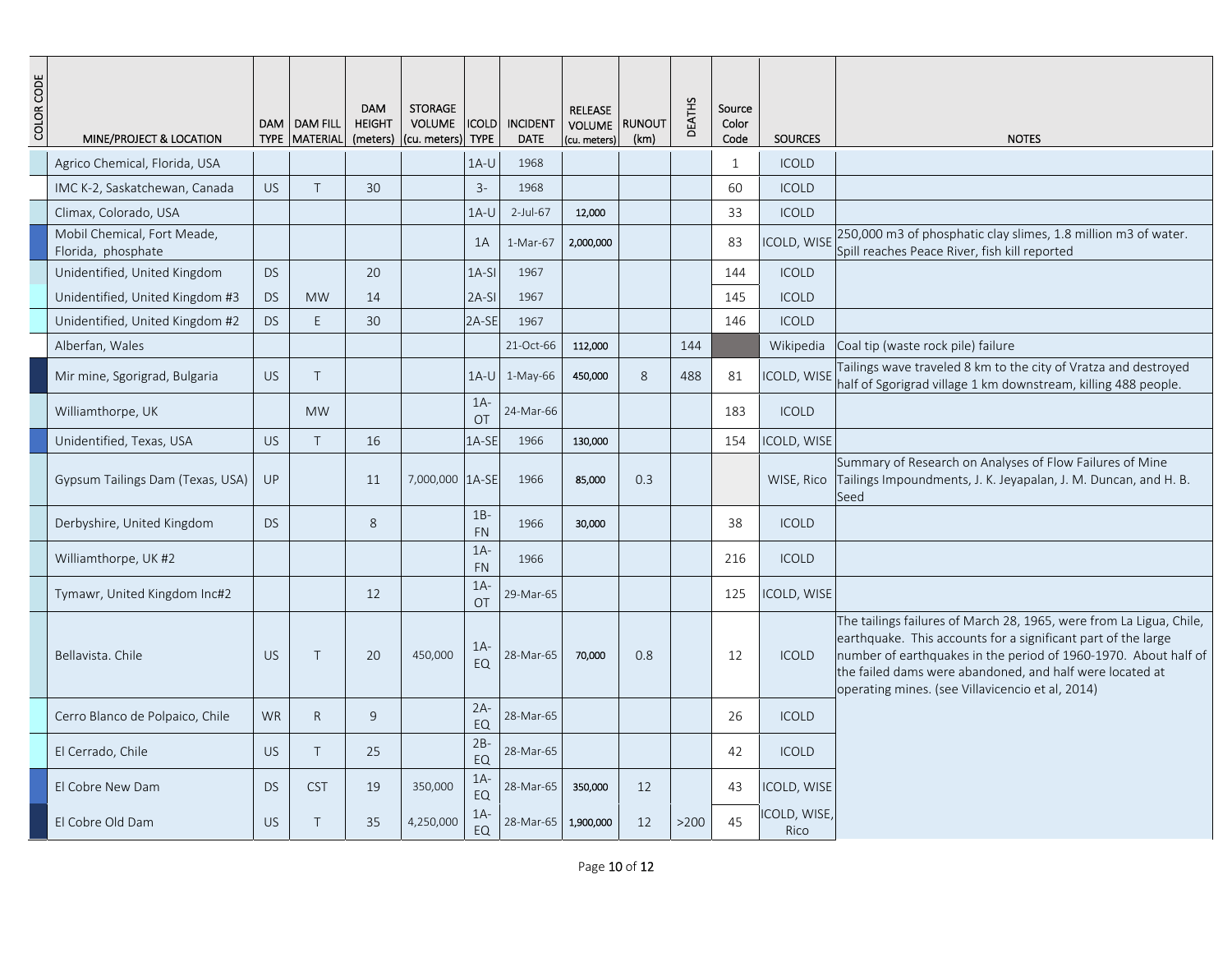| COLOR CODE | MINE/PROJECT & LOCATION                           |           | DAM   DAM FILL<br>TYPE MATERIAL | <b>DAM</b><br><b>HEIGHT</b><br>(meters) | <b>STORAGE</b><br><b>VOLUME</b><br>(cu. meters) | <b>ICOLD</b><br><b>TYPE</b> | <b>INCIDENT</b><br>DATE | <b>RELEASE</b><br><b>VOLUME</b><br>(cu. meters) | <b>RUNOUT</b><br>(km) | <b>DEATHS</b> | Source<br>Color<br>Code | <b>SOURCES</b>      | <b>NOTES</b>         |
|------------|---------------------------------------------------|-----------|---------------------------------|-----------------------------------------|-------------------------------------------------|-----------------------------|-------------------------|-------------------------------------------------|-----------------------|---------------|-------------------------|---------------------|----------------------|
|            | Hierro Viejo, Chile                               | <b>US</b> | $\top$                          | 5                                       |                                                 | $1A-$<br>EQ                 | 28-Mar-65               | 800                                             |                       |               | 55                      | <b>ICOLD</b>        |                      |
|            | La Patagua New Dam,                               | <b>US</b> | $\top$                          | 15                                      |                                                 | $1A-$<br>EQ                 | 28-Mar-65               | 35,000                                          | 5                     |               | 69                      | ICOLD, Rico         |                      |
|            | Los Maquis No. 1                                  | <b>US</b> | $\top$                          | 15                                      |                                                 | $2B -$<br>EQ                | 28-Mar-65               |                                                 |                       |               | 70                      | <b>ICOLD</b>        |                      |
|            | Los Maquis No. 3                                  | <b>US</b> |                                 | 15                                      | 43,000                                          | $1A-$<br>EQ                 | 28-Mar-65               | 21,000                                          | 5                     |               | 71                      | ICOLD, Rico         |                      |
|            | Ramayana No. 1, Chile                             | <b>US</b> | $\top$                          | 5                                       |                                                 | $1A-$<br>EQ                 | 28-Mar-65               | 150                                             |                       |               | 99                      | <b>ICOLD</b>        |                      |
|            | Sauce No. 1, Chile                                | US.       | $\top$                          | 6                                       |                                                 | $2A-$<br>EQ                 | 28-Mar-65               |                                                 |                       |               | 104                     | <b>ICOLD</b>        |                      |
|            | Sauce No. 2, Chile                                | <b>US</b> | $\top$                          | 5                                       |                                                 | $2B -$<br>EQ                | 28-Mar-65               |                                                 |                       |               | 105                     | <b>ICOLD</b>        |                      |
|            | Sauce No. 3, Chile                                | <b>US</b> |                                 | 5                                       |                                                 | $2B -$<br>EQ                | 28-Mar-65               |                                                 |                       |               | 106                     | <b>ICOLD</b>        |                      |
|            | Sauce No. 4, Chile                                | US.       | $\top$                          | 5                                       |                                                 | $2B -$<br>EQ                | 28-Mar-65               |                                                 |                       |               | 107                     | <b>ICOLD</b>        |                      |
|            | Cerro Negro No. (1 of 5)                          | US.       | $\top$                          | 46                                      |                                                 | $2B -$<br>EQ                | 28-Mar-65               |                                                 |                       |               | 27                      | <b>ICOLD</b>        | Cracking due to EQ   |
|            | Cerro Negro No. (2 of 5)                          | US.       | $\top$                          | 46                                      |                                                 | $2B -$<br>EQ                | 28-Mar-65               |                                                 |                       |               | 28                      | <b>ICOLD</b>        | Cracking due to EQ   |
|            | Cerro Negro No. (3 of 5)                          | US.       | $\top$                          | 20                                      | 500,000                                         | $1A-$<br>EQ                 | 28-Mar-65               | 85,000                                          | 5                     |               | 29                      | ICOLD WISE,<br>Rico | Dam failed due to EQ |
|            | El Cobre Small Dam                                | <b>US</b> | $\top$                          | 26                                      | 985,000                                         | $2B -$<br>EQ                | 28-Mar-65               |                                                 |                       |               | 46                      | <b>ICOLD</b>        |                      |
|            | American Cyanamid, Florida #2                     |           |                                 |                                         |                                                 | $1A-U$                      | 1965                    |                                                 |                       |               | $\overline{4}$          | <b>ICOLD</b>        |                      |
|            | N'yukka Creek, USSR                               | <b>WR</b> | E                               | 12                                      |                                                 | $2A-$<br><b>FN</b>          | 1965                    |                                                 |                       |               | 89                      | <b>ICOLD</b>        |                      |
|            | Unidentified, Idaho, USA                          | <b>DS</b> | E                               | 18                                      |                                                 | $2A-SI$                     | 1965                    |                                                 |                       |               | 150                     | <b>ICOLD</b>        |                      |
|            | Alcoa, Texas, USA                                 |           |                                 | 19                                      | 4,500,000                                       | $1A-U$                      | Oct-64                  |                                                 |                       |               | $\overline{2}$          | <b>ICOLD</b>        |                      |
|            | Utah construction, Riverton,<br>Wyoming, USA      |           |                                 |                                         |                                                 | $2A-$<br>OT                 | 16-Jun-63               |                                                 |                       |               | 174                     | <b>ICOLD</b>        |                      |
|            | Mines Development, Edgemont,<br>South Dakota, USA |           |                                 |                                         |                                                 | $1A-U$                      | 11-Jun-62               | 100                                             |                       |               | 80                      | <b>ICOLD</b>        |                      |
|            | Huogudu, Yunnan Tin Group Co.,<br>Yunnan          | <b>US</b> |                                 |                                         |                                                 | 1A                          | 1962                    | 3,300,000                                       | 4.5                   | 171           |                         | Wei                 |                      |
|            | American Cyanamid, Florida                        |           |                                 |                                         |                                                 | $1A-U$                      | 1962                    |                                                 |                       |               | 3                       | <b>ICOLD</b>        |                      |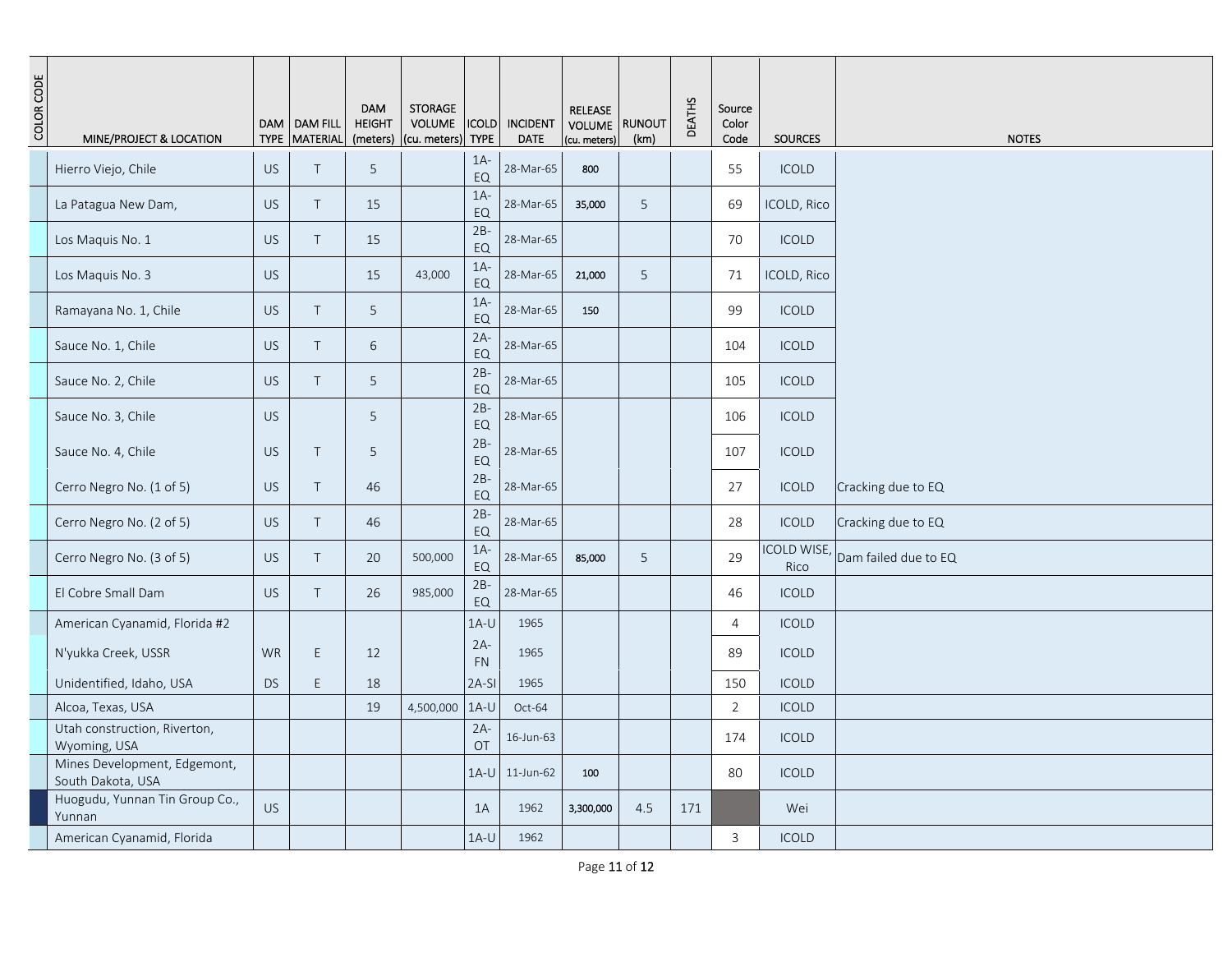| COLOR CODE | MINE/PROJECT & LOCATION                                |           | DAM   DAM FILL<br>TYPE MATERIAL | <b>DAM</b><br><b>HEIGHT</b><br>(meters) | <b>STORAGE</b><br><b>VOLUME</b><br>(cu. meters) TYPE | ICOLD              | <b>INCIDENT</b><br><b>DATE</b> | <b>RELEASE</b><br><b>VOLUME</b><br>(cu. meters) | <b>RUNOUT</b><br>(km) | <b>DEATHS</b> | Source<br>Color<br>Code | <b>SOURCES</b> | <b>NOTES</b> |
|------------|--------------------------------------------------------|-----------|---------------------------------|-----------------------------------------|------------------------------------------------------|--------------------|--------------------------------|-------------------------------------------------|-----------------------|---------------|-------------------------|----------------|--------------|
|            | Unidentified, Peru                                     |           |                                 |                                         |                                                      | $1A-$<br>EQ        | 1962                           |                                                 |                       |               | 135                     | <b>ICOLD</b>   |              |
|            | Union Carbide, Maybell, Colorado,<br><b>USA</b>        |           |                                 |                                         |                                                      | $1A-U$             | 6-Dec-61                       | 280                                             |                       |               | 171                     | <b>ICOLD</b>   |              |
|            | Tymawr, United Kingdom                                 |           |                                 |                                         |                                                      | $1A-U$             | Dec-61                         |                                                 |                       |               | 124                     | <b>ICOLD</b>   |              |
|            | Lower Indian Creek, MO,                                | <b>US</b> | $\mathsf E$                     |                                         |                                                      | $2A-SI$            | 1960                           |                                                 |                       |               | 72                      | ICOLD          |              |
|            | Union Carbide, Green River, Utah,<br><b>USA</b>        |           |                                 |                                         |                                                      | $1A-$<br><b>OT</b> | 19-Aug-59                      | 8,400                                           |                       |               | 170                     | <b>ICOLD</b>   |              |
|            | Grootvlei, South Africa                                | <b>US</b> | $\top$                          |                                         |                                                      | $1A-SI$            | 1956                           |                                                 |                       |               | 54                      | <b>ICOLD</b>   |              |
|            | Unidentified, Peace River, Florida,<br><b>USA 3/52</b> | <b>WR</b> | E                               | 8                                       |                                                      | $1A-SI$            | Mar-52                         |                                                 |                       |               | 168                     | <b>ICOLD</b>   |              |
|            | Unidentified, Alfaria River, Florida,<br><b>USA</b>    | <b>WR</b> | E                               | 8                                       |                                                      | $1A-SI$            | Feb-52                         |                                                 |                       |               | 156                     | <b>ICOLD</b>   |              |
|            | Unidentified, Peace River, Florida,<br><b>USA 9/51</b> | <b>WR</b> | <b>MW</b>                       | 6                                       |                                                      | $1A-SE$            | Sep-51                         |                                                 |                       |               | 165                     | <b>ICOLD</b>   |              |
|            | Unidentified, Peace River, Florida<br>7/51             | <b>WR</b> | <b>MW</b>                       | 30                                      |                                                      | 1A-SE              | $Jul-51$                       |                                                 |                       |               | 166                     | <b>ICOLD</b>   |              |
|            | Unidentified, Peace River, Florida,<br>USA2/51         | <b>DS</b> | E                               |                                         |                                                      | 1A-SE              | Feb-51                         |                                                 |                       |               | 167                     | <b>ICOLD</b>   |              |
|            | Kimberley, BC, Canada, iron                            | <b>US</b> | $\mathsf{T}$                    |                                         |                                                      | $1A-SI$            | 1948                           | 1,100,000                                       |                       |               | 66                      | <b>ICOLD</b>   |              |
|            | Castle Dome, Arizona, USA                              | US.       | $\top$                          |                                         |                                                      |                    | 1A-SE 29-Sep-47                | 150,000                                         | 0.1                   |               | 25                      | <b>ICOLD</b>   |              |
|            | Hollinger, Canada                                      | US.       | $\mathsf{T}$                    | 15                                      |                                                      | $1A-$<br><b>FN</b> | 1944                           |                                                 |                       |               | 58                      | <b>ICOLD</b>   |              |
|            | Captains Flat Dump 3, Australia                        |           | $\top$                          |                                         |                                                      | $1A-U$             | 1942                           | 40,000                                          |                       |               | 20                      | <b>ICOLD</b>   |              |
|            | Kennecott, Utah, USA                                   | US.       | $\top$                          |                                         |                                                      | $1A-$<br><b>FN</b> | 1942                           |                                                 |                       |               | 63                      | <b>ICOLD</b>   |              |
|            | Kennecott, Garfield, Utah, USA                         | <b>US</b> | $\top$                          |                                         |                                                      | $1A-SI$            | 1941                           |                                                 |                       |               | 62                      | <b>ICOLD</b>   |              |
|            | St. Joe Lead, Flat Missouri, USA                       | US.       | $\top$                          | 15                                      |                                                      | $1A-$<br><b>OT</b> | 1940                           |                                                 |                       |               | 115                     | <b>ICOLD</b>   |              |
|            | Captains Flat Dump 6A, Australia                       | US.       | $\mathsf{T}$                    |                                         |                                                      | $1A-SI$            | 1939                           |                                                 |                       |               | 21                      | <b>ICOLD</b>   |              |
|            | Simmer and Jack, South Africa                          | US.       | $\top$                          |                                         |                                                      | $1A-SI$            | 1937                           |                                                 |                       |               | 110                     | <b>ICOLD</b>   |              |
|            | Barahona, Chile                                        | <b>US</b> | <b>CST</b>                      | 61                                      | 20,000,000                                           | $1A-$<br>EQ        | Oct-28                         | 2,800,000                                       |                       |               | $\mathsf{q}$            | <b>ICOLD</b>   |              |
|            | Unidentified, South Africa                             |           |                                 |                                         |                                                      | $1A-U$             | 1917                           |                                                 |                       |               | 136                     | <b>ICOLD</b>   |              |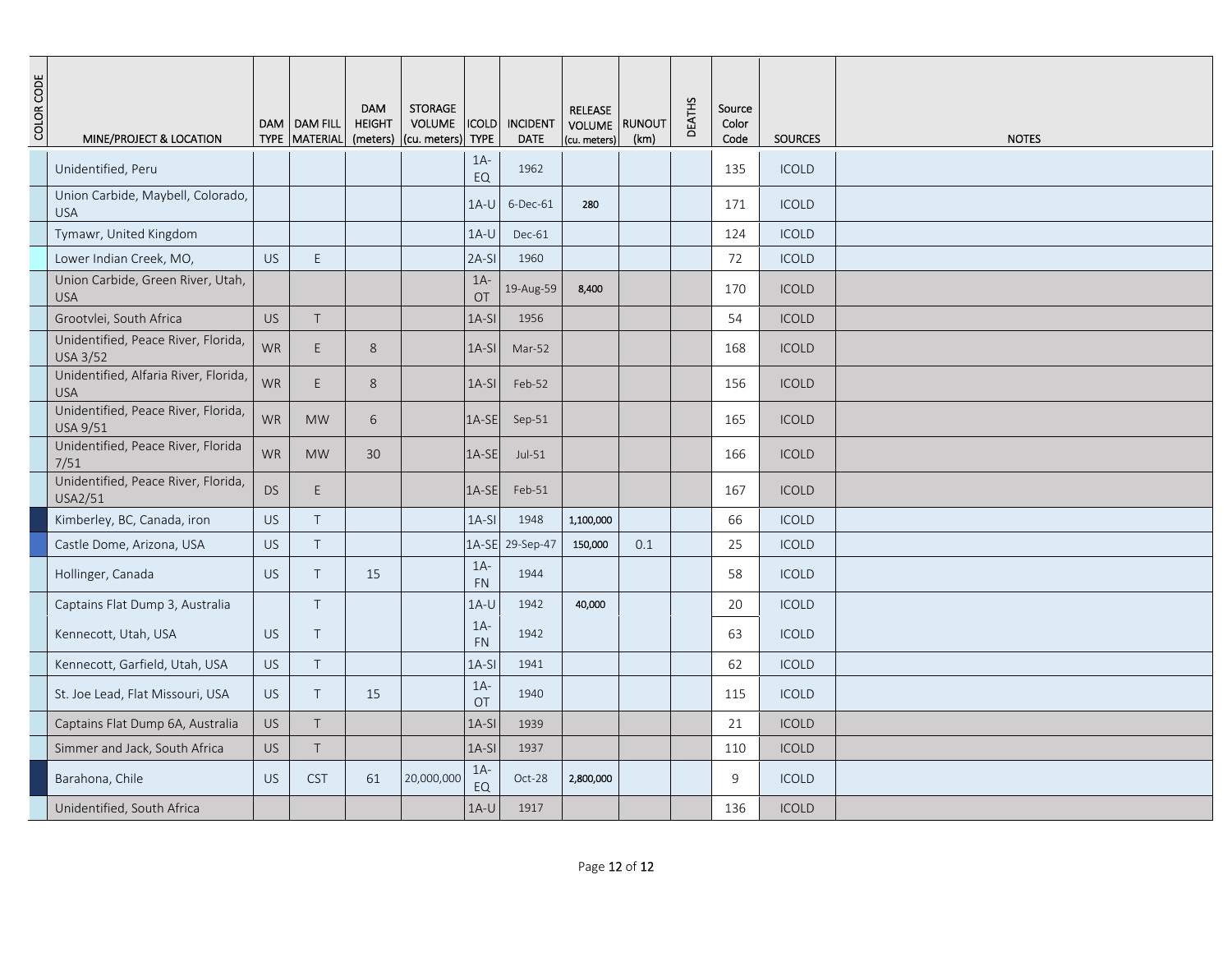# **APPENDIX 2**

**Technical Documentation on Canonical Correlation Analysis**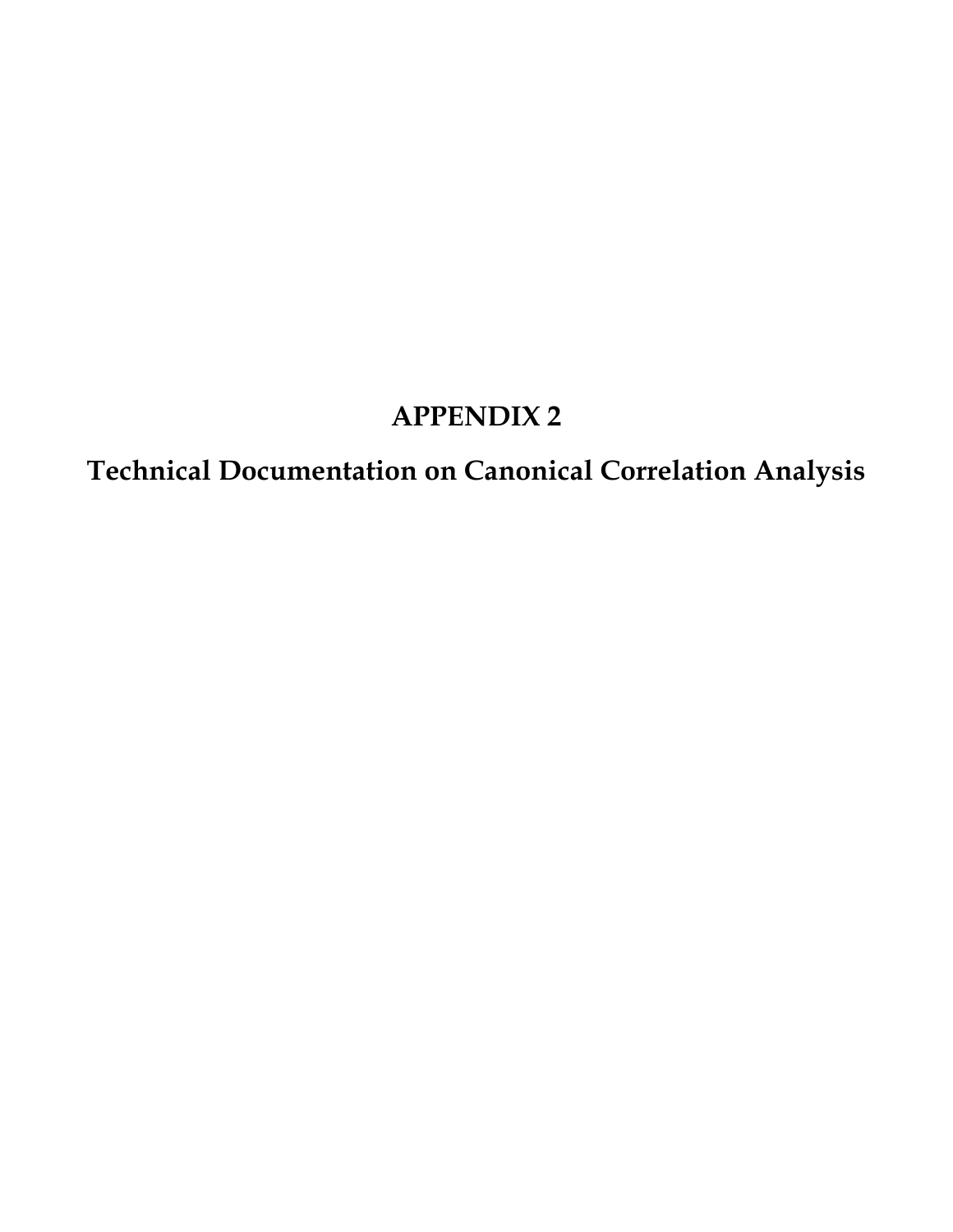# **TECHNICAL DOCUMENTATION ON CANONICAL CORRELATION ANALYSIS**

#### **CANONICAL CORRELATION ANALYSIS (CCA)**

Canonical correlation considers the relationship between two data sets one normally considered a "criteria" data set the other and "explanatory" data set. For our CCA analysis the criterion data set (Y1) were the Very Serious Failure and Serious Failures. The explanatory data set (Y2) were the three mining metric variables shown to have the highest correlation with these failure categories copper ore production (Cu prod), copper grade (Cu grade), and copper cost to produce (Cu cost).

|                  | <b>Very</b><br><b>Serious</b> | <b>Serious</b>  | Other           | Other           | Non-Dam         | All             | Cu prod    | <b>Cu</b><br>grade | Cu cost  | Cu price |
|------------------|-------------------------------|-----------------|-----------------|-----------------|-----------------|-----------------|------------|--------------------|----------|----------|
| Decade           | <b>Failures</b>               | <b>Failures</b> | <b>Failures</b> | <b>Accident</b> | <b>Failures</b> | <b>Failures</b> | (K tonnes) | (%)                | \$/tonne | \$/tonne |
| $1940 - 49$      | $\Omega$                      | $\Omega$        | 5               | $\Omega$        | $\Omega$        | 6               | 2,545      | 1.52               | \$35     | \$3,633  |
| $1950 - 59$      | $\mathbf{1}$                  | $\overline{0}$  | ⇁               | 0               | $\mathbf 0$     | 7               | 3,680      | 1.21               | \$48     | \$5,076  |
| $1960 - 69$      | 3                             | $\overline{4}$  | 25              | 17              | $\overline{2}$  | 51              | 5,004      | 1.10               | \$55     | \$5,112  |
| $1970 - 79$      | $\overline{4}$                | 8               | 23              | 15              | 3               | 53              | 7,445      | 1.01               | \$38     | \$5,895  |
| $1980 - 89$      | 5                             | 9               | 22              | 14              | 4               | 54              | 10,575     | 0.95               | \$20     | \$3,871  |
| $1990 - 99$      | 9                             | 9               | 10              | 3               | 1               | 32              | 16,437     | 0.93               | \$15     | \$3,292  |
| $2000 - 09$      | 7                             | 8               | 5               | ⊿               | $\mathbf 0$     | 21              | 23,658     | 0.85               | \$20     | \$4,256  |
|                  | -------                       | ------          | ------          | -------         | -------         | ------          | ------     | -----              | ------   | -------  |
| <b>Total/Ave</b> | 29                            | 38              | 97              | 50              | 10              | 224             | 69,344     | 1.54               | \$33     | \$4,448  |
|                  |                               |                 |                 |                 |                 |                 |            |                    |          |          |

#### Table A2.1 ‐ Input Data Set

Abbreviations:

Cu Price = Copper price (\$/tonne) Cu Prod Cost = Cost to produce copper concentrate from copper ore, including waste disposal (\$/tonne) Cu Grade =  $grade$  of copper in the ore  $%$ Cu Prod = copper ore production (thousand metric tonnes) Other Failures = tailings dam failures and incidents other than Serious or Very Serious Failures Serious Failures = Serious tailings dam failures Very Serious Failures = Very Serious tailings dam failures

Sources: USGS (Metal Statistics) 2014, Schodde 2010, ICOLD 2001, WISE 2015 & additional

#### **DEVELOPMENT AND VETTING OF INPUT DATA**

These final selections were based on a rigorous and thorough exploration of the structure of the data within each set and of the inter-relationships among data elements. After settling on the above data set it was vetted against two criteria for proper use and meaningful interpretation of CCA: Multivariate Normality and Multicollinearity.

We had pre-determined CCA to be the best multivariate analysis technique for our consideration of how the "Mining Metric" affects TSF failure frequency and severity globally. We were not looking at this relationship on a time series basis but on a criteria and explanatory basis for which CCA was specifically developed. CCA is used mostly for looking at whether and how intentional or known environmental conditions or interventions affect a given set of observed conditions. (E.g. and more typically, whether the elements of a diet and exercise program, as a program, have more positive effect on measures of health and which elements are most strongly related to the desired or expected outcome.) At least one major economic study (Malacarne 2014) published in the Mathematica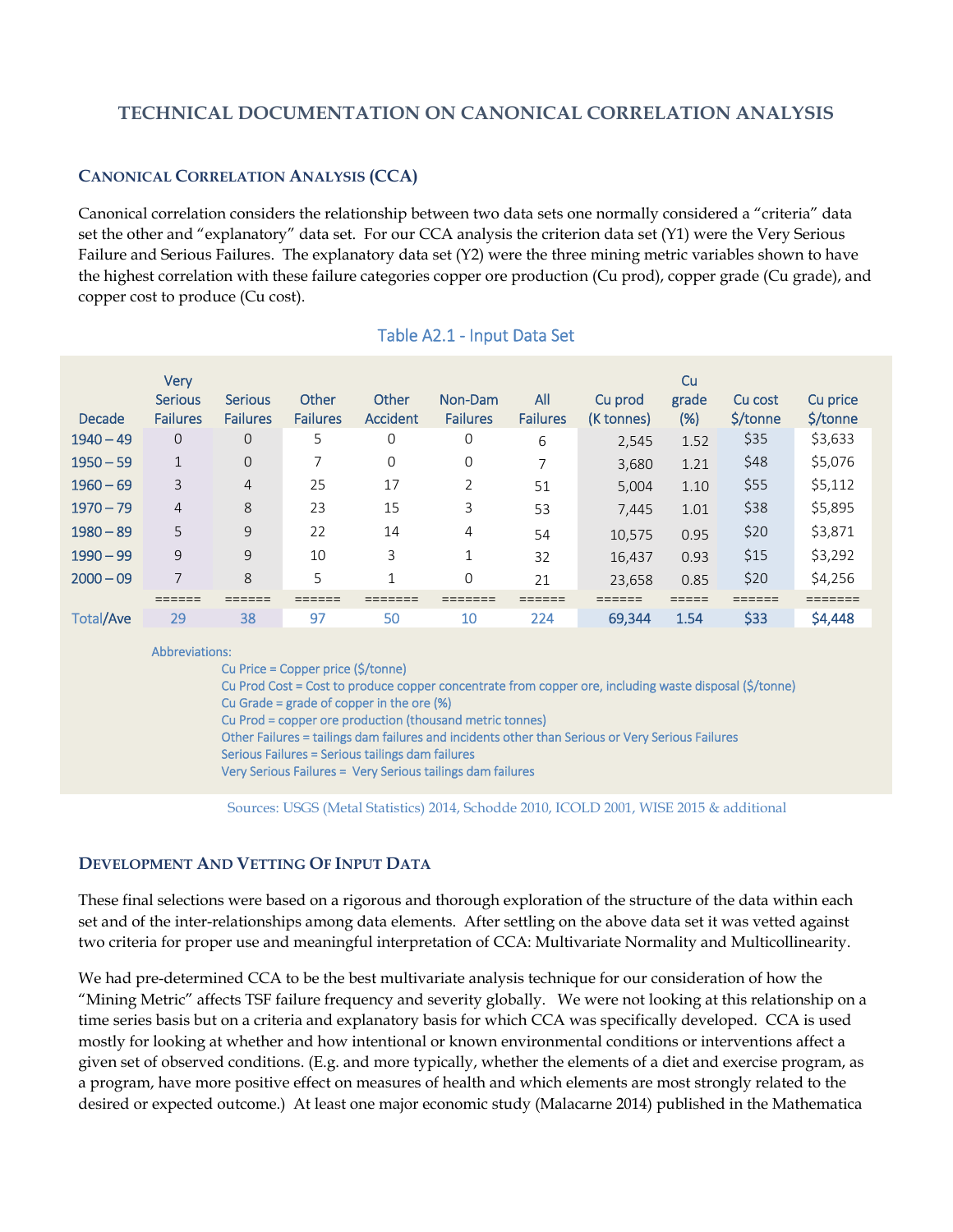Journal also employed CCA. That study explored whether and to what extent behavior of the major stock exchanges of developed nations influenced the behavior of the exchanges of developing nations.

 CCA is perfectly suited to our study because although price is the fixed element against which all mines must perform, the other elements of the Mining Metric are subject to miner control and or have great variability one mine to another within the expressed averages, including how much production to undertake at a given head grade and mine specific cost of production, and how much cash flow is available for nonrevenue generating parts of the operation like waste and waste water management.

### **DEVELOPMENT OF INPUT VARIABLES**

The main defining criteria for severity classifications are apparent on a sort by Release Volume (column L) and Run Out (column M) (See Appendix I), or even a visual inspection. The category Very Serious Failures has had clarity in all analysis from the outset in its relationship to the key Mining Metric variables, and much stronger alone than in combinations we experimented with. Similarly, combinations of coding for other incidents didn't have the clarity we finally found in these final 5 major failure groups. Among these 5 groups (classifications) as shown in the correlation matrix in Table 3.1 only the two high severity codes had significant correlations with Mining Metric variables.

 Similarly with the Mining Metric variables we found that the original raw data had greater clarity than any combinations we formulated. For example, on noting the lower correlation of price with failures variables, we created a variable called "price cycle" that coded each decade on the basis of length of trend up or down. Since cumulative production is a surrogate for the exponential growth in global accumulated tailings volume we initially focused on that but found that cumulative production had consistently lower correlations with any coding of failure categories, and so settled on using production as reported by the USGS metal statistics. We tried to improve correlations with various other formulations. But in all cases the actual raw measurements of cost, grade and production were found to have the highest correlations with high severity failures events.

We also had explored an "all metals" basis in lieu of using Cu only and found that no combination of all metals had the same strength of correlation as Cu production alone. (Possibly because Cu production so closely tracks Global GDP). USGS Metal Statistics (2014) includes price, but there were no other comparable sources for average head grade or average production costs. Only Cu afforded the possibility of looking at the interrelationships over the entire century 1910-2010.

For almost any analysis there were too many empty cells for a complete Y1 and Y2 set prior to 1940. Therefore we ended up with a workable data set of only two Y1 variables and three Y2 variables for only 7 decades out of the 10 in the century. At the outset, therefore, we knew that our workable data set was much smaller than what is normally considered the minimum for CCA, and that that would limit the statistical significance of conclusions, but not preclude a meaningful glimpse into the relational behavior of the two data sets.

#### **APPROPRIATE AGGREGATION LEVEL OF FAILURE DATA**

To determine the most appropriate level of aggregation for the failure data sets we looked at aggregations by 1, 2, 5 and 10 years building from the earliest year, 1910. The decade 1910-1920 is the earliest recorded ICOLD TSF incident. We found that the clarity of inter relationships was not apparent at aggregations below 5 years and was most clear at aggregations by decade.

Ideally, there should be 20 observations for each variable which would have required aggregations of 3 years or less. This is also true of the U.S. Census or any other phenomenon that looks at small incremental changes or incidents over a long period of time and the interrelationship with other inter-census changes. These changes would not be apparent or meaningful at smaller levels of aggregation as the many elements of population change (age, ethnicity, household size) have constant small changes day-by-day, month-by-month, which don't reveal the magnitude of net effect or net change until a meaningful level of aggregation is established. Ten years happens to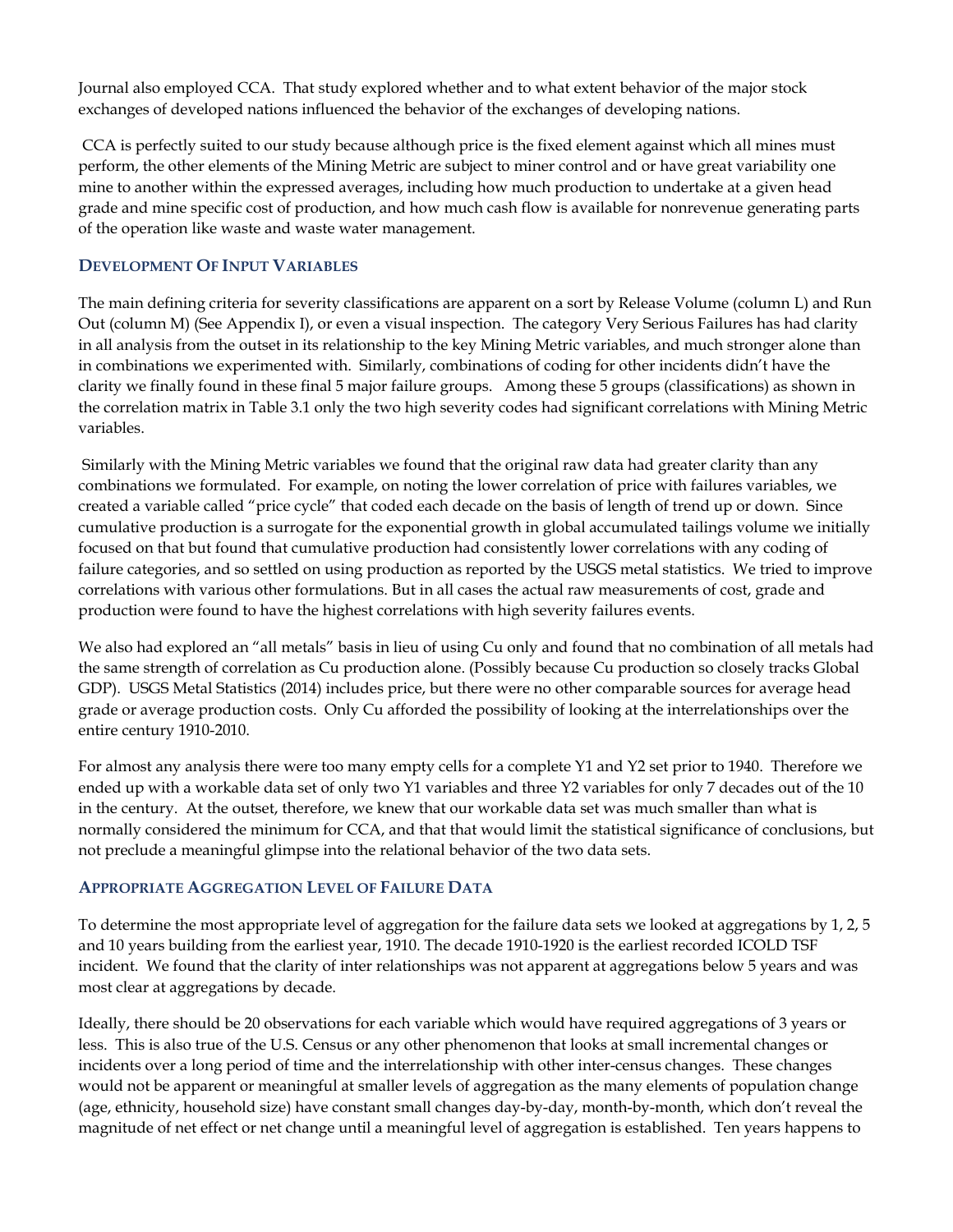be the apparent optimum level of aggregation for analysis of frequency and severity of TSF failures and reportable incidents.

# **VETTING OF INPUT DATA SET ON REQUIREMENTS FOR CCA**

The proper use of CCA for descriptive analysis requires no assumptions of distribution. To test the significance of the relationships between canonical variates, however, the data should meet the requirements of multivariate normality (MVN). We were not able to conduct a full multivariate normality as it was not an option in XLSTAT©. The normality of each variable within the data set is not a proof of MVN, but all elements of a data set that does meet the requirements of MVN must meet univariate tests of normality. We therefore used the results of univariate tests on each of the 5 input variables as an approximation of MVN as did Malacarne (2014). XLSTAT© automatically gives output for 5 different normality tests and is presented in Figure A2.1, below: P values at 95% confidence intervals are presented for each test on each variable. (The higher the P value the more likely the sample/observation set is drawn from a population with a normal distribution.) The alpha level was 0.05 (95% confidence limits). The closer to 0.05 alpha value the P value is the less certainty that the data set is from a population with a normal distribution. Each test involves different assumptions and approaches to testing for a normal distribution.



### Figure A2.1 Tests of Normality Comparisons on Major Measures By Variable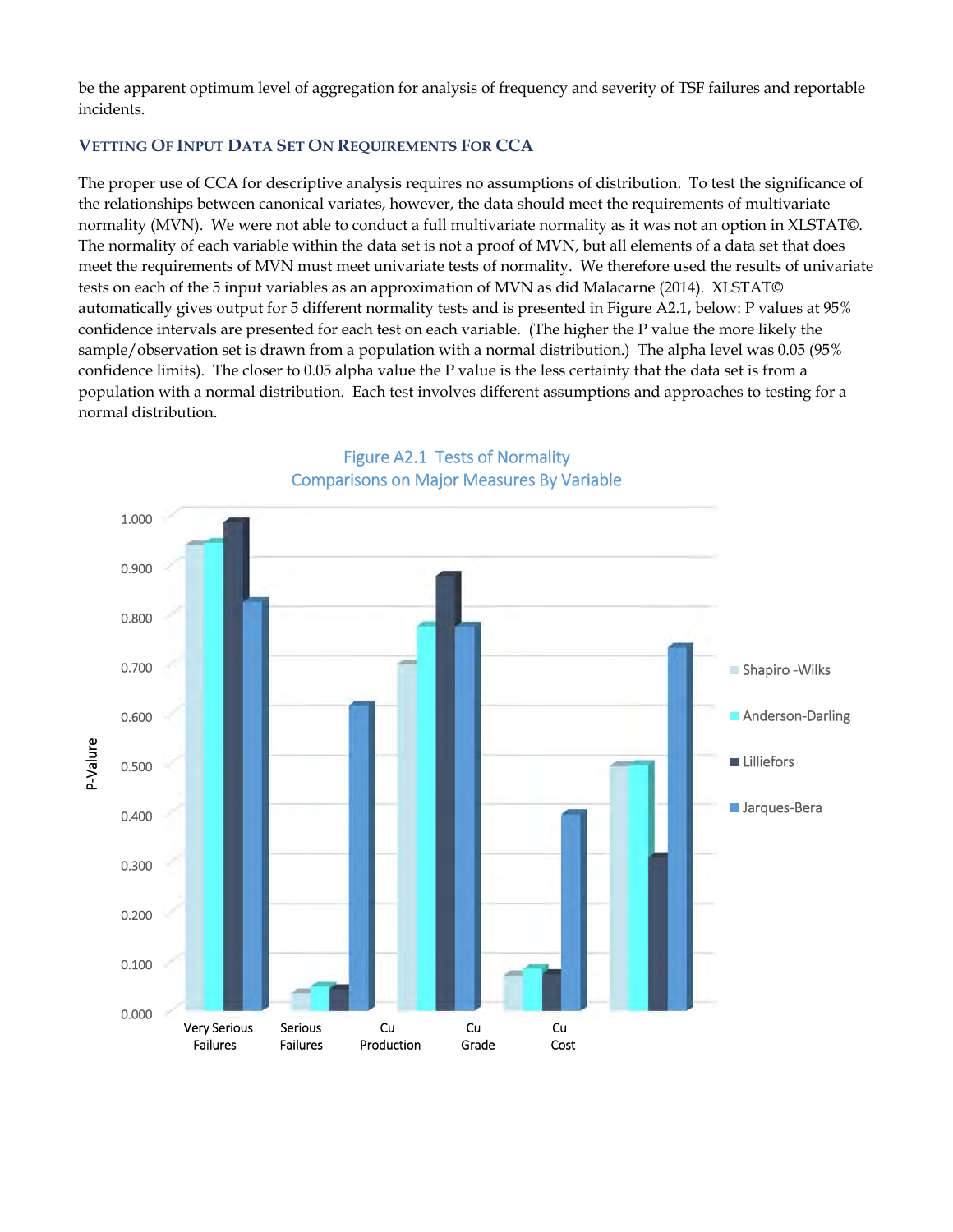These results are being presented as a point of interest to get some insight to the data set. All of these measures are known to be robust with very small data sets and normally 20 is the smallest data set they should be performed on. Interesting and not unexpected to note that all 5 variables satisfied only the Jarques-Bera that is most often the case with econometric data sets. Jarques-Bera, alone requires no known mean or standard deviation and is based on skewness and kurtosis. It is interesting to note that "Serious Failures" and "Cu Grade" satisfied the criteria for normality only on the Jarques-Bera. In the case of "Serious Failures" that could be due to its "curvature". (See Figure 3.2) In the case of Cu Grade it may be due to the small difference min to max. Despite the results, this is not conclusive of MVN but strongly suggests that and supports that our use of CCA for exploration is reasonable.

Multicollinearity must not exist for meaningful use and interpretation of CCA Each data set was also tested via principal Component Analysis for Multicollinearity and the eigenvalues for each were very high, 1.880 for the failures data set accounting for 94.013 % of variability and 2.546 for the mining metric data set accounting for 84.8% of variability. Again there is a tendency to robustness in small data sets with very strong linearity. We are concluding only that the data set seems to satisfy the requirement for no Multicollinearity.

All of these results support that CCA is a suitable analytic tool for this Y1, Y2 data set and that the results can be meaningfully interpreted, albeit with acknowledged limitations on affirming statistical significance.

|                 | F1     | F2      |                 | F1     | F2     |
|-----------------|--------|---------|-----------------|--------|--------|
| Eigenvalue      | 1.880  | 0.120   | Eigenvalue      | 2.546  | 0.377  |
| Variability (%) | 94.013 | 5.987   | Variability (%) | 84.859 | 12.570 |
| Cumulative %    | 94.013 | 100,000 | Cumulative %    | 84.859 | 97.429 |

**Table A2.3 – Mining Metric Data Set Eigenvalues**

#### **Table A2.2 – Failures Data Eigenvalues**

Our aim was not statistical significance, but a better understanding of the nature and structure of the relationship between the high severity failures and the mining metric variable affecting all mines and all miners. CCA offered that and is particularly well suited to exploration of relationships within complex systems and complex multi causal effects.

TSF failures resist any efforts to definitively map what specific combinations of events will result in failure, but we can meaningfully explore the contribution of various elements.

Our data set of "causes" most often associated with failure is itself raggedly incomplete and not systematically recorded for every failure. CCA allows analysis of the relationships between any two sets of system known to be much more complex than just the effects studied through CCA. It allows an open exploration of inter relationships and their intensity without in any way discounting other factors that may contribute as much or more to both likelihood of failure and severity of failure.

# **OUTPUTS OF CCA**

Canonical Correlation Analysis (CCA) is most usually and almost universally defined as "the problem of finding two sets of basis vectors, one for data set Y1 and the other for data set Y2, such that the correlations between the projections of the variables onto these basis vectors are mutually maximized."

CCA seeks a pair of linear transformations, one for each of the sets of variables such that when the set of variables are transformed the corresponding co-ordinates are maximally correlated. The linear transformations are synthetic variables. One "synthetic variable" or canonical variate is create for each data set.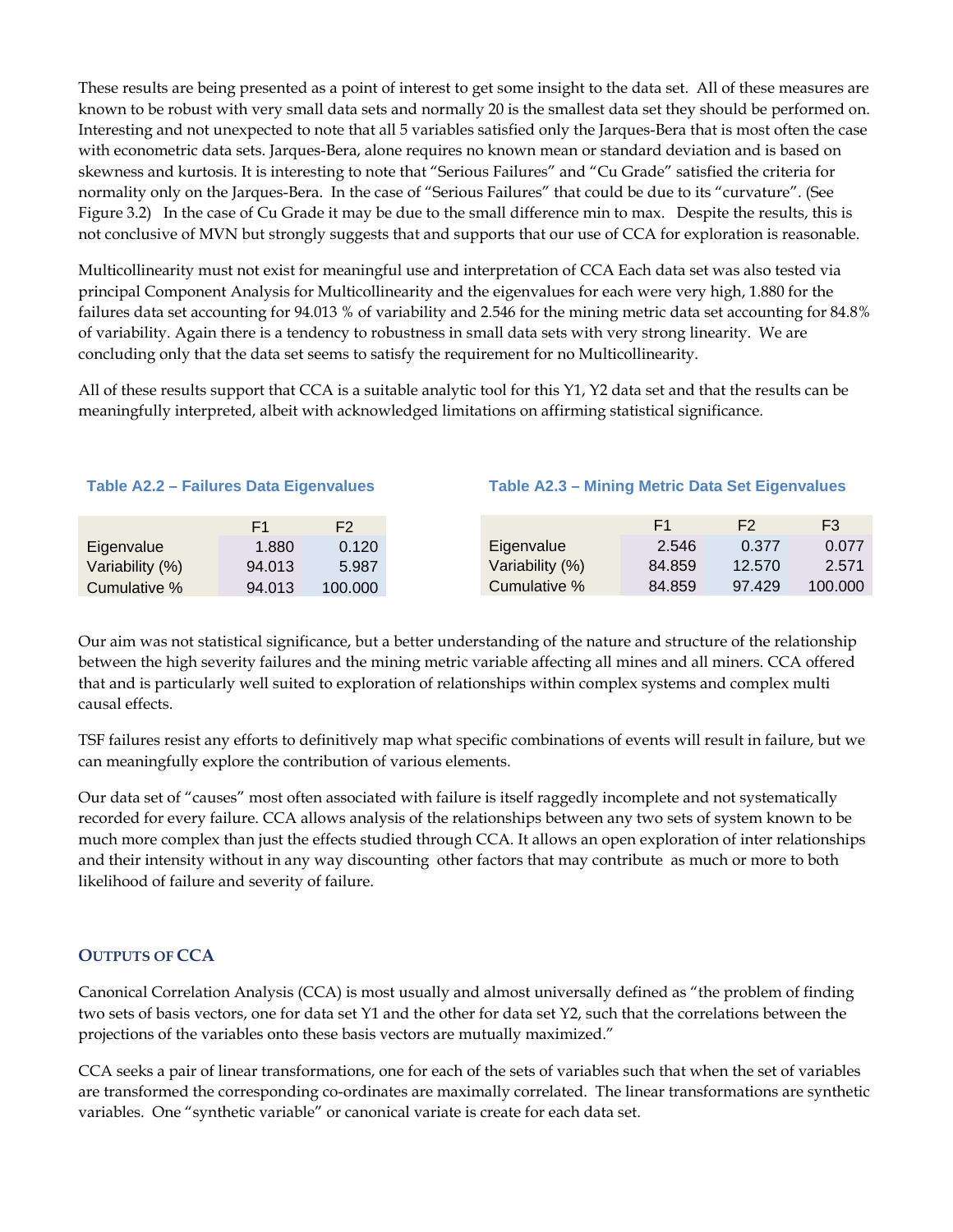CCA is in some respects similar in principal to dimensional analysis in engineering employed to statistically explain or explore the complex relationships producing observed measurements. CCA similarly "discovers" the relationships that may not otherwise be apparent in univariate correlation analysis or which may be understated or not detected at all in univariate analysis (because of interrelationships within and between the two sets)

### **UNIVARIATE CORRELATION MATRIX**

The univariate correlation matrix is a standard CCA output and presents the relationships in the entire data set, and is used to assess both the degree of independence and the degree of individual variable to variable relationships across all variables in the selected arrays Y1 (the severity of failure array) and Y2 (the Mining Metric array). These values are the same as those shown in Table 3.1 for the full original data set. This data set was preselected for the CCA for the strength of the correlations between the two failure severity classes (Y1) and the three selected mining metric variables (Y2).

|           |                                           | Y1              |                 |              | <b>Y2</b>    |              |
|-----------|-------------------------------------------|-----------------|-----------------|--------------|--------------|--------------|
|           |                                           | Very            |                 |              |              |              |
|           |                                           | <b>Serious</b>  | <b>Serious</b>  |              |              |              |
|           |                                           | <b>Failures</b> | <b>Failures</b> | Cu prod      | Cu cost      | Cu grade     |
| Y1        | Very<br><b>Serious</b><br><b>Failures</b> | $\mathbf{1}$    | 0.880           | 0.860        | $-0.788$     | $-0.794$     |
|           | <b>Serious</b><br><b>Failures</b>         | 0.880           | $\mathbf{1}$    | 0.720        | $-0.682$     | $-0.884$     |
|           | Cu prod                                   | 0.860           | 0.720           | $\mathbf{1}$ | $-0.782$     | $-0.756$     |
| <b>Y2</b> | Cu cost                                   | $-0.788$        | $-0.682$        | $-0.782$     | $\mathbf{1}$ | 0.497        |
|           | Cu grade                                  | $-0.794$        | $-0.550$        | $-0.756$     | 0.497        | $\mathbf{1}$ |

# Table A2.4 – CCA Output Correlation Matrix

## **EIGENVALUES**

The principal output of a canonical correlation analysis are the canonical functions (variates) which seek to maximize explained variability between the two arrays ( Y1 and Y2). Each function produced is an equation (similar to the equations created in regression analysis) but instead of explaining the relationships in terms of causality, it seeks to define the dimension (strength) of the relationship between (or in larger data sets among) the arrays. Essentially it asks are these arrays independent of one another, or does there appear to be an influence of the two arrays on one another. As many canonical functions are produced as there are variable sets

The first exploration of these canonical functions is the eigenvalue which measures how much variability is explained by each of the canonical functions. The closer the eigenvalue is to zero the less likely the two arrays form a diagonal matrix, i.e. have a linear correlation to one another which might therefore be suitable for linear modeling (regression analysis).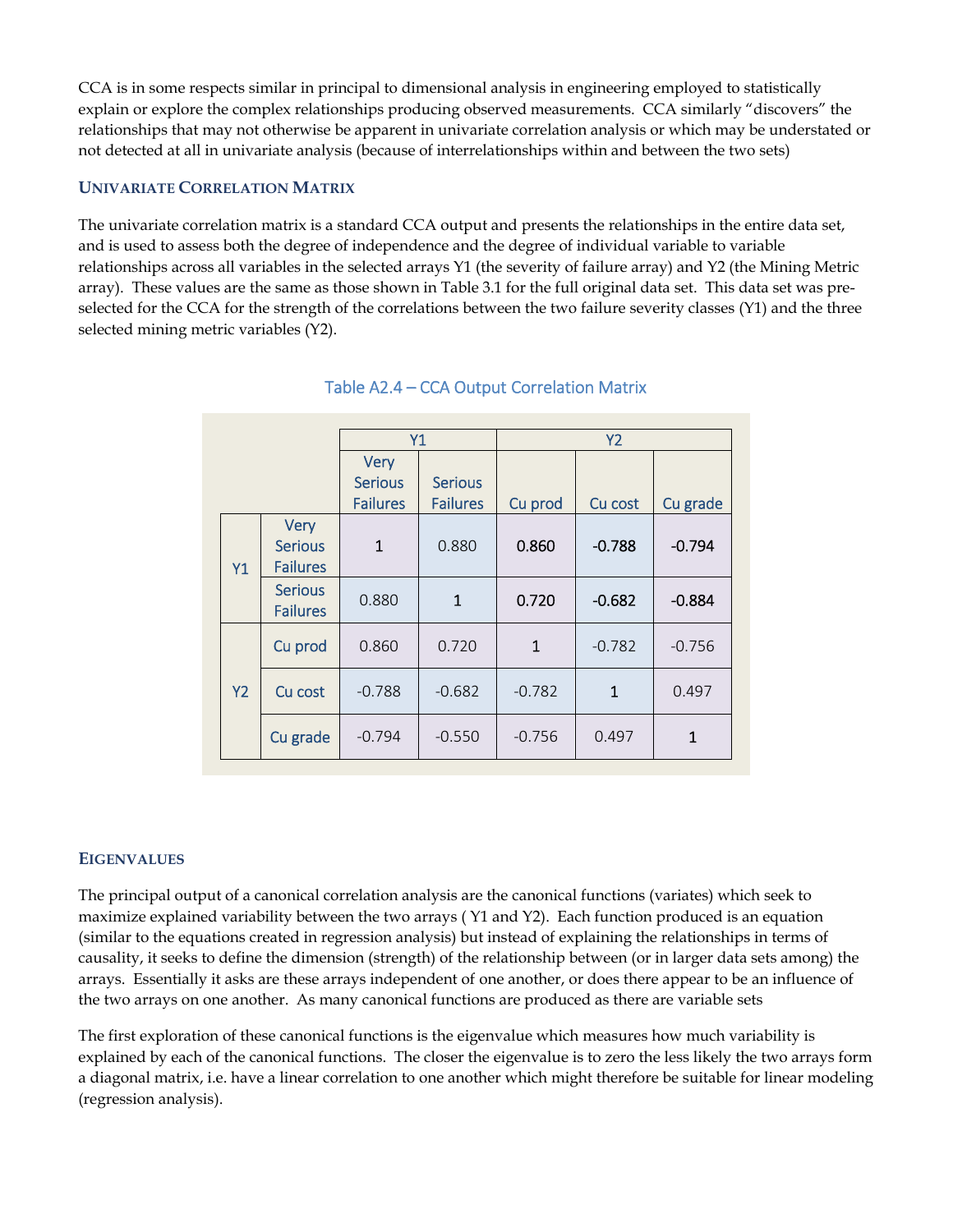## Table A2.5 – Eigenvalues

| <b>FAILURES DATA EIGENVALUES</b> |                   |
|----------------------------------|-------------------|
| Canonical                        | Canonical         |
| <b>Function 1</b>                | <b>Function 2</b> |
| 0.903                            | 0.528             |
| 63.1                             | 36.9              |
| 63.1                             | 100.000           |
|                                  |                   |

In this case the Eigenvalue for the first canonical function, F1, 0.903 strongly indicates a diagonal matrix. F1 explains explained 93.9% of the total variability between the two arrays indicating a very strong diagonal matrix. The second function, F2, calculated to be maximally independent of the first, in our data set also contributes to explaining 36.9% of the relationship between the two arrays.

We would expect any two data sets with similar within set patterns to produce very high eigenvalues but this FI result is higher than any produced from randomly generated arrays with similar slope and range for each variable. So this does add to our understanding of the strength of the linear relationship between Y1 and Y2.

#### **WILKS LAMBDA**

Wilks' Lambda is a test of the null hypothesis that the data sets are independent of one another as measured via the canonical coefficients. The lower the Wilk's Lambda, the less likely that the data sets Y1 and Y2 are independent. The following results means it is unlikely that the two data sets are independent of one another.

## Table A2.6 – Wilks' Lambda Test

|       | DF <sub>1</sub> | DF <sub>2</sub> | $Pr$ > F |
|-------|-----------------|-----------------|----------|
| 2.451 | $\mathsf{b}$    |                 | כחי      |
|       |                 |                 |          |
|       |                 |                 |          |

#### **F-Value**

The value of the F approximation (a probability distribution) for testing the significance of the Wilks' Lambda corresponding to this row and those below it. If F is an approximation, as here, it is generated as appropriate to the test. Similar F values were XLSTAT generated for the actual (4.6) and the control (4.58) data sets. The first Fvalue tests the significance of the 1st and 2nd canonical correlations.

#### **DF1**

The numerator degrees of freedom of the above F-ratio.

#### **DF2**

The denominator degrees of freedom of the above F-ratio.

#### **PR>F (Probability Level)**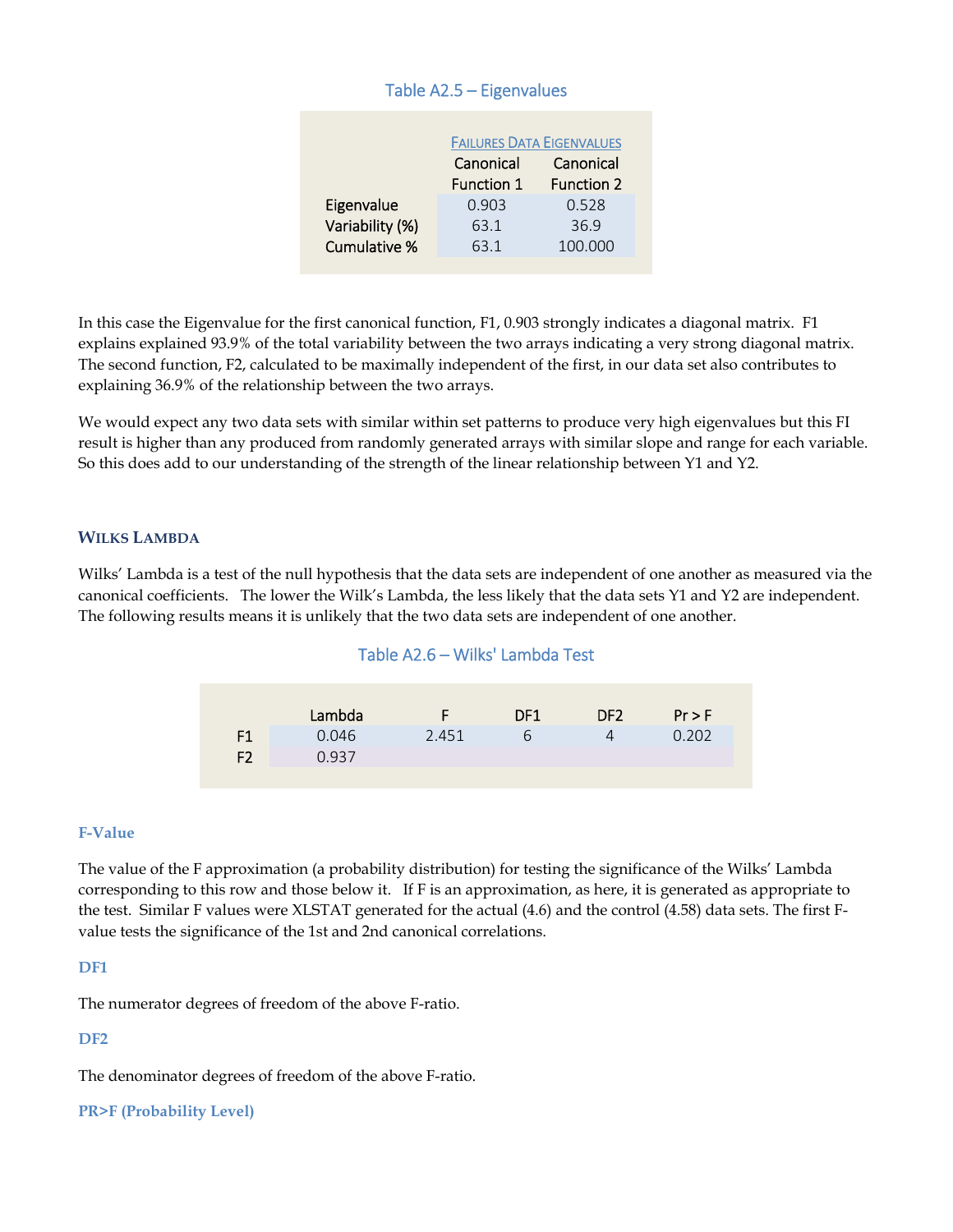This is the probability value for the above F statistic. A value near zero indicates a significant canonical correlation. A cutoff value of 0.05 or 0.01 is often used to determine significance at the 95%h of 99% level.

This result is below a 95% confidence level (0.05) but is still strong (92%) I.e., if we accepted the null hypothesis that the two data sets are independent of one another there is a 92% chance we'd be wrong.

Again any data sets with similar variable ranges and slopes would also produce similarly strong results, but several trials with made up data sets did not yield results as strong as the actual data sets. For example, the data set in Table A2.5 below produced lower eigenvalues and higher Wilks Lambdas than the actual data (although the Wilks result in the control set is significant at a higher level than the actual data set).

The data set in Table A2.5 has very similar slope and pattern to the actual failures and mining metric data sets. The synthetic data are plotted in Figure A2.2.

The very high R-Squared as for the actual data set. The eigenvalue not as high and the Wilk's Lambda not as low.

The real data shows a strength of relationship that is not present in synthetic data sets with similar dimensionality and slope for each of the 5 variables.

| Decade         | Synthetic<br>Very<br><b>Serious</b><br><b>Failures</b> | Synthetic<br>Serious<br><b>Failures</b> | Synthetic<br>Cu Grade | Synthetic<br>Production<br>Cost | Synthetic<br>Cu<br>Production |
|----------------|--------------------------------------------------------|-----------------------------------------|-----------------------|---------------------------------|-------------------------------|
| 1              | 46.8                                                   | 49.95                                   | 70.14                 | 66.0                            | 50.00                         |
| $\overline{2}$ | 39.0                                                   | 42.18                                   | 65.13                 | 52.8                            | 51.55                         |
| 3              | 31.2                                                   | 57.72                                   | 46.76                 | 24.2                            | 53.15                         |
| 4              | 46.8                                                   | 43.29                                   | 33.40                 | 17.6                            | 54.80                         |
| 5              | 54.6                                                   | 53.28                                   | 31.73                 | 13.2                            | 56.49                         |
| 6              | 54.6                                                   | 62.16                                   | 30.06                 | 8.8                             | 58.25                         |
| 7              | 62.4                                                   | 57.72                                   | 20.04                 | 6.6                             | 60.05                         |
| 8              | 54.6                                                   | 65.49                                   | 18.37                 | 6.6                             | 61.91                         |
| 9              | 70.2                                                   | 61.05                                   | 15.03                 | 4.4                             | 63.83                         |
| 10             | 62.4                                                   | 69.93                                   | 5.01                  | 4.4                             | 65.81                         |
| 11             | 70.2                                                   | 68.82                                   | 3.34                  | 6.6                             | 67.85                         |
| 12             | 62.4                                                   | 69.93                                   | 1.67                  | 11.0                            | 69.95                         |

# Table A2.7 – Synthetic Data Set

#### Table A2.8 – Synthetic Data Set Wilks' Lambda Test

|     | Lambda | - F - | DF1.         | DF <sub>2</sub> | $Pr$ > F |
|-----|--------|-------|--------------|-----------------|----------|
| F1. | 0.114  | 4.583 | $\mathsf{h}$ | 14              | 0.009    |
| F2. | 0.932  |       |              |                 |          |

#### Table A2.9 – Synthetic Data Set Eigenvalues

| Eigenvalue      | Canonical<br><b>Function 1</b><br>1.880 | Canonical<br><b>Function 2</b><br>0.120 |
|-----------------|-----------------------------------------|-----------------------------------------|
| Variability (%) | 94.013                                  | 5.987                                   |
| Cumulative %    | 94.013                                  | 100.000                                 |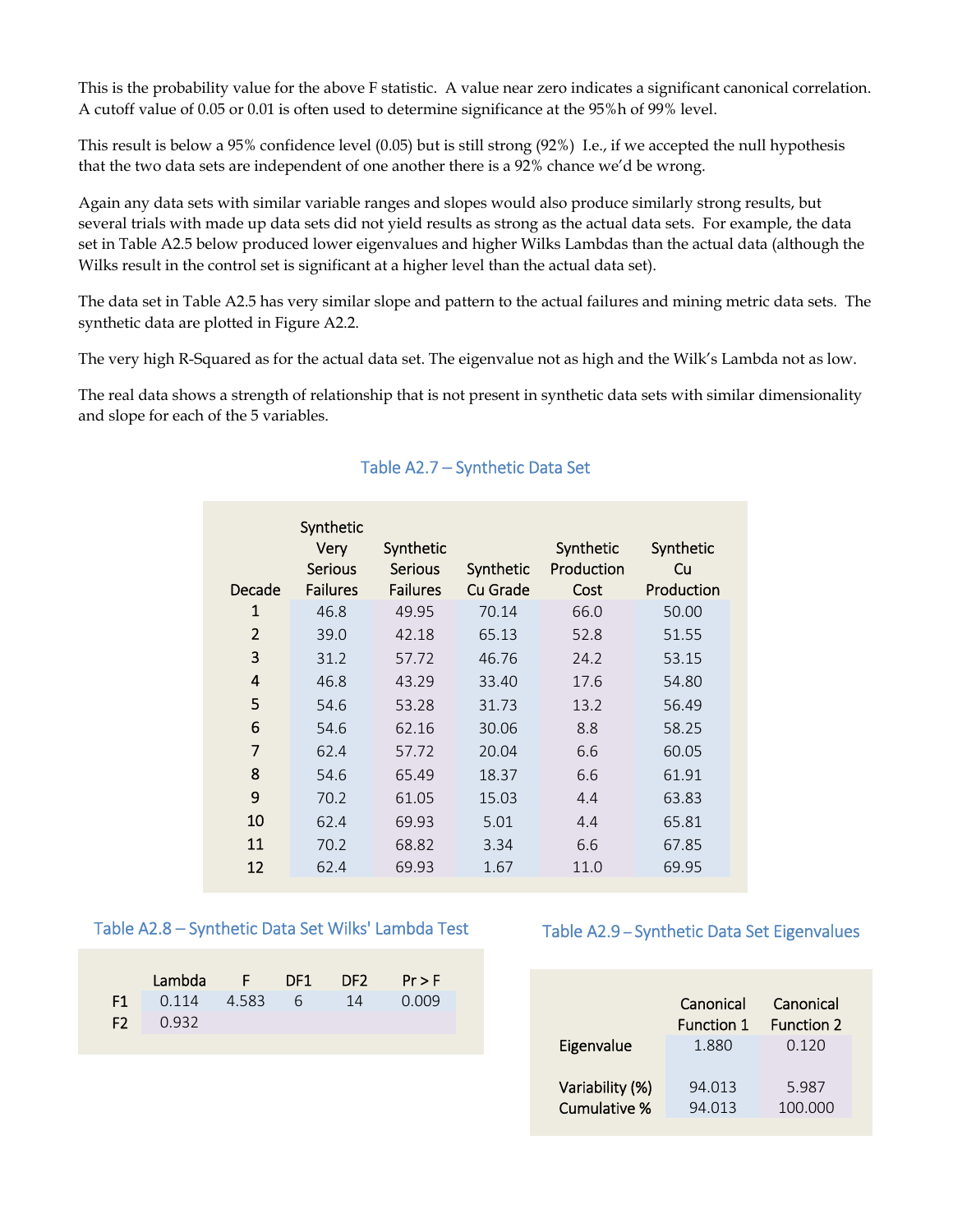

## Figure A2.2 – Graph of Synthetic Values

#### **CANONICAL CORRELATIONS**

 The canonical correlations (also called variates) are the two synthetic variables resulting from the projections of each data set onto a base vector maximizing the mutual variability between the two data sets. The result for each function, F1 and F2 describes the amount of variability accounted for. The higher the value the greater the amount of variability explained by the functions. Function F1 explained 95% of the variability.

|                              | F1    | F <sub>2</sub> |  |
|------------------------------|-------|----------------|--|
| <b>Canonical Correlation</b> | 0.950 | 0.727          |  |
| Eigenvalue                   | .903  | 0.528          |  |
| Wilks' Lambda                | 0.046 | 0.472          |  |
|                              |       |                |  |

# Table A2.10 – Canonical Correlation Values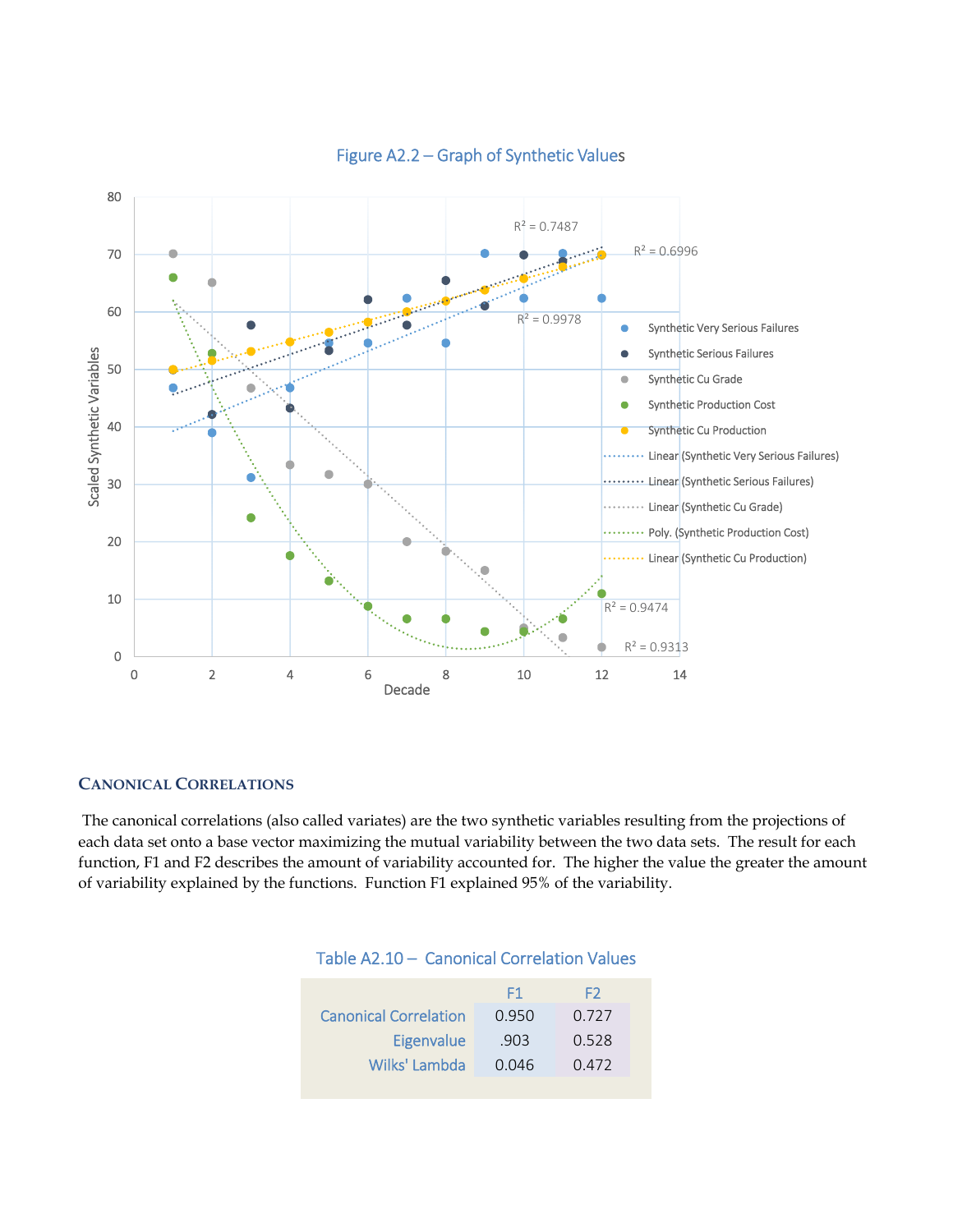### **CORRELATION BETWEEN F1 CANONICAL VARIATE AND DATA SET VARIABLES**

The aim of CCA is to discover whether dimensions of relationship exist between y1 and y2 variables that were not apparent in the graphs, charts and univariate analysis vis-a-vis one to one correlations. The correlations are shown below between both correlations (F1 and F2), and each variable in each data set, Y1 and Y2. They reveal a stronger influence of grade and cost to produce and reaffirmed the primary dominant relationship with production volume on both categories of failure severity. It also brought out stronger relationships in general between Serious Failures and the Mining Metric variables than were revealed in univariate and graphic analysis. The relationship between Serious Failures and the mining metric may be via cost of production.

Very Serious Failures had a much stronger and opposite correlation with F2 than did Serious Failures, - 0.388 v. - 0.096. The main component in F2 is ore production (-0.588) with cost also strong, 0.450.

In F1 which is much more strongly correlated with Serious Failures, grade is the principal element, 0.929. (While the second variate, F2 does not have the Wilks and Eigen Values of F1, it does it does illustrate that serious failures is a distinctive and separate failure severity group despite its many commonalities with very serious failures. As the possibility of larger data sets grow going forward (i.e. more information from 2000 onward) it may be possible to explore those differences more fully.

The first canonical variate, F1, had very strong correlations with all variables in each of the two data sets (Y1, failures and Y2, mining metric elements. Both of the failure variables and production volume had very strong negative correlations with F1: -0.922, -0.995. Cu Ore Production (-0.802). Cu Cost (0.755) and Cu Grade (0.929) were also highly correlated with F1. F1 is a therefore a nearly complete expression of the very strong relationship between the two data sets with each of the mining metric elements.

### Table A2.9 ‐ Input and Canonical Variable Correlations

| Correlations between input variables and canonical variables (Y1): |          |                |  |  |  |  |  |
|--------------------------------------------------------------------|----------|----------------|--|--|--|--|--|
|                                                                    | F1       | F <sub>2</sub> |  |  |  |  |  |
| <b>Very Serious Failures</b>                                       | $-0.922$ | $-0.388$       |  |  |  |  |  |
| <b>Serious Failures</b>                                            | $-0.995$ | 0.096          |  |  |  |  |  |
| Correlations between input variables and canonical variables (Y2): |          |                |  |  |  |  |  |
|                                                                    | F1       | F <sub>2</sub> |  |  |  |  |  |
| <b>Cu Production</b>                                               | $-0.802$ | $-0.558$       |  |  |  |  |  |
| <b>Cu Cost</b>                                                     | 0.755    | 0.072          |  |  |  |  |  |
| Cu Grade                                                           | 0.929    | 0.368          |  |  |  |  |  |
|                                                                    |          |                |  |  |  |  |  |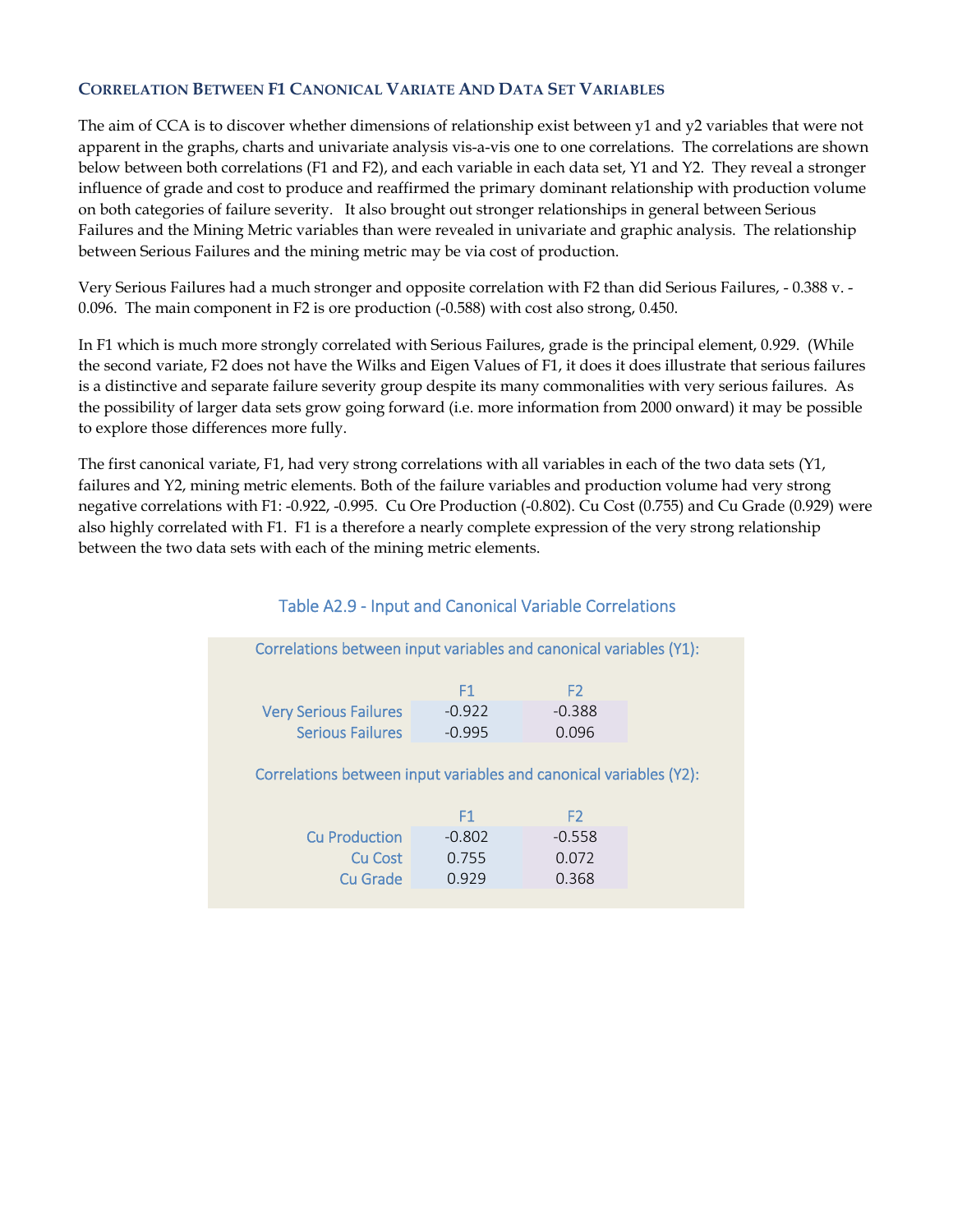#### **REFERENCES & BIBLIOGRAPHY**

Dehon, Catherine, Filzmoser, Peter, and Christophe Croux, "Christoper Robust Methods for Canonical Correlation Analysis" accessed March 27 at http://www.statistik.tuwien.ac.at/public/filz/papers/namur00.pdf

Korkmaz, Selcuk; Goksuluk, Dincer; and, Zararsiz, Gokmen. "MVN: An R Package for Assessing Multivariate Normality" 2015 Accessed March 27, 2015 at http://cran.r-project.org/web/packages/MVN/vignettes/MVN.pdf

Malacarne 2014. Malacarne, Rodrigo Loureiro, Canonical Correlation Analysis, The Mathematica Journal v.16, 2014. Accessed March 27 at http://www.mathematica-journal.com/2014/06/canonical-correlation-analysis/

NCSS Statistical Software "Canonical Correlation Analysis" Accessed March 27 at http://ncss.wpengine.netdnacdn.com/wp-content/themes/ncss/pdf/Procedures/NCSS/Canonical\_Correlation.pdf

http://faculty.arts.ubc.ca/dwhistler/325ClassNotes/chapNorTest.pdf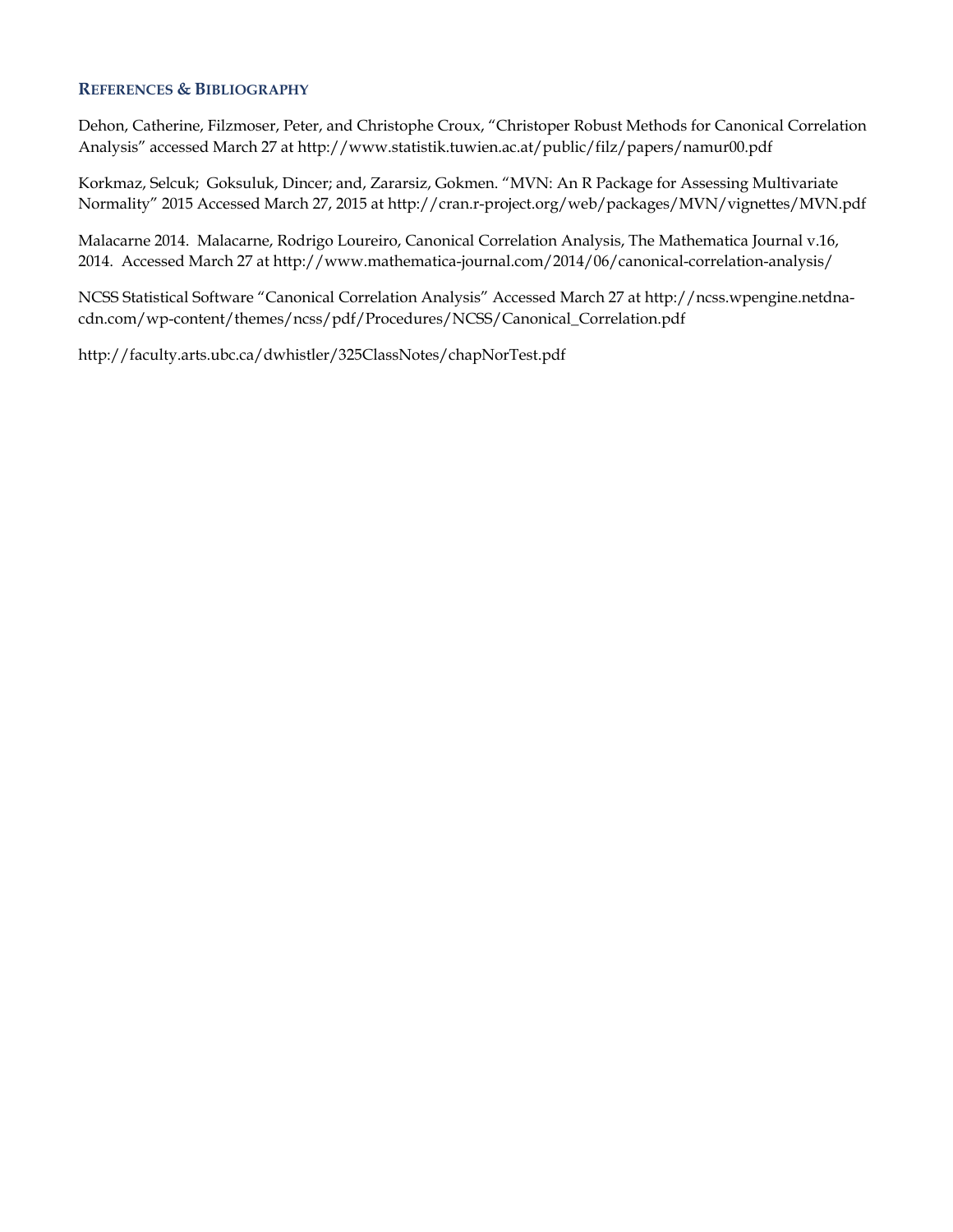# **APPENDIX 3**

# **Documented TSF Very Serious Natural Resource Losses**

# **1990 - 2010**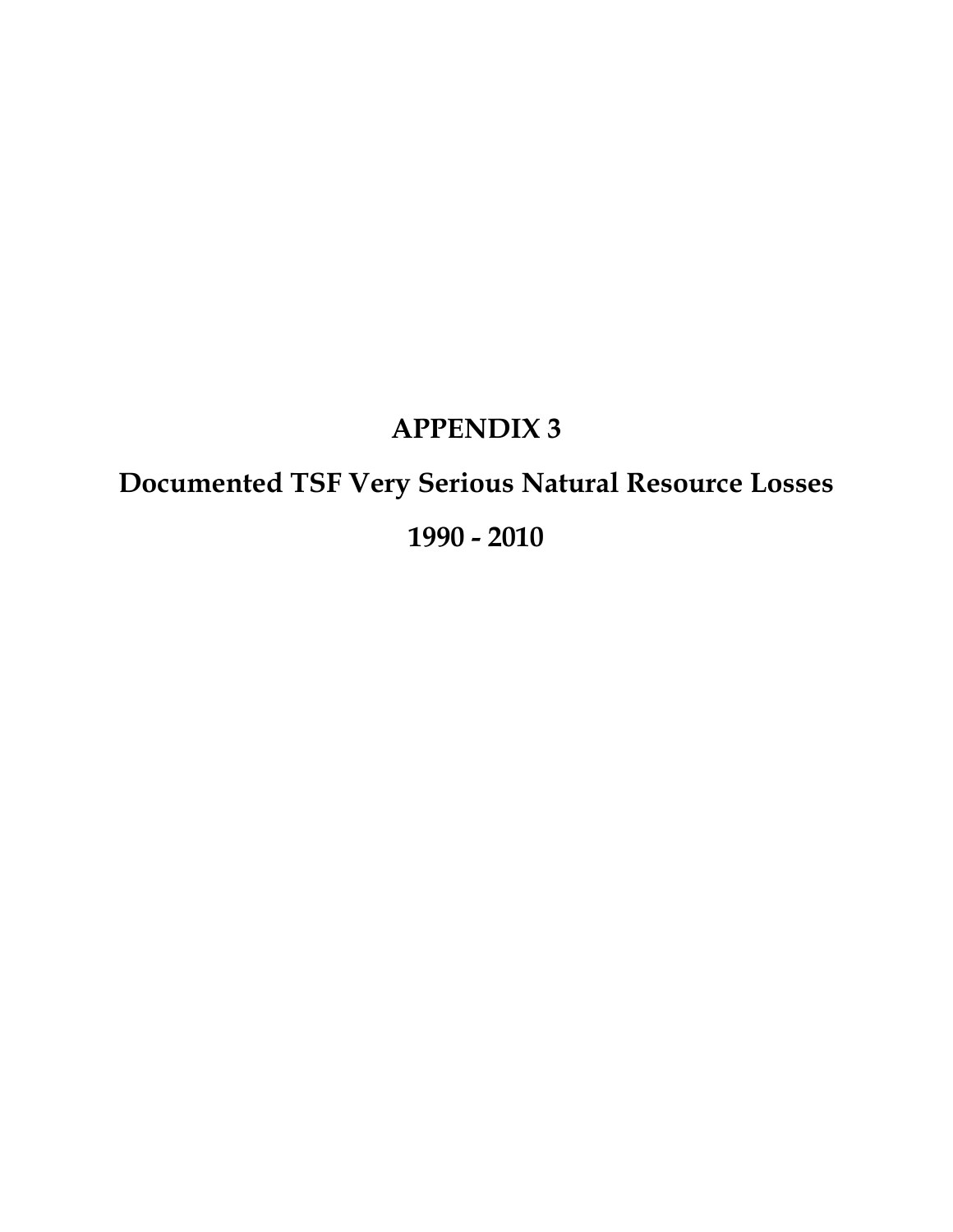# Documented TSF Very Serious Natural Resource Losses 1990 – 2010

| <b>TSF Failure</b>                                          | Year | Original<br>Currency<br>(Millions) | Failure<br>Year<br><u>M US\$</u> | 2014<br>$M$ US\$ | Ore          | Release<br>(M m <sup>3</sup> ) | Run<br>Out<br>(km) | <b>Deaths</b> | <b>Source</b>                                                                                                                                             |
|-------------------------------------------------------------|------|------------------------------------|----------------------------------|------------------|--------------|--------------------------------|--------------------|---------------|-----------------------------------------------------------------------------------------------------------------------------------------------------------|
| Kingston Fossil<br>Plant, Harriman,<br>Tennessee, USA       | 2008 | US 1,200                           | \$1,200                          | \$1,300          |              | 5.4                            | 4.1                |               | http://www.sourcewatch.org/index.php/TVA Kingston Fossil Plant coal ash spill                                                                             |
| Taoshi, Linfen City,<br>Xiangfen, Shanxi<br>Province, China | 2008 | US 1,300                           | \$1,300                          | \$1,429          | Fe           | 0.19                           | 2.5                | 277           | Wei, Yin, Wang Ling, Wan(2012),<br>http://wmr.sagepub.com/content/31/1/106.full.pdf+html                                                                  |
| Baia Mare, Romania                                          | 2000 | <b>US 179</b>                      | \$179                            | \$246            | Au           | 0.1                            | 5.2                |               | (1) http://www.wise-uranium.org/mdafbm.html<br>(2) http://viso.jrc.ec.europa.eu/pecomines_ext/docs/bmtf_report.pdf                                        |
| Los Frailes, Spain                                          | 1998 | EU 275                             | \$301                            | \$437            | Zn/Cu/<br>Pb | 4.6                            | 5                  |               | http://www.wise-uranium.org/mdaflf.html                                                                                                                   |
|                                                             |      |                                    |                                  |                  |              |                                |                    |               | (1) http://www.slideshare.net/no2mininginpalawan/major-tailings-dam-disasters-in-the-<br>philippines-alyansa-tigil-mina-atm-april-2011-7819384Philippines |
|                                                             |      |                                    |                                  |                  |              |                                |                    |               | (2) http://newsinfo.inquirer.net/479345/marinduque-folk-lose-case-vs-mine-firm                                                                            |
| Marinduque Island,<br>Philippines                           | 1996 | $P$ 180 + US<br>114                | \$123                            | \$185            | Cu           | 1.6                            | 27                 |               | (3) http://opinion.inquirer.net/63421/marinduque-is-pushed-to-the-wall                                                                                    |
|                                                             |      |                                    |                                  |                  |              |                                |                    |               | (4) http://www.slideshare.net/jillentot/environmental-damages-and-health-hazards-<br>caused-by-marcopper?related=1                                        |
|                                                             |      |                                    |                                  |                  |              |                                |                    |               | (5) Bennagen, 1998                                                                                                                                        |
|                                                             |      |                                    |                                  |                  |              |                                |                    |               | (1) http://www.thefreelibrary.com/Cambior+Inc.+Announcement.-a055509330                                                                                   |
| Omai, Guyana                                                | 1995 | <b>US 100</b>                      | \$100                            | \$156            | Au           | 4.2                            | 80                 |               | (2) http://www.monitor.net/monitor/9-18-95/eyewitness.html                                                                                                |
|                                                             |      |                                    |                                  |                  |              |                                |                    |               | (3) http://ejatlas.org/conflict/omai-gold-mine-tailings-dam-guyana                                                                                        |
|                                                             |      |                                    |                                  |                  |              |                                |                    |               | (4) http://www.multinationalmonitor.org/hyper/issues/1995/11/mm1195 04.html                                                                               |
| Merriespruit, South<br>Africa                               | 1994 | R 100                              | \$29                             | \$46             | Au           | 0.6                            | 2                  | 17            | http://floodlist.com/africa/merriespruit-tailings-dam                                                                                                     |
|                                                             |      | Average US\$2014: \$543            |                                  | \$3,799          |              |                                |                    |               |                                                                                                                                                           |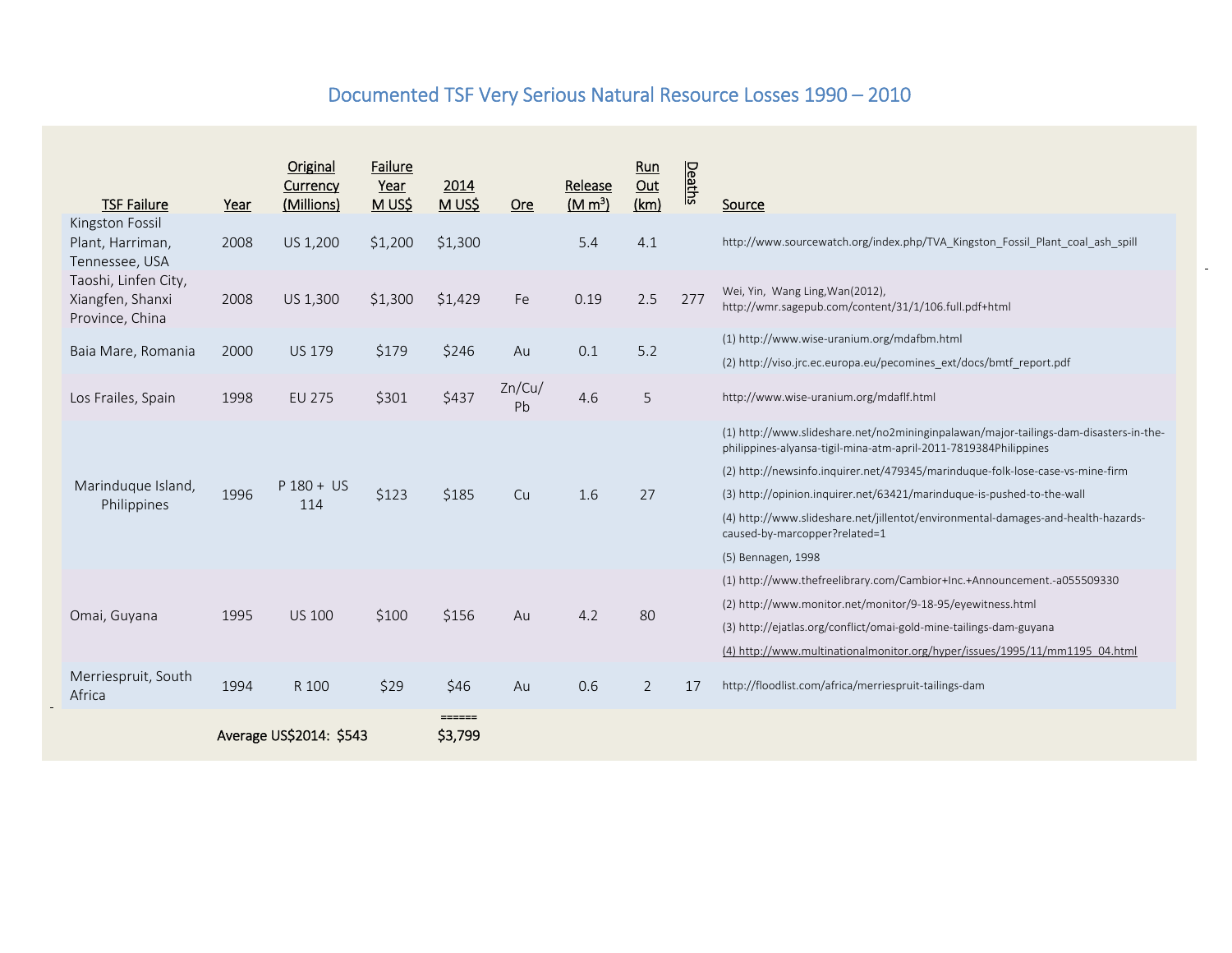#### **NOTES:**

#### **A. HISTORICAL CURRENCY CONVERTERS**

- **(1)** http://unix4.outcoursing.com/currency-converter/us-dollar-usd\_zar-south-african-rand.htm/1994
- **(2)** http://www.x-rates.com/historical/

2005-2015 selected currencies

**(3)** http://fxtop.com/en/currency-converterpast.php?A=275&C1=EUR&C2=USD&DD=01&MM=01&YYYY=1998&B=1&P=&I=1&btnOK=Go%21

Converts from any one currency to another for any given date 1953-2015

**(4)** http://www.usinflationcalculator.com/

Advances value of \$US from any year from 1913 to any year up to 2015

#### **B. DOCUMENTED TSF VERY SERIOUS NATURAL RESOURCE LOSSES**

#### (1) **TAOSHI, LINFEN CITY, XIANGFEN COUNTY, SHANXI PROVINCE**

US2008 \$1,300 million = US2014 \$1,429 million

This failure released approximately " $1.9 \times 105$  m<sup>3</sup> tailings. The tailings flowed as far as 2.5 km downstream and covered about 35 hectares of land. … The tailings destroyed many houses, caused 277 deaths, 33 injuries, and caused about US\$  $1.3 \times 10^7$  in direct losses. The failure also resulted in very serious social impacts."

Source:

(a) http://wmr.sagepub.com/content/31/1/106.full.pdf+html

#### (2) **BAIA MARE**

US2000 \$179 million = US2014 \$246 million

Operated by AURUL, a joint-venture between Esmeralda Exploration of Australia and REMIN the Romanian state owned mining company.

"On Dec. 16, 2000, Tom Garvey, the head of a European Union task force investigating the spill said there is no doubt the mine was at fault and is responsible for the environmental disaster." No doubt whatever it was a direct result of a hundred tonnes plus of cyanide going into the Pau, the Somas and the Tisza River and killing everything in its wake," he said.

The investigation concluded that the accident was caused by the inappropriately designed tailings dams, the inadequate monitoring of the construction and operation of those dams and by severe - though not exceptional weather conditions. (Australian Broadcasting Corporation Dec. 16, 2000) (1)

Excerpts from the Baia Mare International Task Force Investigation

"As a result, it is the conclusion of the BMTF that the accidents were caused:

- Firstly, by the use of an inappropriate design of the TMF;
- Secondly, by the acceptance of that design by the permitting authorities; and
- Thirdly, by inadequate monitoring and dam construction, operation and maintenance"(2)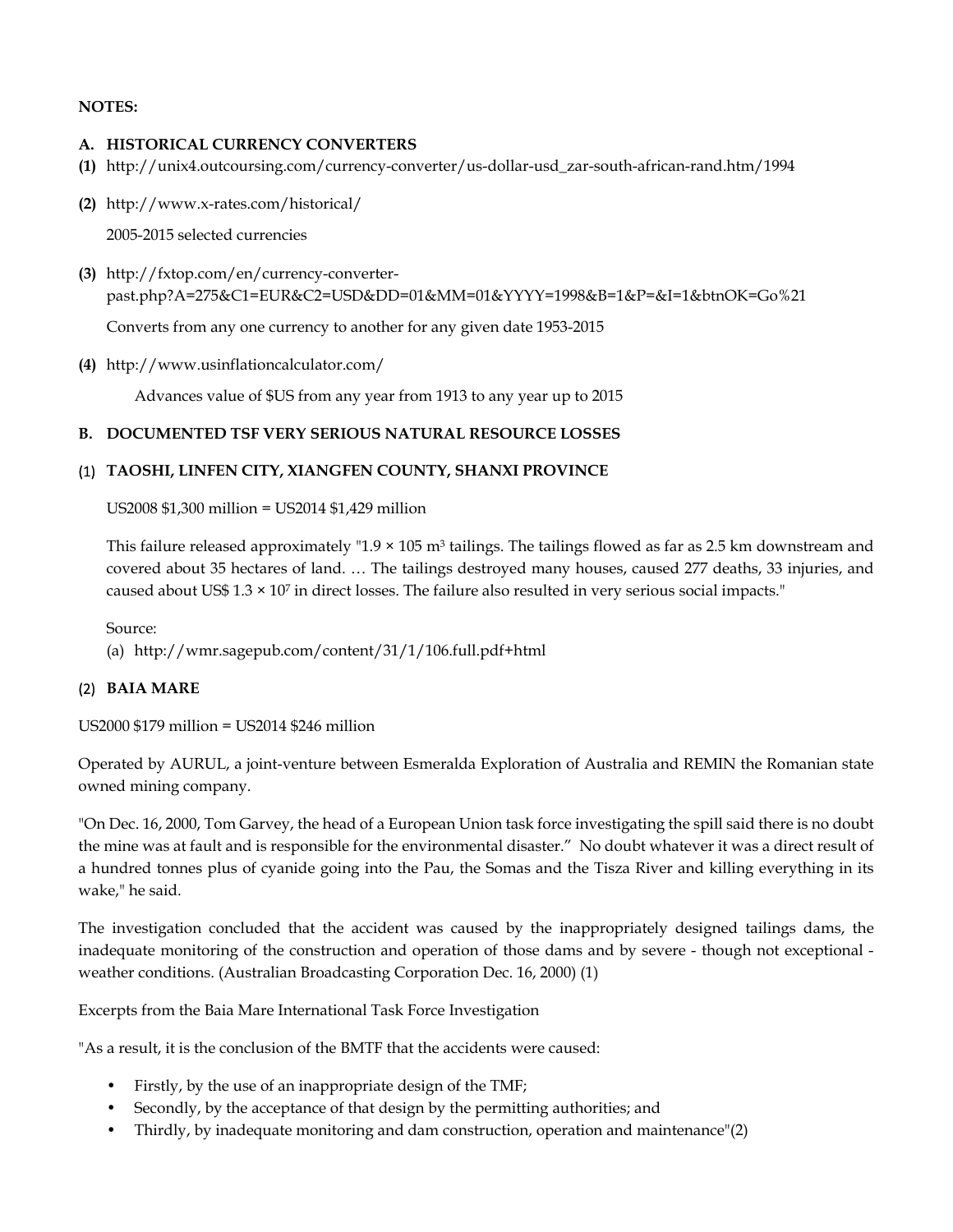"Furthermore there was a problem in the case of Baia Mare with the stability of the embankment walls themselves. This arose because the Baia Mare facility used a recognized technique of embankment or dam wall construction (called 'construction by operation') which called for the gradual deposition of tailings of sufficiently coarse grade on the starter walls to ensure stable and continuous growth of the height of the embankment walls.

However, the mix of tailings used did not have the ratio of coarse to fine grades stipulated in the design and, in addition, the hydrocyclones used to distribute the tailings within the pond could not operate in the very low temperatures experienced before the accident. As a result the embankment wall construction was interrupted at a critical time, leading to a reduction in the 'freeboard', and consequently to wall breaching and overflow." (2)

"In effect, these were two accidents waiting to happen, waiting for the necessary trigger of adverse weather conditions which was bound to come sooner or later." (2)

On July 11, 2000, the Hungarian Government lodged a \$179 million compensation claim against Esmeralda Exploration. (1)

Sources:

- (a) http://www.wise-uranium.org/mdafbm.html
- (b) http://viso.jrc.ec.europa.eu/pecomines\_ext/docs/bmtf\_report.pdf

## (3) **LOS FRAILLES**

EU1998 €275 million = US1998 \$301.4 million = US2014 \$437 million

Operated by Boliden Ltd. Sweden via subsidiary Boliden-Apirsa

On November 20, 2001, the Andalusian Government and the Spanish Environmental Ministry announced to sue for damages. Both Administrations have spent more than Pesetas 40,000 million (Euro 240 million / US\$ 210 million) for the clean-up of the spill. (El País Nov. 21, 2001)

On December 14, 2001, Boliden Apirsa signed agreements with the Regional Government of Andalucía and with the workers council and unions regarding environmental restoration plans and severance payments. The mining company had presented a plan of environmental restoration and abandonment of the mine valued in 8,269 million pesetas (EUR 50 million / US\$ 45 million). The workers council, however, estimated that at least an additional 5,000 million pesetas (EUR 30 million / US\$ 27 million) were required. I.e. future work estimated by regional government of Andalusia at \$72 million (beyond what was sent as of 11/21/2001)

In the agreement obtained, the Regional Government had to accept the payment with assets of the company for lack of sufficient funds available. But it reserved the right to claim from Apirsa's Swedish parent company Boliden Ltd any additional funds that might be required in the future. (El País Dec. 15, 2001)

The environmental group Ecologistas en Acción has decided to draw the case on the penal responsibility for the tailings dam failure before the Constitutional Court. (El País Feb. 1, 2002)

On April 23, 2002, the advisor of Environment, Fuensanta Coves, indicated that the legal services of the Regional Government are completing the statements of civil claims against Boliden-Apirsa, to demand a part of the funds used to repair the damages of the accident. The Andalusian Administration has invested more than 152 million Euros (around 25,000 million Pesetas) in the recovery, and it anticipates to spend another 10 million Euros in 2002. El País April 24, 2002) (i.e. total costs as of 2002 put at \$162 EU)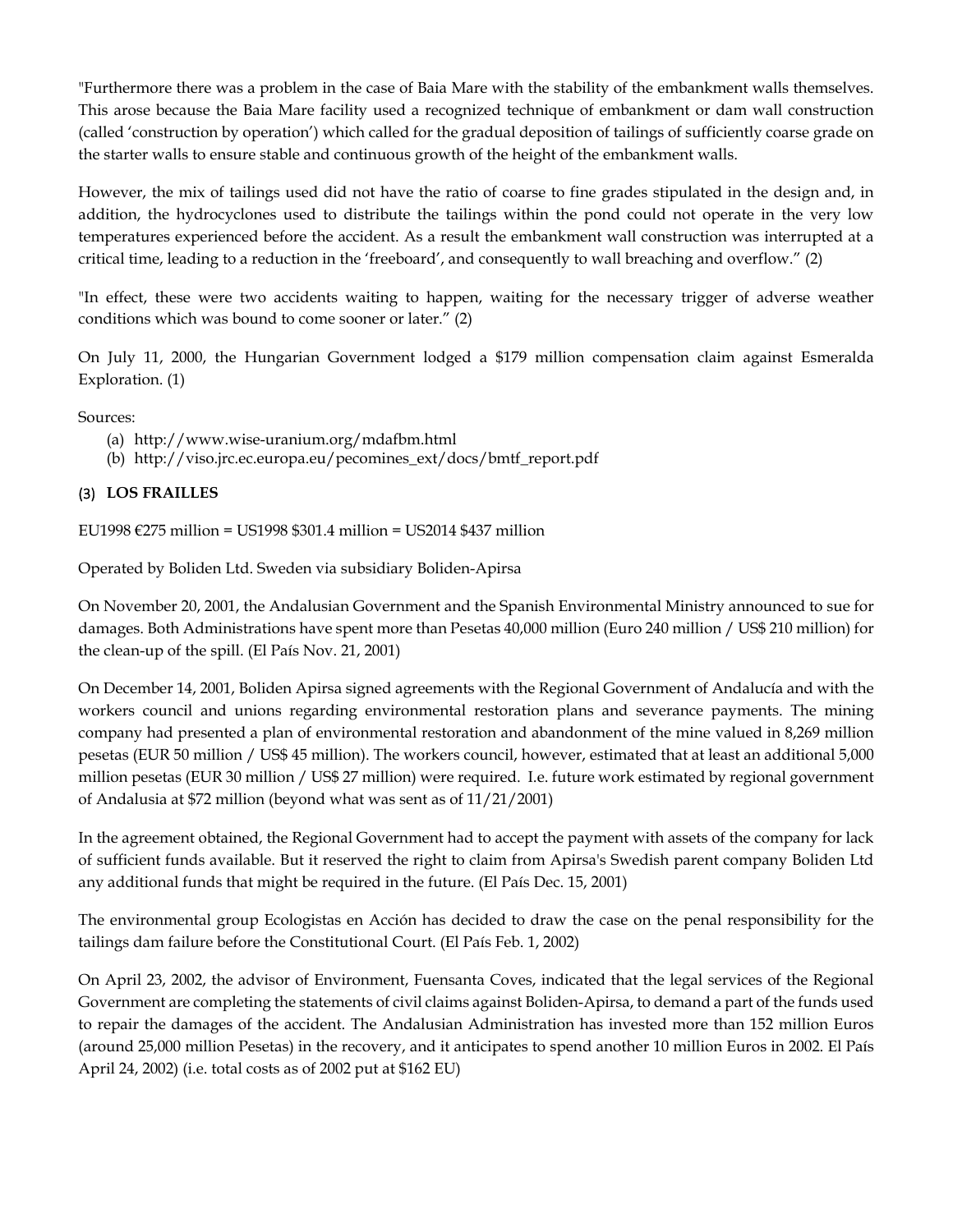On July 2, 2002, the Environmental Council of the Andalusian Government approved the initiation of civil actions against the mining company to try to recover part of the 152 million Euros (25,000 million pesetas) spent to decontaminate the affected zone. (El País July 3, 2002)

On July 31, 2002, the Environment Council of the Andalusian Government concluded the removal of the 10,000 cubic meters of muds that still were stored in the river basin of the Guadiamar. The Environment Council furthermore announced that it will come to the reforestation of the affected zone in October 2002. (El País August 1, 2002)

On August 2, 2002, the Council of Ministers imposed a penalty of 45 million Euros on Boliden, the highest ever by environmental damages in Spanish history. Nevertheless, the fine covers only about one sixth of the cleanup cost of 276 million Euros spent by the administrations so far. (El País / El Mundo, August 3, 2002)

Boliden announced it is not willing to pay a single cent. (ABCe August 5, 2002)

The Andalusian Government plans to impose another penalty of 86 million Euros on Boliden to recover the cost it has spent on the cleanup. (El País August 6, 2002)

Boliden claims damages from the Spanish construction company Dragados: Boliden's Spanish subsidiary Boliden Apirsa has filed a notice of litigation against Dragados y Construcciones S.A., a member of the construction company Dragados S.A., listed in Spain, in connection with the failure of the tailings dam at the Los Frailes mine, Spain, in 1998. Boliden´s claim against Dragados amounts to a minimum of **1 billion SEK (107 million Euro).** The formal claim will be presented to a Spanish court in October. (Boliden Sep 26, 2002)

On Nov. 16, 2002, the regional government of Andalusia filed a civil suit to recover from Boliden 89.8 million euros (\$89.9 million) in damages and cleanup costs. (Reuters Nov. 22, 2002)

On Jan. 2, 2003, the Primera Instancia número 11 court of Seville rejected the civil demand of the regional government of Andalusia against Boliden. (ABCe Jan. 4, 2003)

The regional government of Andalusia now has decided to demand from Boliden recovery of 89.9 million euros in damages by the administrative route. (ABCe Nov. 5, 2003)

"As previously announced, Boliden's Spanish subsidiary Boliden Apirsa filed a notice of litigation against the Spanish company Dragados y Construcciones S.A. Now Boliden Apirsa has filed the final claim in a court in Madrid. Boliden's claim against Dragados amounts to around EUR 115 million." (Boliden Jan. 23, 2004)

Source:

(a) http://www.wise-uranium.org/mdaflf.html

# (4) **OMAI**

US1995 \$100 million = US2014 \$156 million

Operator: Cambior, subsidiary Golden Star Resources in partnership with INVESCOR of Denver, via subsidiary Omai Mines Ltd in which Guyana Government had 4% interest.

Class Action Lawsuit for \$2B dismissed against Cambior & claimants ordered by Guyana court to pay all defense costs of all named mining interests and their insurers. (3) The dismissal and general outcome viz a viz environmental damages is widely considered a failure of environmental justice. There has been no systematic accounting of actual damages by the Guyana Government or any NGO only the imposition of a \$100 million fine.

"Several months before the disaster, the company told the government that because it had underestimated the amount of waste it would produce, it would need to build a second tailings dam and partly because of the cost would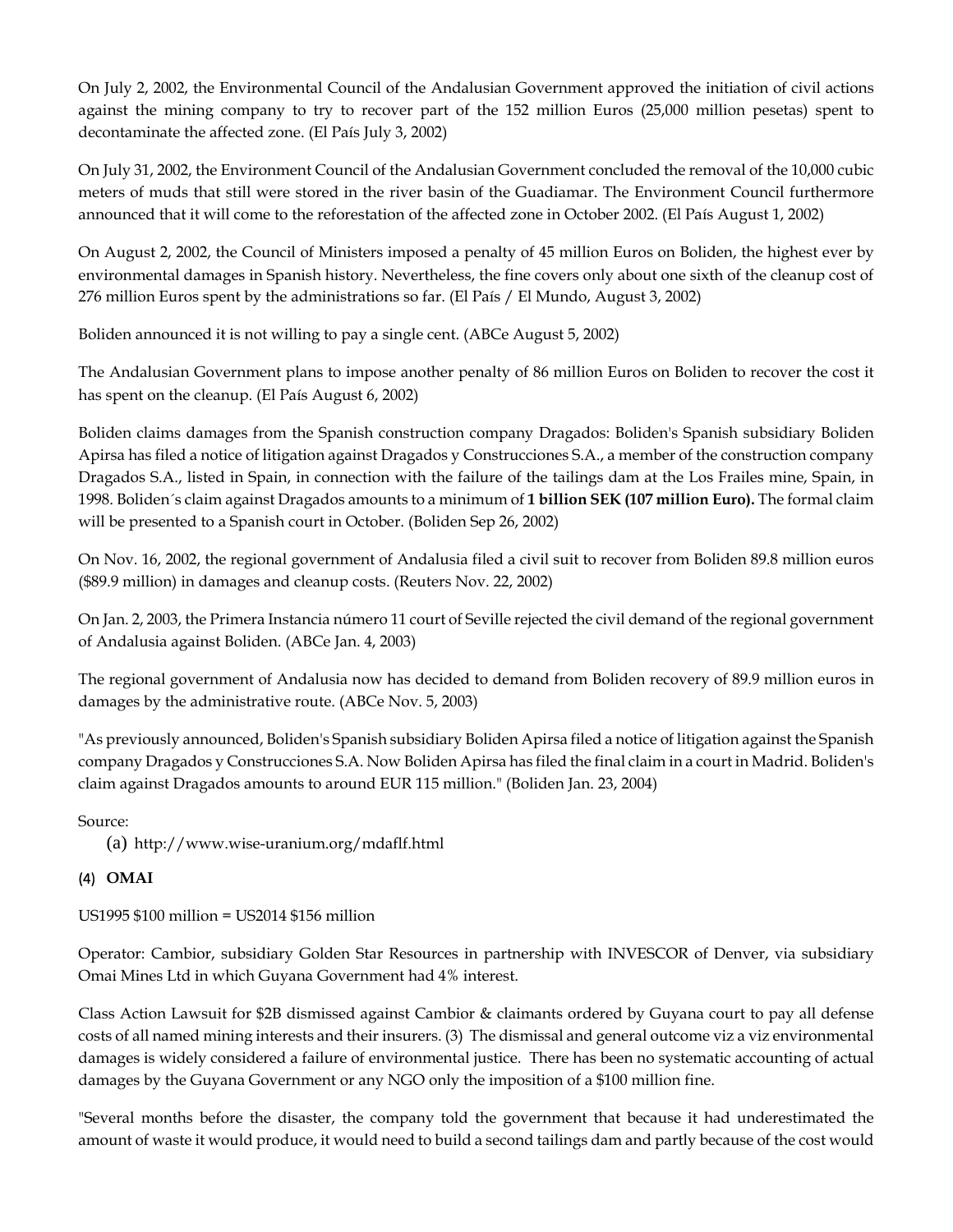be unable to pay any royalties and taxes to the government until the year 2002, just three years before the mine's is expected to close. The news had reportedly caused dismay in government circles. As Omai is the largest open pit gold mine in South America, the government expected it to contribute substantially to its revenues." (2)

"The disaster only added fuel to an already difficult relationship. Instead of being a source of revenues, the mine is now a cause of more environmental expenditures for the government, whose foreign debt sometimes consumes as much as 70 percent of its tax revenues.

"There have been warnings of a disaster in the making for months. In March, the operators of the mine warned that disposal of the waste water was a problem, and prophetically suggested the mine might need to close in August if no other way was found to deal with the waste. A small spill occurred in May and in June the government announced an investigation into whether company plans to discharge effluent into the river were environmentally sound.

"Roger Moody, the Mining Advisor to the Amerindian People's Association of Guyana (APA) and the author of several works assessing the socio-economic impact of mining projects, was invited to Guyana last December by the APA, who expressed concern about earlier reported pollution incidents at Omai.

"He was unable to get permission to visit the site. He told American Reporter News Bureau yesterday that "the mine was hastily built, ill planned and an example of greed masquerading as the hope of a poor country." The mine is a subsidiary of Invesco, Inc., a Denver, Colorado-based mutual fund giant. Among that company's outside directors is the CEO of Atlanta 1996 Olympic Games. The Canadian engineering company Knight Piesold hired by Omai Gold Mine to build the tailings dam say they were very embarrassed by being associated with the failure.

"The company has built hundreds of tailings dams and this is the first time something has happened like this," a company spokesman said. However, the firm believes that Omai further developed the tailings dam after Knight Piesold left the project, raising the walls from the 25 metres state Knight Piesold had designed to a height of 45 metres.

"The initial cyanide spill in May was reported as being due to a power failure which had prevented sluice gates from being closed. This suggests that the gates were already open at the time of the failure, perhaps for a deliberate controlled discharge of effluent.

"Such a deliberate release is entirely plausible. Omai Mines had intended from the very first to release overflows from the polluted tailings dam into the river in its original Environmental Impact Statement to the previous Guyanese government. The current government apparently inherited a tacit agreement to this controlled release, along with a five percent equity share in the mine.

"A major force in bringing the mine to reality was Canadian mining investor Robert Friedland, who at the time was reeling from a gold mine's tailings dam disaster at Summitville, Indiana, the most expensive such failure in the U.S. in recent times.

"The Environmental Protection Agency (EPA) has estimated that the final cost of clearing up the cyanide and heavy metal pollution at the Summitville mine will be about \$120 million. Friedland is still wanted for questioning by the EPA.

"After the Summitville disaster, Friedland invested in Omai Gold Mines Ltd. through Golden Star Resources, the subsidiary of Canadian-based Cambior, Inc. and Invesco, which operates a \$9 billion mutual fund specialized in high-risk securities from "emerging nations." Golden Star Resources is now a 35 participant in the mine. Friedland is now believed to have sold his holding in the Omai mine and to have moved on to establishing one of the world's largest new gold mines on Lihir Island in Papua New Guinea." (2)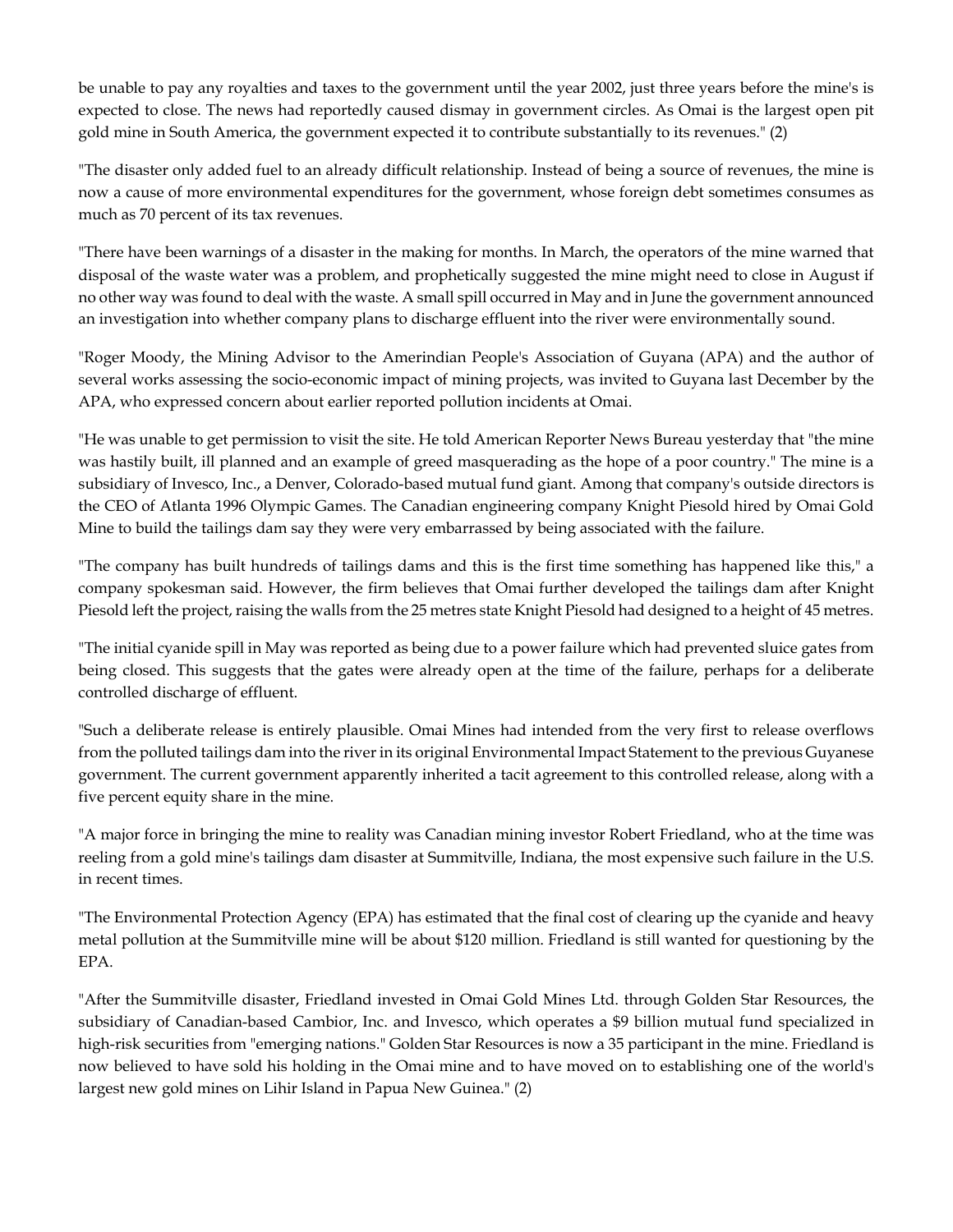"The Québec Superior Court dismissed the case in August 1998, on the grounds that the courts in Guyana were in a better position to hear the case. A lawsuit against Cambior was filed in Guyana, but it was dismissed by the High Court of the Supreme Court of Judicature of Guyana in 2002. A new suit was filed against Cambior in 2003 in Guyana again seeking damages for the effects of the 1995 spill. In October 2006, the High Court of the Supreme Court of Judicature of Guyana ordered the dismissal of the 2003 action and ordered the plaintiffs to pay the defendants' legal costs. (3)

"In August 1998, within the three-year limitation period, a similar Representative Action was filed in Guyana. OMAI has now been served with the Action claiming to represent some 23,000 individuals in Guyana and seeking US \$100 million as compensation for damages. The Action remains open to challenge in numerous respects, and Cambior and OMAI have instructed their attorneys to contest it vigorously" (1)

Sources:

- (a) http://www.thefreelibrary.com/Cambior+Inc.+Announcement.-a055509330
- (b) http://www.monitor.net/monitor/9-18-95/eyewitness.html
- (c) http://ejatlas.org/conflict/omai-gold-mine-tailings-dam-guyana
- (d) http://www.multinationalmonitor.org/hyper/issues/1995/11/mm1195\_04.html
- (e) https://ujdigispace.uj.ac.za/handle/10210/7295

### (5) **MARINDUQUE**

Natural Damage Rehabilitation:

Tailings rehabilitation: Dredging of Boac River (Bennagen, 1998, Table 13)

US1996 \$114 million = US2014 \$172 million (www.usinflationcalculator.com)

Socioeconomic Loss:

Present Value of Current and Future Foregone Income for 10 years = P1996 \$180 million (At a discount rate of 15%, see Bennagen, 1998, Table 7)

P1996 \$180 million = US1996 \$8.77 million (www.x-rates.com/historical)

US1996 \$8.77 million = US2014 \$ 13.23 million (www.usinflationcalculator.com)

TOTAL: US1996 \$122.8 million = US2014 \$185 million

Operator Placer Dome Subsidiary Marcopper Mining

"This may be the amount used in some or all of the claims filed against Marcopper by fisher folk & other private citizens (which was not sustained). These damages are clearly not about clean up and only partly about loss of the rivers other functions in the ecosystem. We have therefore treated them as an amount separate from the \$100 million government suit against Placer.

#### **Background & Summary Notes**

"The banks of the Boac River still hold tall mounds of tailings that were left to continuously pump acid and heavy metals into the river after another catastrophic dam failure filled that river with mine waste in 1996. These contaminated rivers no longer support the livelihood and economic activities of nearby villages, as they once did. Placer Dome, which had managed two copper mines in Marinduque, fled the Philippines in 2001, leaving the mess behind.

In spite of a long legal struggle with competent American lawyers, on Sept. 17 Marinduque provincial administrator Eleuterio Raza told the Inquirer that Barrick had offered the province around \$20 million, take it or leave it." (4)

The cleanup of mine waste in contaminated sites around the world indicates that rehabilitation on a scale that is required in Marinduque can easily run into hundreds of millions of dollars. (4)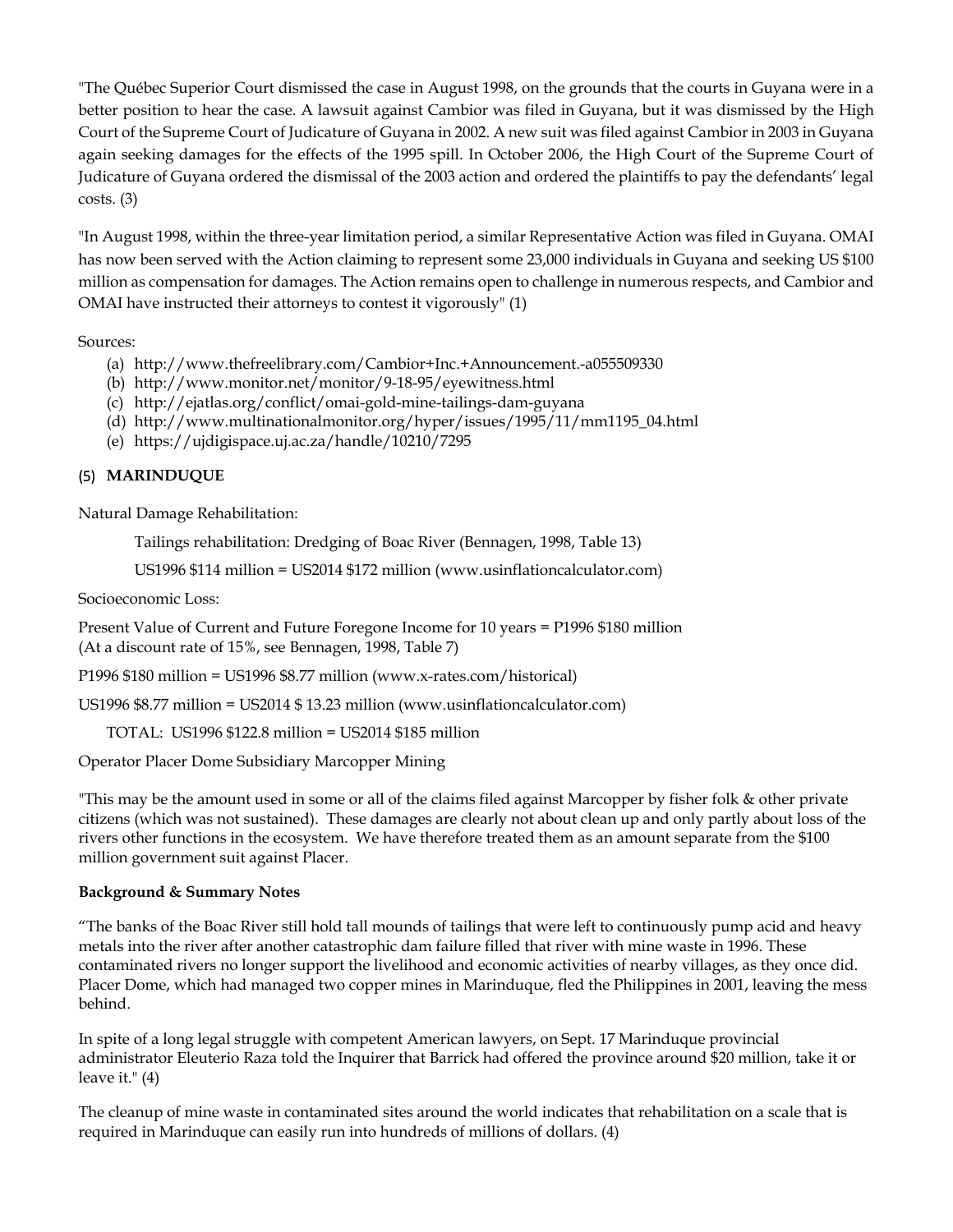"Numerous independent scientific studies of the ravages of mining on Marinduque, including by the United States Geological Survey, confirm the ongoing toxic impacts of uncontained mine waste and unrehabilitated rivers and coastal areas. Furthermore, numerous dams and structures have not been maintained since the mine ceased operations in 1996. Placer Dome's own consultants, Canada's Klohn Crippen, warned in a 2001 report, leaked just before Placer Dome fled the Philippines, of "danger to life and property" related to inadequate mine structures holding back waste." (4)

The incident resulted in the release of 1.6 million cubic meters of tailings along a 27km span of the river system and coastal areas near the river mouth of the island province. The impact on the river eco system was extensive. The devastating effects of the pollution on the river and costal ecosystems was of such a magnitude that a UN Assessment Mission declared the accident an environmental disaster. Boac River was left virtually dead. The onrush of tailings downstream displaced the river water, which in turn flooded low lying areas destroying crop farms and vegetable gardens along the banks and clogging the irrigation waterways to rice fields."

Oxfam, an international development and humanitarian aid agency with projects in the Philippines was approached by Marinduque community members for help. Oxfam Australia's Mining Ombudsman took their case and released a report. The report calls on Placer Dome to complete an environmental clean-up, adequately compensate affected communities, and take steps to prevent future disasters. The report updates similar findings made by the United States Geological Survey in July 2004. As of 2005 Placer Dome (which ran the mine at the time of the disaster) was the sixth largest gold mining company in the world and was listed on the Toronto Stock Exchange, but was acquired by Barrick Gold in 2006. At the time of the incident Marinduque was identified as among the 44 poorest of the 80 provinces in the Philippines

On October 4, 2005, the provincial government of Marinduque sued Marcopper's parent company, Placer Dome, for \$100 million in damages.

Sources:

- (a) http://www.slideshare.net/no2mininginpalawan/major-tailings-dam-disasters-in-the-philippinesalyansa-tigil-mina-atm-april-2011-7819384Philippines
- (b) http://newsinfo.inquirer.net/479345/marinduque-folk-lose-case-vs-mine-firm
- (c) http://opinion.inquirer.net/63421/marinduque-is-pushed-to-the-wall
- (d) http://www.slideshare.net/jillentot/environmental-damages-and-health-hazards-caused-bymarcopper?related=1
- (e) Bennagen, 1998. Estimation of Environmental Damages from Mining Pollution: The Marinduque Island Mining Accident, Ma. Eugenia Bennagen, Economy and Environment Program for Southeast ASIA, November, 1998

#### (6) **MERRIESPRUIT**

R1995 R100 million = US1995 \$29 million = US2014 \$46 million

Operator Harmony Gold

Despite the well documented and oft cited magnitude of loss, an entire village and many lives, and despite a judicial inquest there was no authoritative estimate of the economic value of that damage. The R100 cited above gave no source and no details and clearly is a significant under accounting of damage from a run out of this volume and length.

"Little attention was given to the environment. The identified need in this study was therefore to investigate the consequences of the disaster on the environment, a need which derives from the uniqueness of this particular disaster and its consequences. The Department of Minerals and Energy require the submission of an Environmental Management Program Report (EMPR) on all prospecting and mining operations. It is clear that, in the compilation of such an EMPR, Harmony Gold Mine neglected to establish a Management Plan to regulate the physical impact of the disaster on the environment, mainly because no attention was given to disasters in the Aide-Memoir."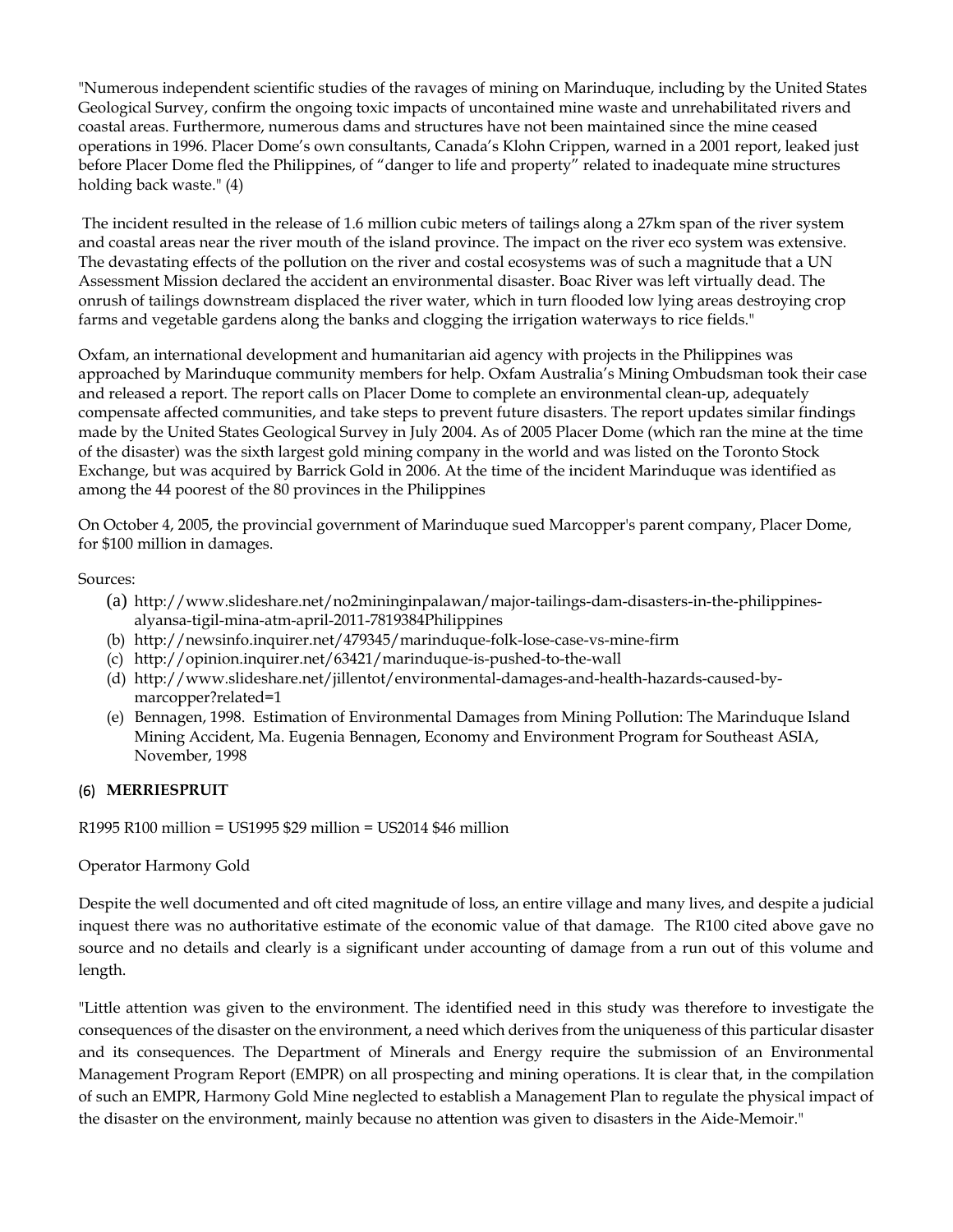Damages were estimated at R100 million (1)

The year before the disaster, a leak was reported, so all deposition was cancelled in to that particular compartment. Extra water was filtered into another compartment. Before the dam failed, the conditions were considered unsafe and unfit. The freeboard (which contained the extra water) did not have the ability to hold half a metre of extra water. But still, nothing was done. (1)

Management failures at Merriespruit:

- The inquest judge laid the blame for the disaster at the doors of the contractor, the mine, and certain of the contractor's and mine's employees. Failings of these parties that were illuminated at the inquest were as follows:
- There was no review process for the operation of the storage that involved an independent reviewer. The mine's and contractor's familiarity with the chronic problems of the storage resulted in complacency about their seriousness.
- The only involvement of a trained geotechnical engineer in the problems of the storage was that of an employee of the contractor, who became involved occasionally, only by request, and whose roles and responsibilities were ill defined.
- There were regular meetings between the mine and the contractor. However, decisions were poorly recorded, which led to confusion about responsibilities and agreed actions.
- The contractor's office at the mine did not keep the head office adequately informed of happenings at the storage. The head office was ignorant of problems and potential problems at the site and could thus not take corrective action.
- The contractor's local office was aware that water was being stored in the storage by the mine, but it took no action and did not inform either head office or seek the advice of its geotechnical engineer.
- Although the contractor had operated the storage since its inception, he had never been requested to upgrade the facilities of the storage and so bring it in line with acceptable practice, as spelled out in the industry guideline. (Chamber of Mines of South Africa 1979, 1983). Thus, the storage continued to be operated without a return-water pond. This necessitated storing water in the storage.
- Remedial measures taken to restore the stability of the northern wall were ad hoc and not the result of an adequate geotechnical investigation and design. (3)

#### Source:

- (a) https://ujdigispace.uj.ac.za/handle/10210/7295
- (b) http://floodlist.com/africa/merriespruit-tailings-dam
- (c) https://books.google.com/books?id=OdFp3wKyxJoC&pg=PA453&dq=merriespruit+slimes+dam+1994&s ource=gbs\_toc\_r&cad=4#v=onepage&q=merriespruit%20slimes%20dam%201994&f=false

## (7) **TENNESSEE FOSSIL PLANT**

US2008 \$1,200 million = US2014 \$1.3 billion

#### Owner Operator Tennessee Valley Authority

On December 22, 2008, a retention pond wall collapsed at Tennessee Valley Authority's (TVA) Kingston plant in Harriman, Tennessee, releasing a combination of water and fly ash that flooded 12 homes, spilled into nearby Watts Bar Lake, contaminated the Emory River, and caused a train wreck. Officials said 4 to 6 feet of material escaped from the pond to cover an estimated 400 acres of adjacent land. A train bringing coal to the plant became stuck when it was unable to stop before reaching the flooded tracks.

Originally TVA estimated that 1.7 million cubic yards of waste had burst through the storage facility. Company officials said the pond had contained a total of about 2.6 million cubic yards of sludge. However, the company